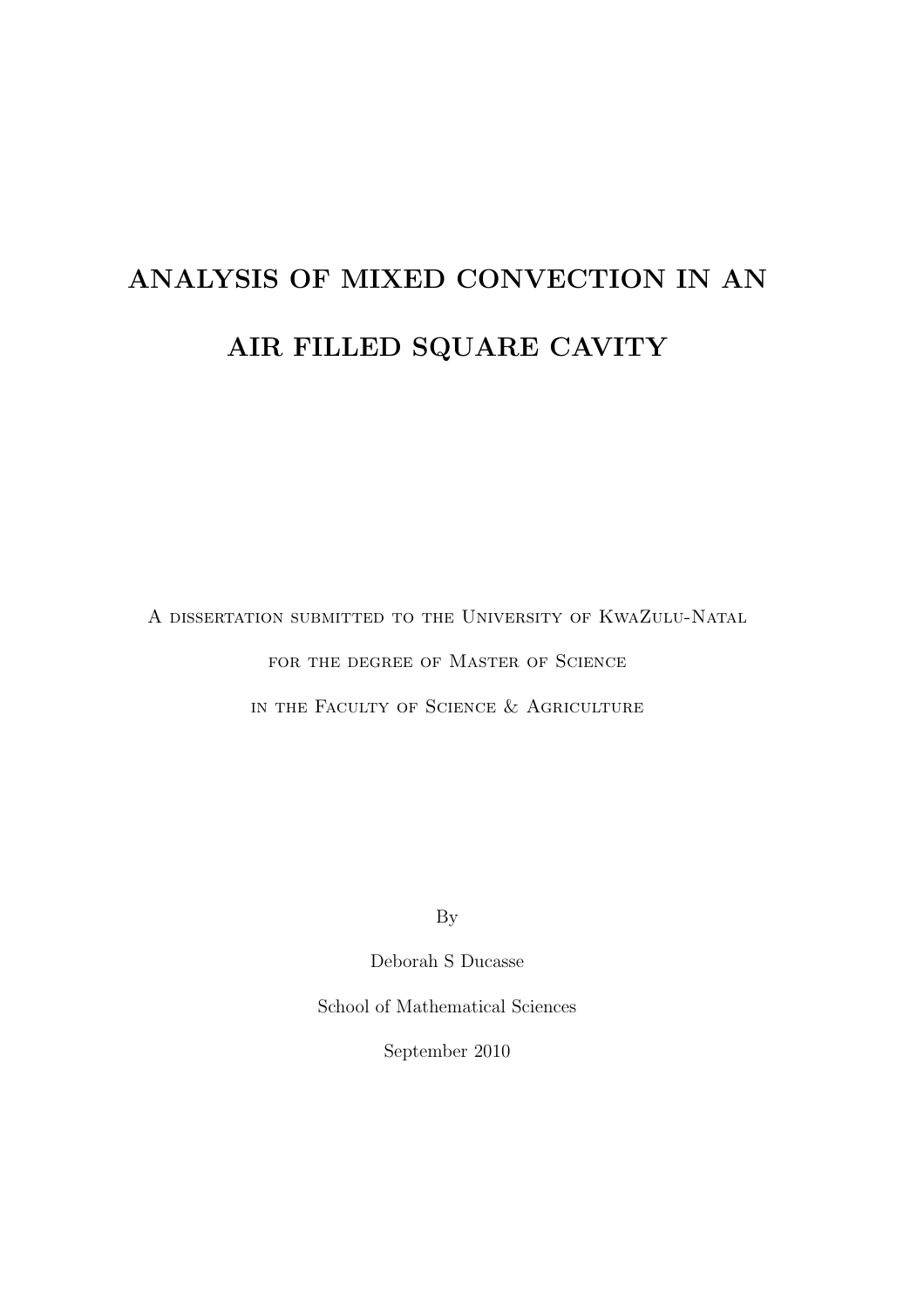## **Contents**

|                  |             | List of Figures                                          | $\overline{2}$ |  |  |
|------------------|-------------|----------------------------------------------------------|----------------|--|--|
|                  | Abstract    |                                                          | 3              |  |  |
|                  | Declaration |                                                          |                |  |  |
|                  | Dedication  |                                                          |                |  |  |
| Acknowledgements |             |                                                          |                |  |  |
| $\mathbf{1}$     |             | Introduction                                             | 9              |  |  |
|                  | 1.1         |                                                          | 9              |  |  |
|                  | 1.2         |                                                          | 23             |  |  |
|                  | 1.3         |                                                          | 24             |  |  |
|                  |             | 1.3.1                                                    | 24             |  |  |
|                  |             | The Finite Difference and Finite Volume Methods<br>1.3.2 | 27             |  |  |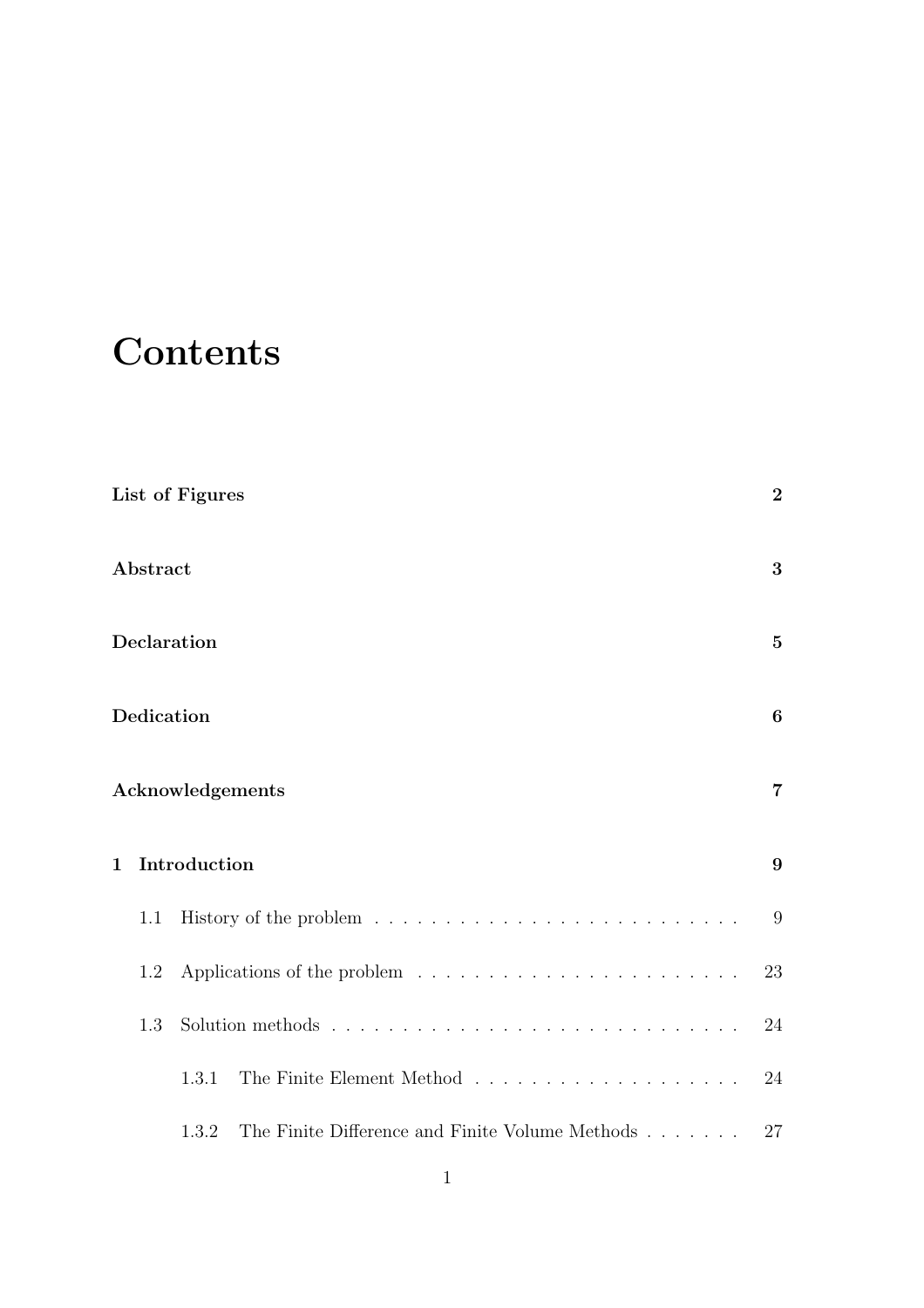|                |     | Advantages of the Finite Element Method<br>1.3.3                                     | 28 |
|----------------|-----|--------------------------------------------------------------------------------------|----|
|                | 1.4 |                                                                                      | 31 |
| $\overline{2}$ |     | <b>Problem Formulation and Numerical Method</b>                                      | 33 |
|                | 2.1 |                                                                                      | 33 |
|                | 2.2 |                                                                                      | 38 |
|                |     | Penalty Galerkin Finite Element Method<br>2.2.1                                      | 38 |
|                |     | 2.2.2                                                                                | 42 |
|                | 2.3 |                                                                                      | 46 |
|                | 2.4 |                                                                                      | 47 |
| 3              |     | <b>Results and Discussion</b>                                                        | 49 |
|                | 3.1 |                                                                                      | 49 |
|                | 3.2 | Heat transfer at the walls $\ldots \ldots \ldots \ldots \ldots \ldots \ldots \ldots$ | 68 |
| $\overline{4}$ |     | Conclusion                                                                           | 79 |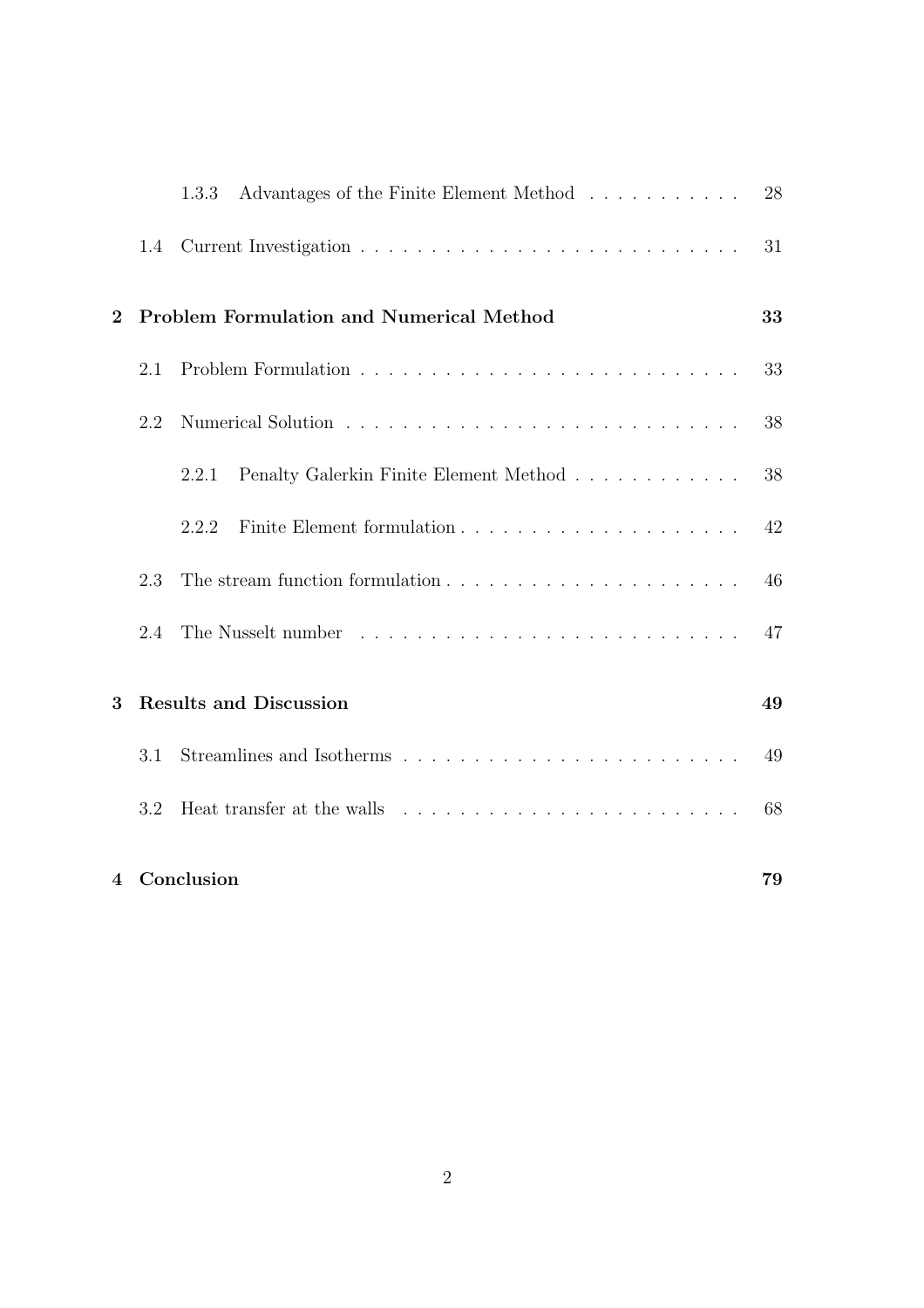## List of Figures

- 1.1 Comparison of a finite difference (a) and finite element (b) mesh for a complex geometry. Source: Huebner et al. [22] . . . . . . . . . . . . . 29 2.1 Schematic sketch of the cavity problem. The two different cases of thermal boundary conditions are investigated separately. . . . . . . . 34 2.2 Schematic sketch of the cavity problem with dimensionless boundary conditions. The different thermal boundary conditions on the sides of the cavity are investigated separately. . . . . . . . . . . . . . . . . . . 37
- 3.1 Benchmark results for natural convection in a square cavity with uniformly heated bottom wall with  $Pr = 0.7, Re = 1, (a)$   $Gr = 10^3, (b)$   $Gr =$ 10<sup>5</sup> . These results are in good agreement with those of Basak et al. [5]. 51
- 3.2 Stream function and temperature contours for linearly heated side walls with Pr = 0.7,  $Re = 1$ , (a)  $Gr = 10^3$ , (b)  $Gr = 10^4$ , (c)  $Gr = 10^5$ ... 52
- 3.3 Stream function and temperature contours for linearly heated side walls with Pr = 0.7,  $Re = 10$ , (a)  $Gr = 10^3$ , (b)  $Gr = 10^4$ , (c)  $Gr = 10^5$ . 54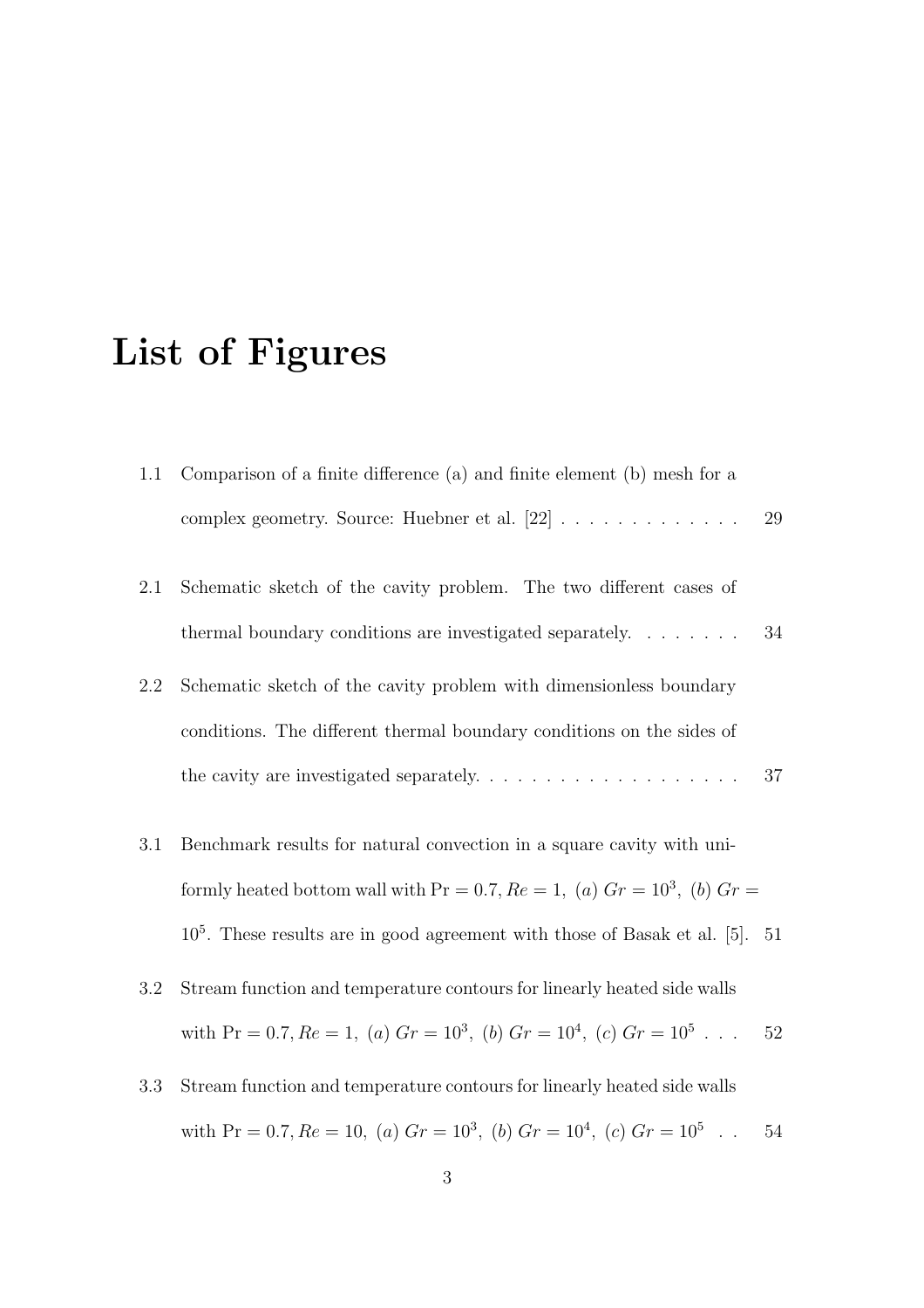3.4 Stream function and temperature contours for linearly heated side walls with Pr = 0.7,  $Re = 100$ , (a)  $Gr = 10^3$ , (b)  $Gr = 10^4$ , (c)  $Gr = 10^5$ . 56

3.5 Stream function and temperature contours for cooled side walls with  
\n
$$
Pr = 0.7, Re = 1, (a) Gr = 10^3, (b) Gr = 10^4, (c) Gr = 10^5 \dots \dots
$$
 62

- 3.6 Stream function and temperature contours for cooled side walls with  $Pr = 0.7, Re = 10, (a) Gr = 10<sup>3</sup>, (b) Gr = 10<sup>4</sup>, (c) Gr = 10<sup>5</sup> . . . . . 63$
- 3.7 Stream function and temperature contours for cooled side walls with  $Pr = 0.7, Re = 100, (a) Gr = 10<sup>3</sup>, (b) Gr = 10<sup>4</sup>, (c) Gr = 10<sup>5</sup> ...$  64
- 3.8 Local Nusselt number for linearly heated side walls with  $Re = 10$  and  $Gr = 10^3 (+), Gr = 10^4 ( $\triangle$ ) and Gr = 10^5 ( $\circ$ ) . . . . . . . . . . . . . 69$
- 3.9 Average Nusselt number for linearly heated side walls with Re=10 . . 72
- 3.10 Local Nusselt number for cooled side walls with  $Re = 10, Gr = 10^3(+),$

Gr = 10<sup>4</sup> (4) and Gr=10<sup>5</sup> (o) . . . . . . . . . . . . . . . . . . . . . . 74

3.11 Average Nusselt number for cooled side walls . . . . . . . . . . . . . . 75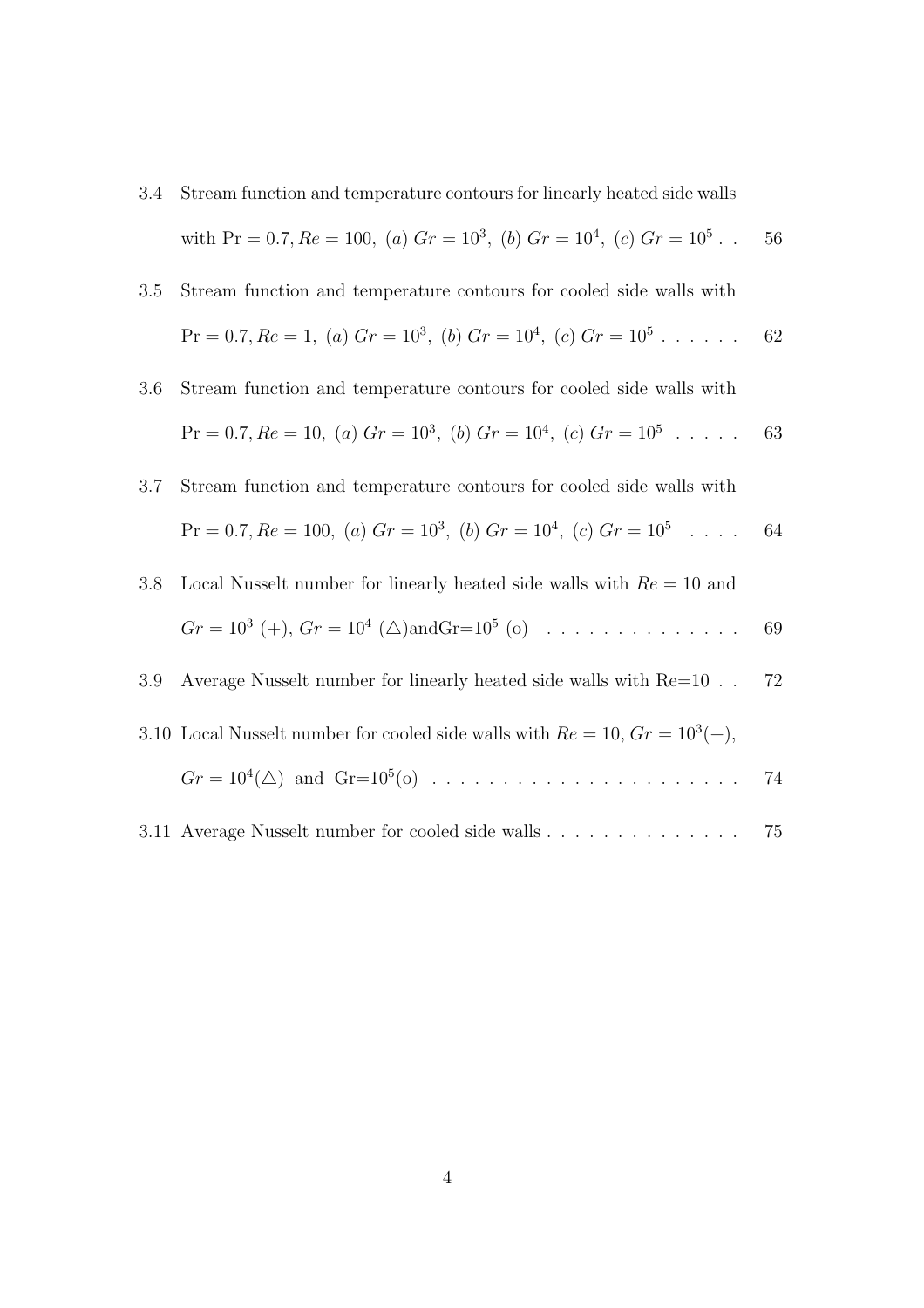## Abstract

A steady state two-dimensional mixed convection problem in an air filled square unit cavity has been numerically investigated. Two different cases of heating are investigated and compared. In the first case, the bottom wall was uniformly heated, the side walls were linearly heated and the top moving wall was heated sinusoidally. The second case differed from the first in that the side walls were instead uniformly cooled. This investigation is an extension of the work by Basak et al. [6, 7] who investigated mixed convection in a square cavity with similar boundary conditions to the cases listed above with the exception of the top wall which was well insulated. In this dissertation, their work is extended to include a sinusoidally heated top wall.

The nonlinear coupled equations are solved using the Penalty Galerkin Finite Element Method. Stream function and isotherm results are found for various values of the Reynolds number and the Grashof number. The strength of the circulation is seen to increase with increasing Grashof number and to decrease with increasing Reynolds number for both cases of heating. A comparison is made between the stream function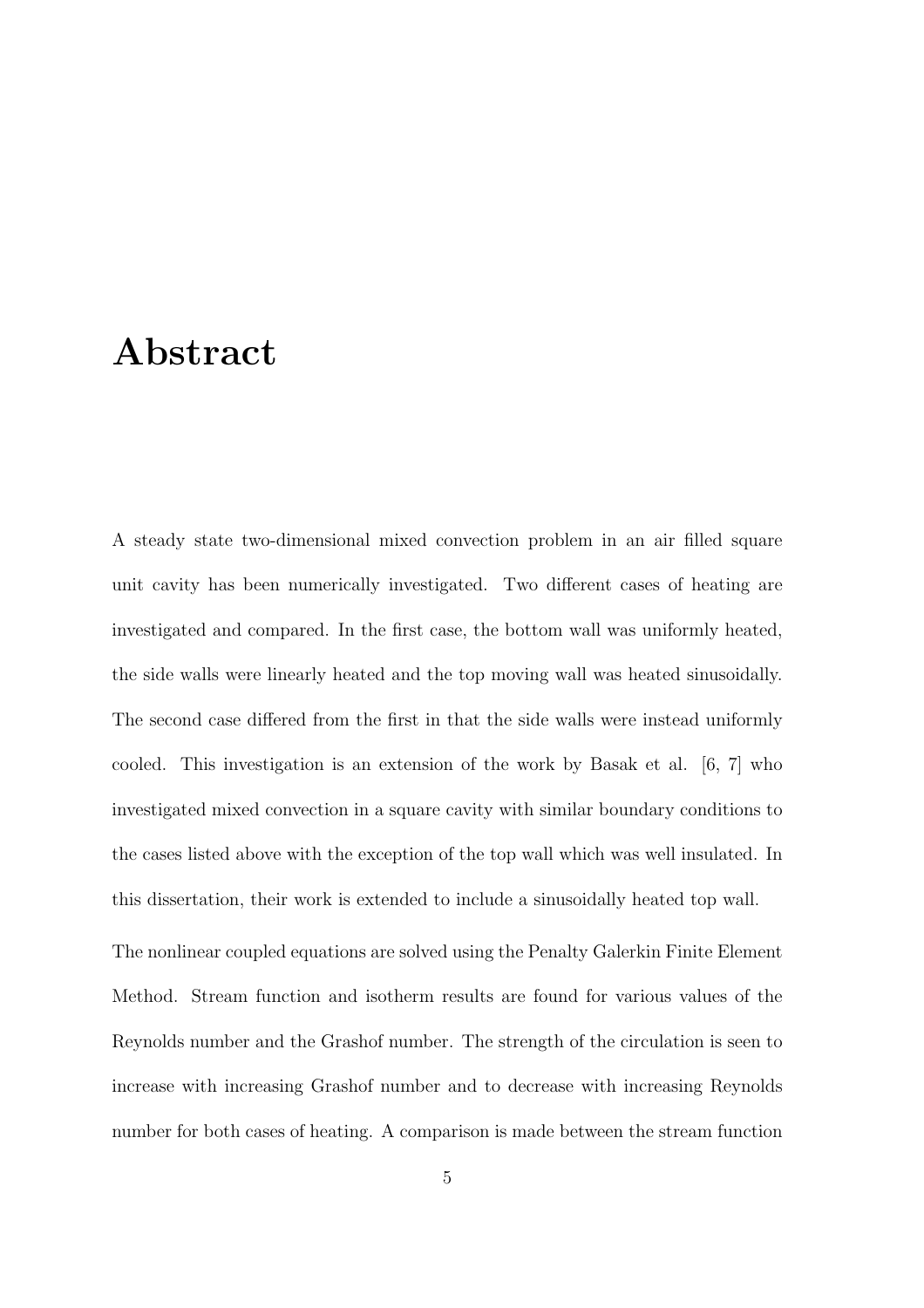and isotherm results for the two cases.

The results for the rate of heat transfer in terms of the Nusselt number are discussed. Both local and average Nusselt number results are presented and discussed. The average Nusselt number is found using Simpson's 1/3rd rule. The rate of heat transfer is found to be higher at all four walls for the case of cooled side walls than that of linearly heated side walls.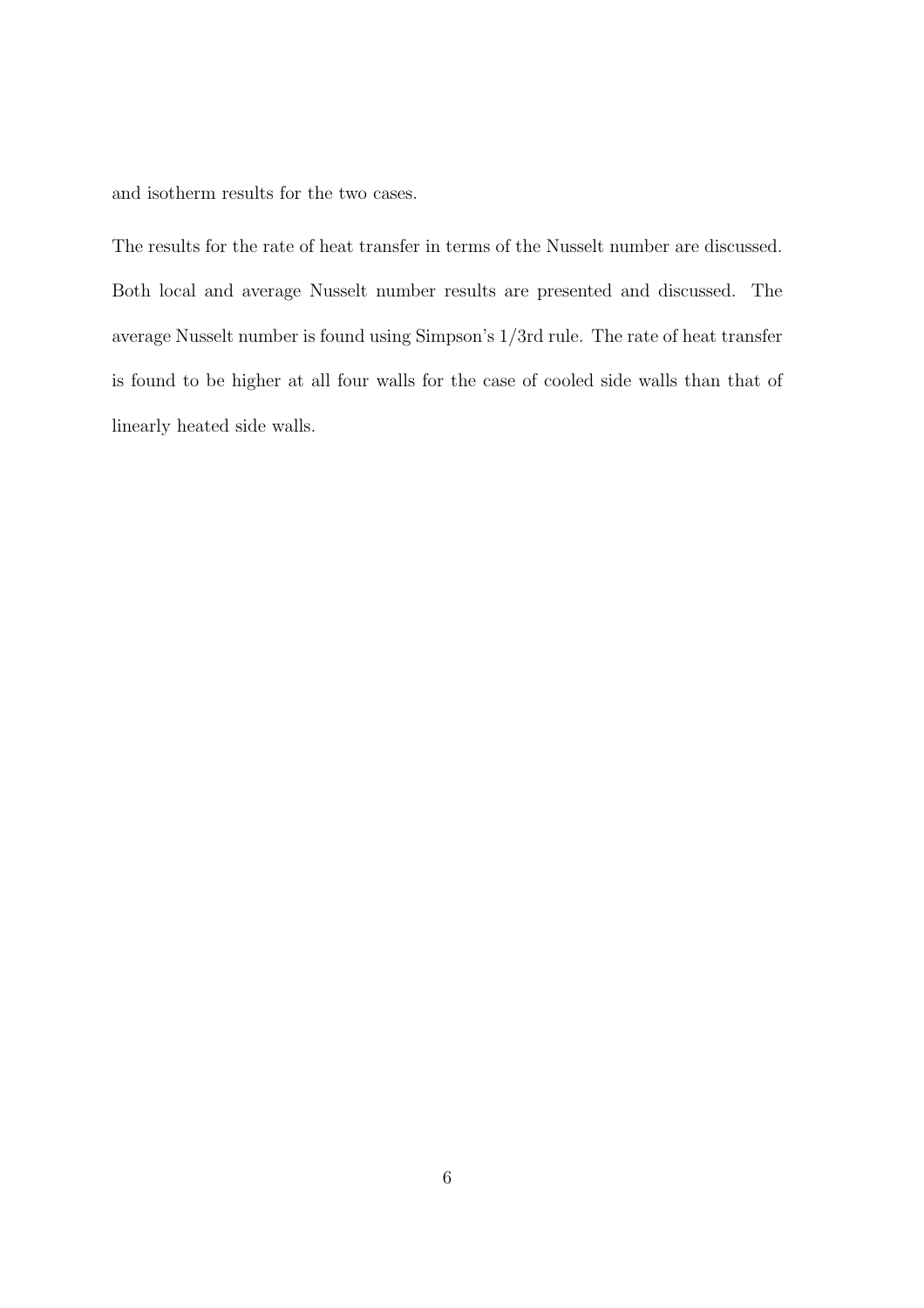## Declaration

The work described in this dissertation was carried out under the supervision of Prof. P. Sibanda, School of Mathematical Sciences, University of KwaZulu-Natal (PMB), from February 2008 to September 2010.

No portion of the work referred to in this dissertation has been submitted in support of an application for another degree or qualification of this or any other university or institution of learning. The dissertation is my original work except where due reference and credit is given.

Signature: ..............................................................

Signature: ..............................................................

Date: ..............................................................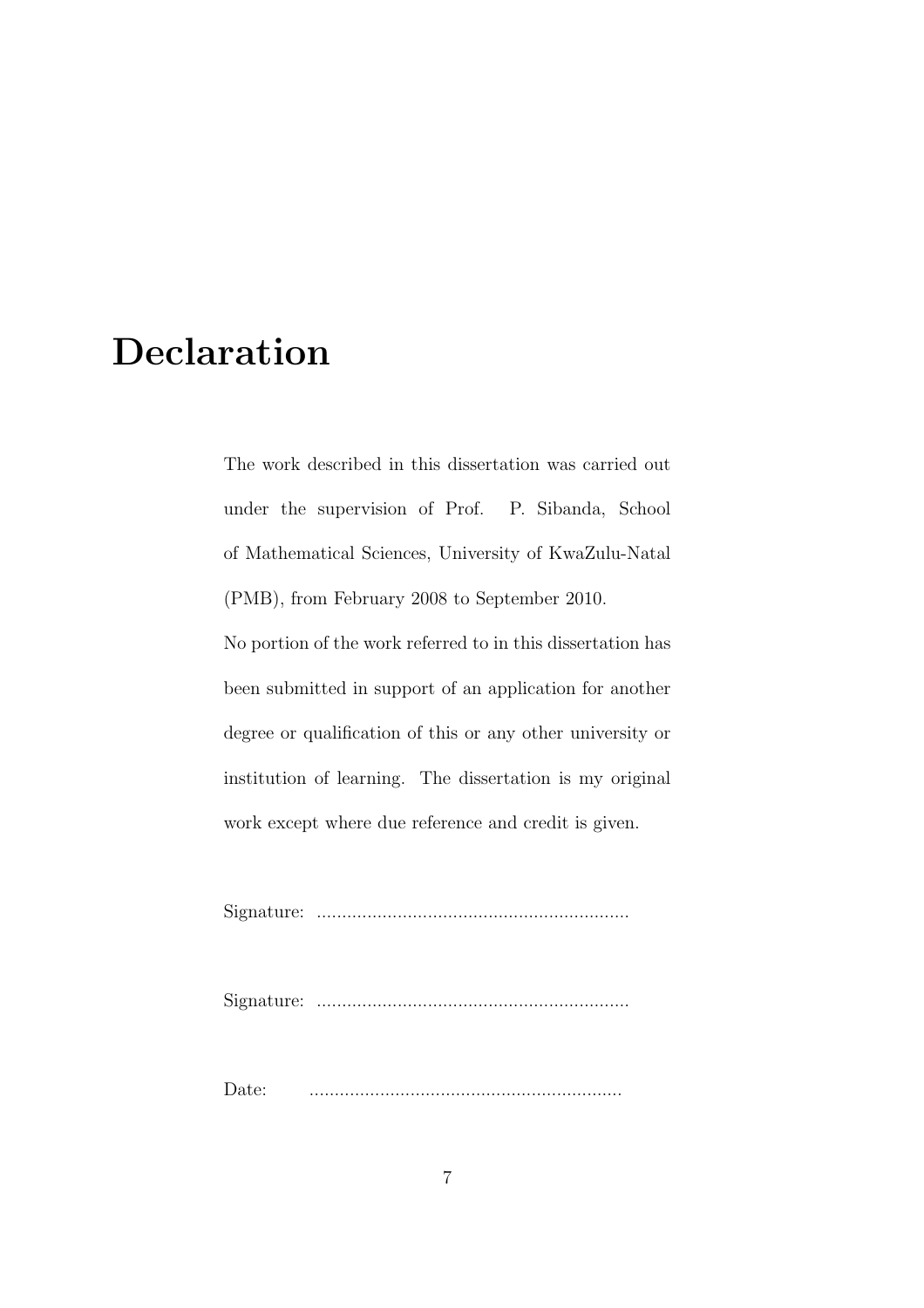# Dedication

To the Lord God Almighty, who made all of this possible.

"The LORD lives!

Praise be to my Rock!

Exalted be God my Savior!" Psalm 18:46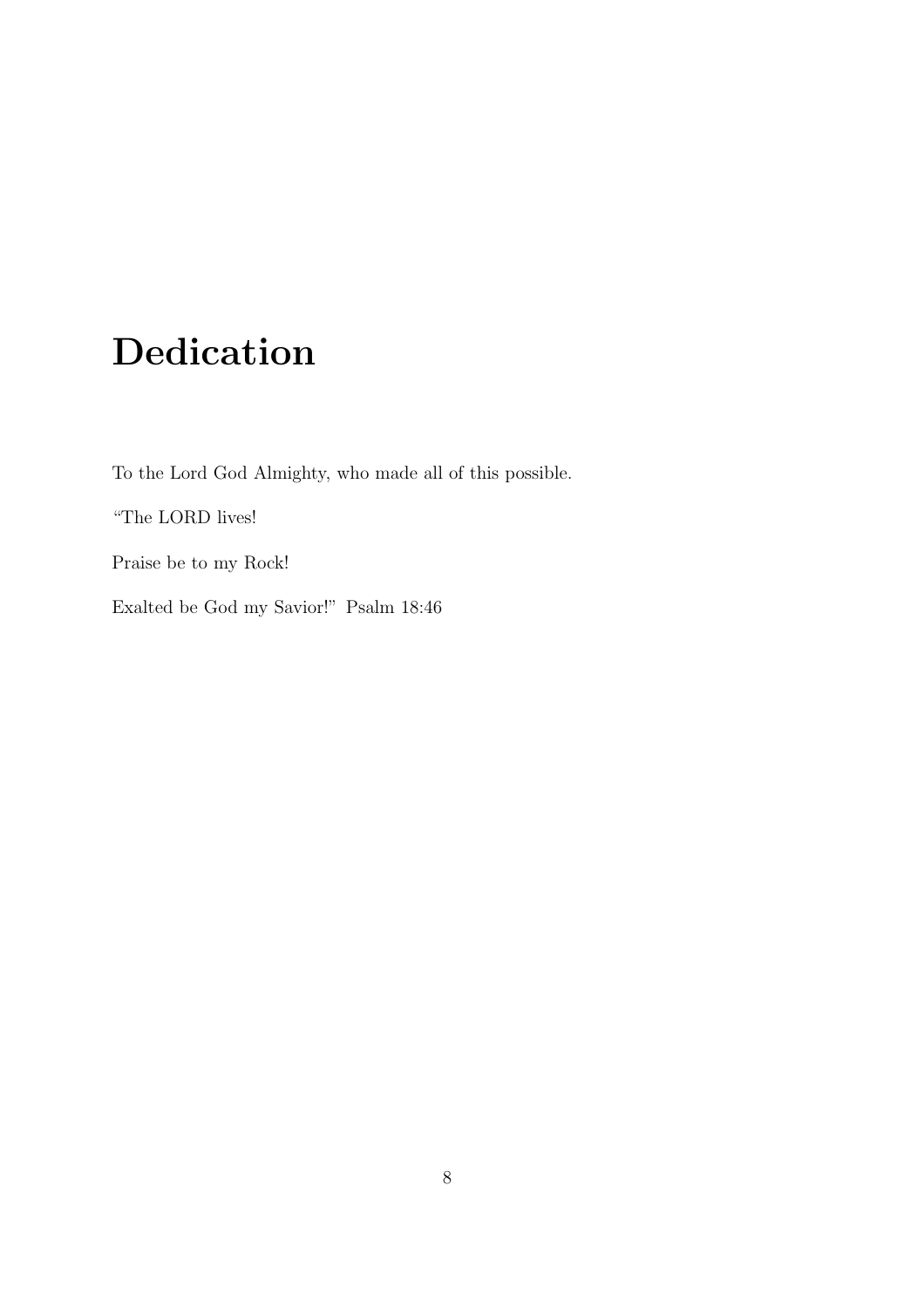## Acknowledgements

I am grateful to my supervisor, Prof. Precious Sibanda for encouraging me in my work and for giving me the space to struggle through concepts and difficulties in my own capacity. I am also grateful to Kanagaratnam Arunakirinathar for giving up his time to meet with me and for his help in the understanding of reduced integration. I am also particularly grateful to Juan Heinrich for his invaluable help in understanding the finite element method. Thank you for making time in your very busy schedule to respond to my emails. I really appreciated your willingness to help.

I am grateful for the financial support that I have received over the course of my masters and am particularly grateful for the funding I received from NRF which enabled me to continue in my studies.

To my parents, thank you for your financial support, not only through this masters process, but throughout high school and my undergraduate degree. Thank you for placing such a high value on my education and for always encouraging me to study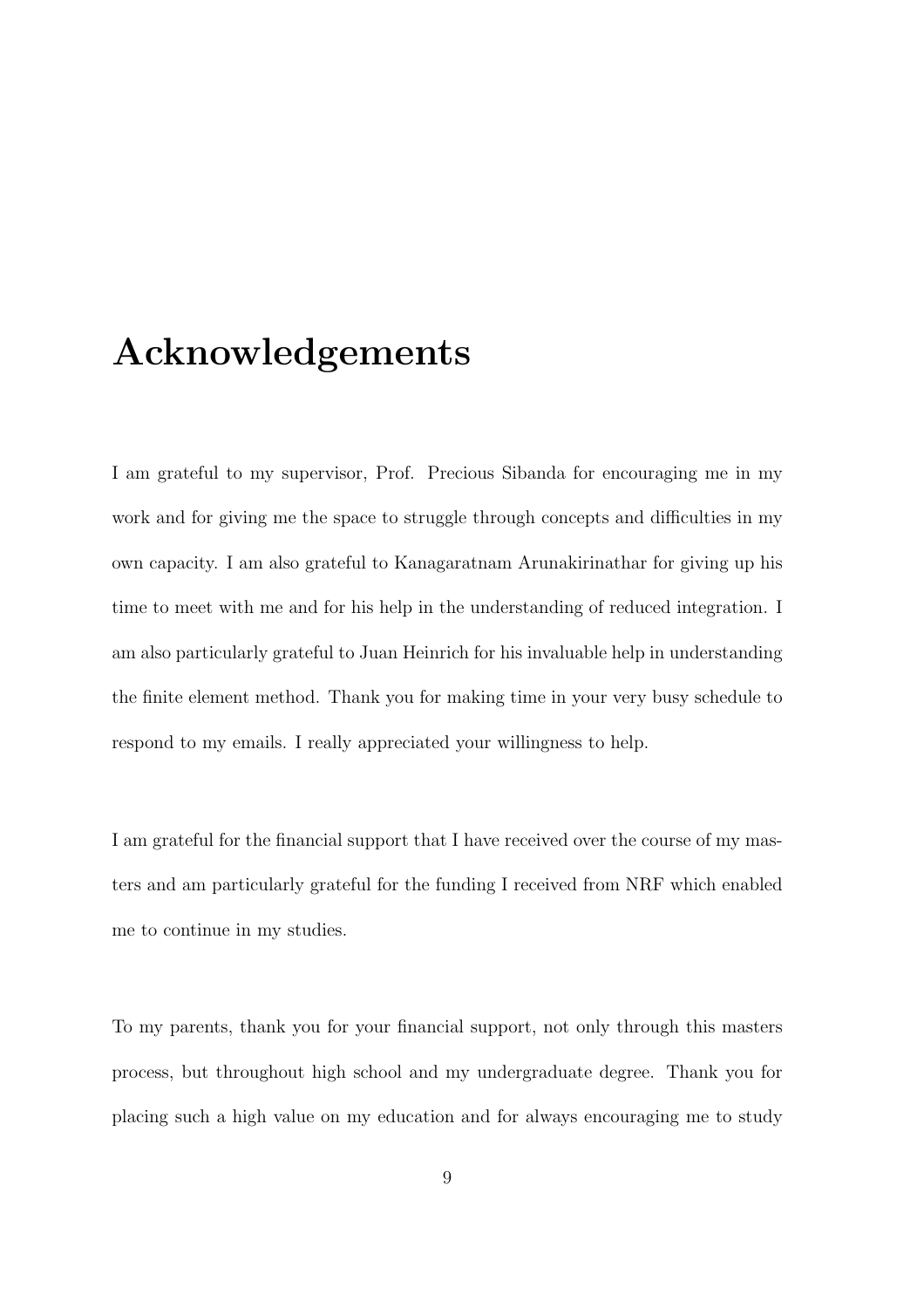further. Thank you also for your emotional support.

To my husband, I cannot thank you enough. You have been there for me when things were difficult, when I wanted to give up you encouraged me to keep going, when things went well you celebrated with me. I am so lucky to have you in my life.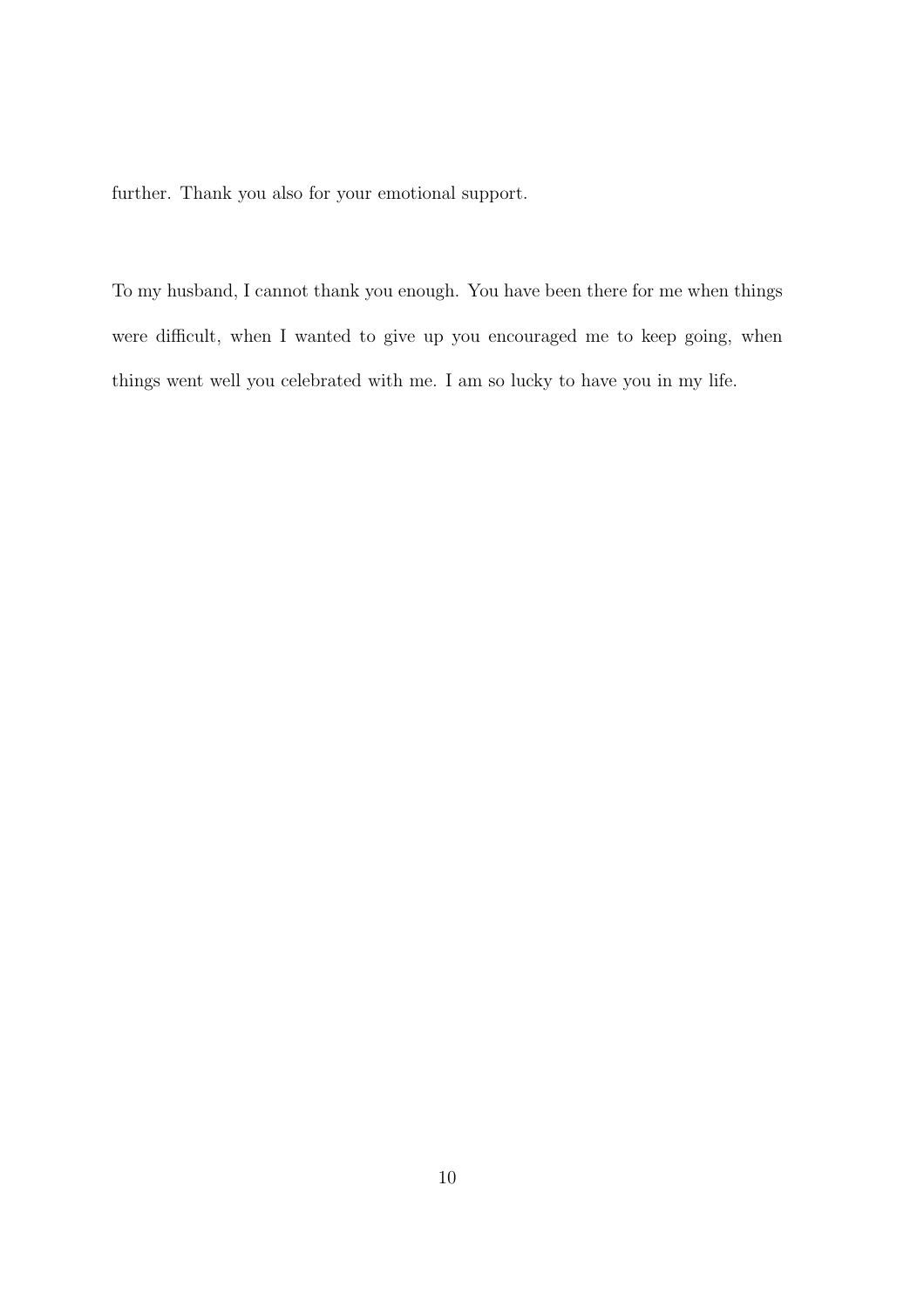## Chapter 1

## Introduction

### 1.1 History of the problem

Human kind has held a fascination with fluid flow for centuries. From the ebb and flow of the sea and raging rivers, to small ponds and controlled cooling mechanisms, the study, understanding and prediction of fluid flow patterns has a certain attraction to it. In the fifteenth century Leonardo Da Vinci responded to this attraction by observing and recording the phenomenon that we recognize today as a fundamental law of physics; namely the conservation of mass in various flowing rivers. Da Vinci was also one of the first to undertake the task of sketching various flow fields, Anderson [1]. The study of fluid dynamics has changed a lot since Da Vinci's time, yet the fascination has not receded.

Central to the study of modern fluid dynamics are the Navier-Stokes equations. These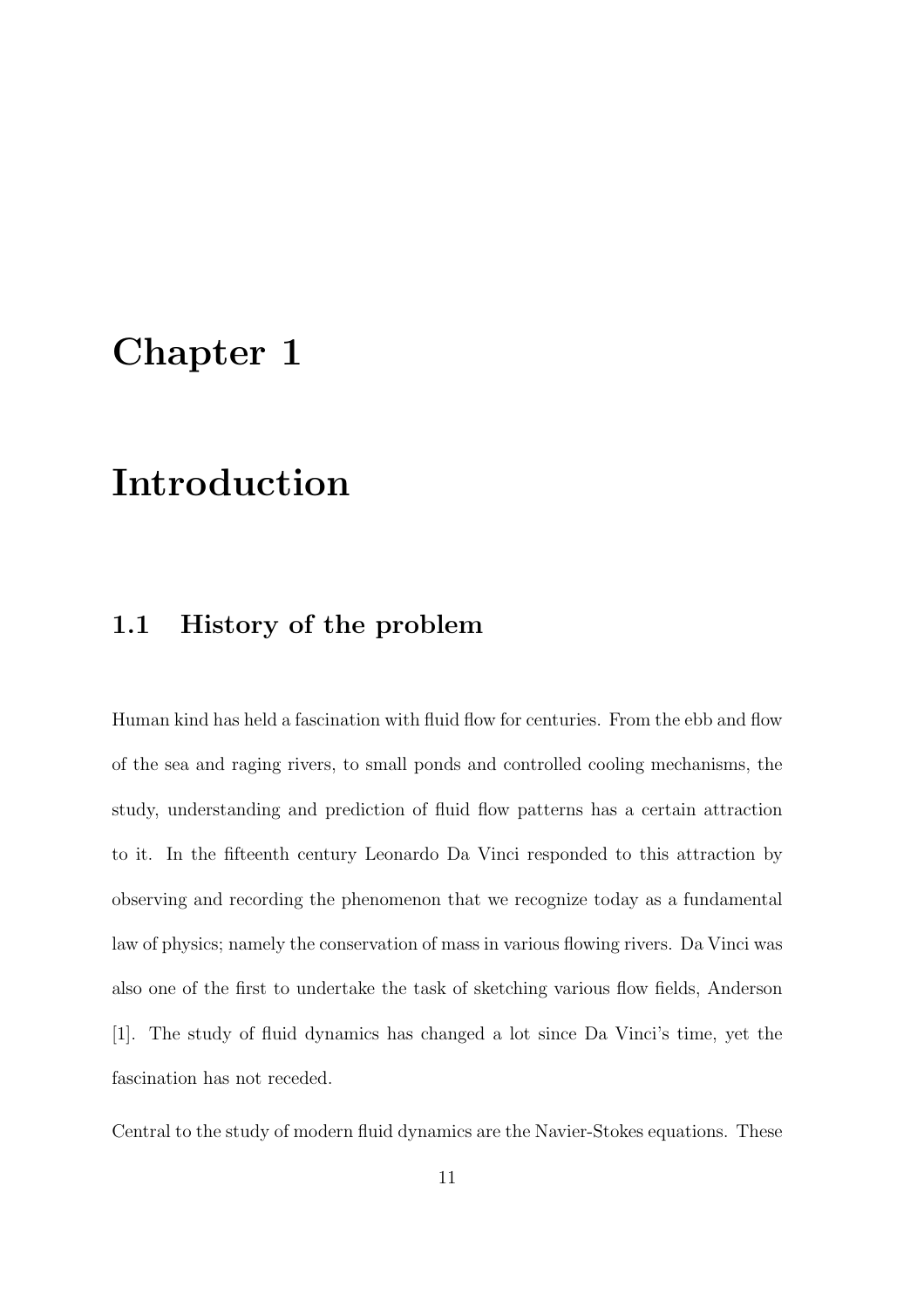equations are so named after Claude-Louis Navier and George Gabriel Stokes (see Tokay [44]). Not only do the Navier-Stokes equations have many applications in the physical world, they are also interesting from a purely mathematical point of view. Although the Navier-Stokes equations have been studied extensively, it has not yet been proven that a general solution of these equations exists, nor if it exists, if the solution is unique (Bresch and Desjardins [10], Chen et al. [14]).

One of the most widely investigated solutions to the Navier-Stokes equations is that of flow within a square cavity. The popularity of such studies is due to the simplicity of the geometry of the problem and the wealth of previous research for the comparison of results, making it easy to use the problem as a prototype for testing and proving new solution techniques. The simplest cavity problem is the lid driven cavity problem. The boundary conditions for such a problem are simple - the lid of the cavity is moved at a constant speed while the other three walls remain stationary. The movement of the fluid in the cavity due to these boundary conditions is known as forced convection because the moving lid is solely responsible for the fluid movement. The lid driven cavity problem is not the only example of forced convection, although it is the most popular. Movement of any of the sides of a cavity results in forced convective flow.

The non-dimensional form of the equations for the forced convection contain a dimensionless variable known as the Reynolds number, Re. The Reynolds number is the ratio of inertia to viscosity (Tritton [46]).

Kawaguti [25] was one of the first to investigate the effect of the Reynolds number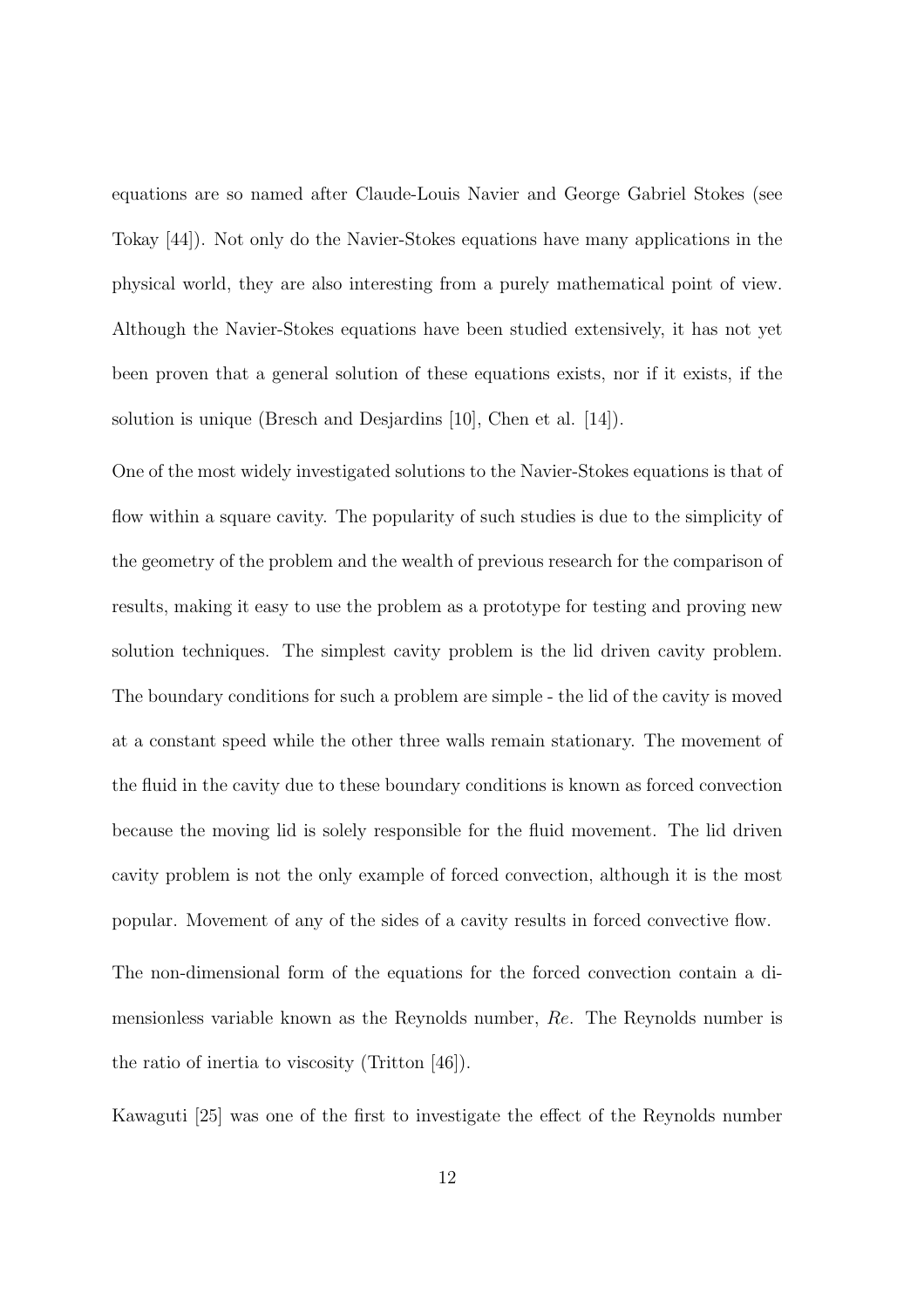on forced convection in a square cavity. Results were found using finite difference methods for values of the Reynolds number between 0 and 64 for different ratios of lengths of the cavity. An attempt was made to find results for  $Re = 128$ , but a convergent solution was not found.

By modifying Kawaguti's finite difference method, Burggraf [11] was able to attain stable solutions for forced convection for Reynolds number up to 1000. Streamline results were shown for  $Re = 0$ , 100 and 400. It was observed that the pattern of the streamlines is only slightly affected by the magnitude of the Reynolds number. However, with increasing Reynolds number, the vortex centre was seen to migrate towards the centre of the cavity.

Heinrich and Marshall [21] used the penalty finite element method to investigate lid driven cavity flow up to a Reynolds number of 400. For low Reynolds number, their results were in excellent agreement with previous results. As the Reynolds number increased however, their results were less accurate in comparison to results from other studies. They suggested refining the finite element mesh close to the boundaries to improve the accuracy of the method.

As mentioned, the lid driven cavity problem is often used as a benchmark problem to test and refine new solution methods. Das and Kanna [17] used previous results of the lid driven cavity problem to test their method, the Alternate Direction Implicit (ADI) scheme as well as to study periodic solutions. They found that the velocity distribution was in good agreement with previous benchmark results and that at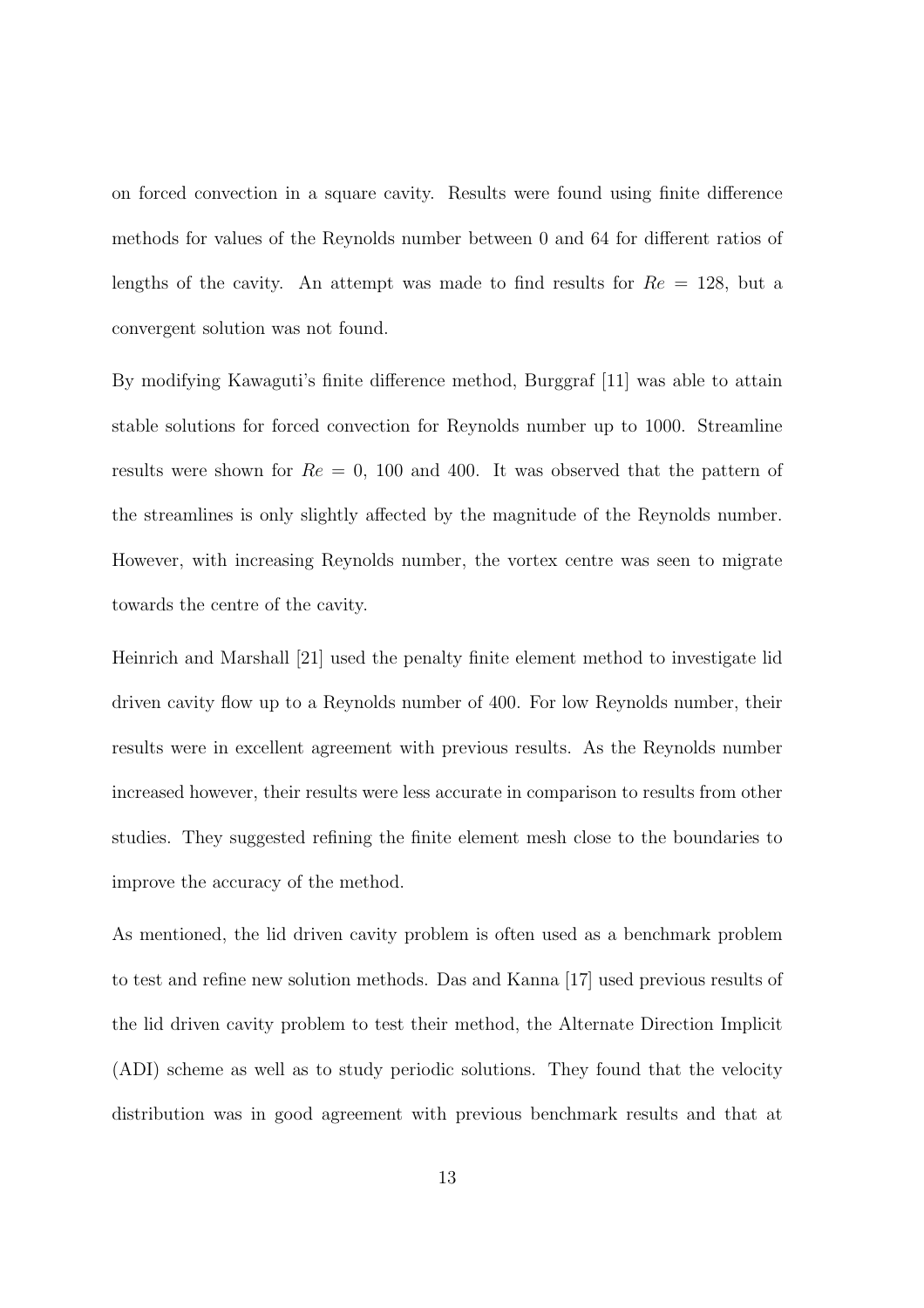$Re = 10000$  the flow had an oscillating nature.

Another important aspect of the cavity problem is as a prototype for the study of natural convection. In the study of natural convection, the Navier-Stokes equations are coupled with the heat equation to obtain streamline and temperature distributions for various boundary conditions. In contrast to forced convection, in natural or free convection, the movement of the fluid is solely due to temperature differences within the cavity as all walls of the cavity remain stationary. The non-dimensional form of the Navier-Stokes equations for natural convection flow contains two important parameters; the Rayleigh number and the Prandtl number. The Rayleigh number, Ra describes the relationship between buoyancy and viscosity within a fluid. In order for natural convection to occur, there needs to be instability in the fluid. Instability occurs when the Rayleigh number exceeds a critical value which has been found in previous studies to be 1700. Below this value the fluid remains at rest. The Prandtl number  $Pr$  is the ratio of diffusivity of momentum to diffusivity of heat (Tritton [46]). Natural convection has been widely studied over the years. Ostrach [30] gives an excellent overview of early experiments. The first studies of natural convection in a cavity were of an experimental nature. An example of an early experimental study is that of Eckert and Carlson [19]. They made an experimental investigation into the flow and heat transfer of air in an enclosed cavity. The top and bottom plates were heated to different temperatures. Their results showed that, contrary to previous beliefs, it was very unlikely that a core of uniform temperature could exist at large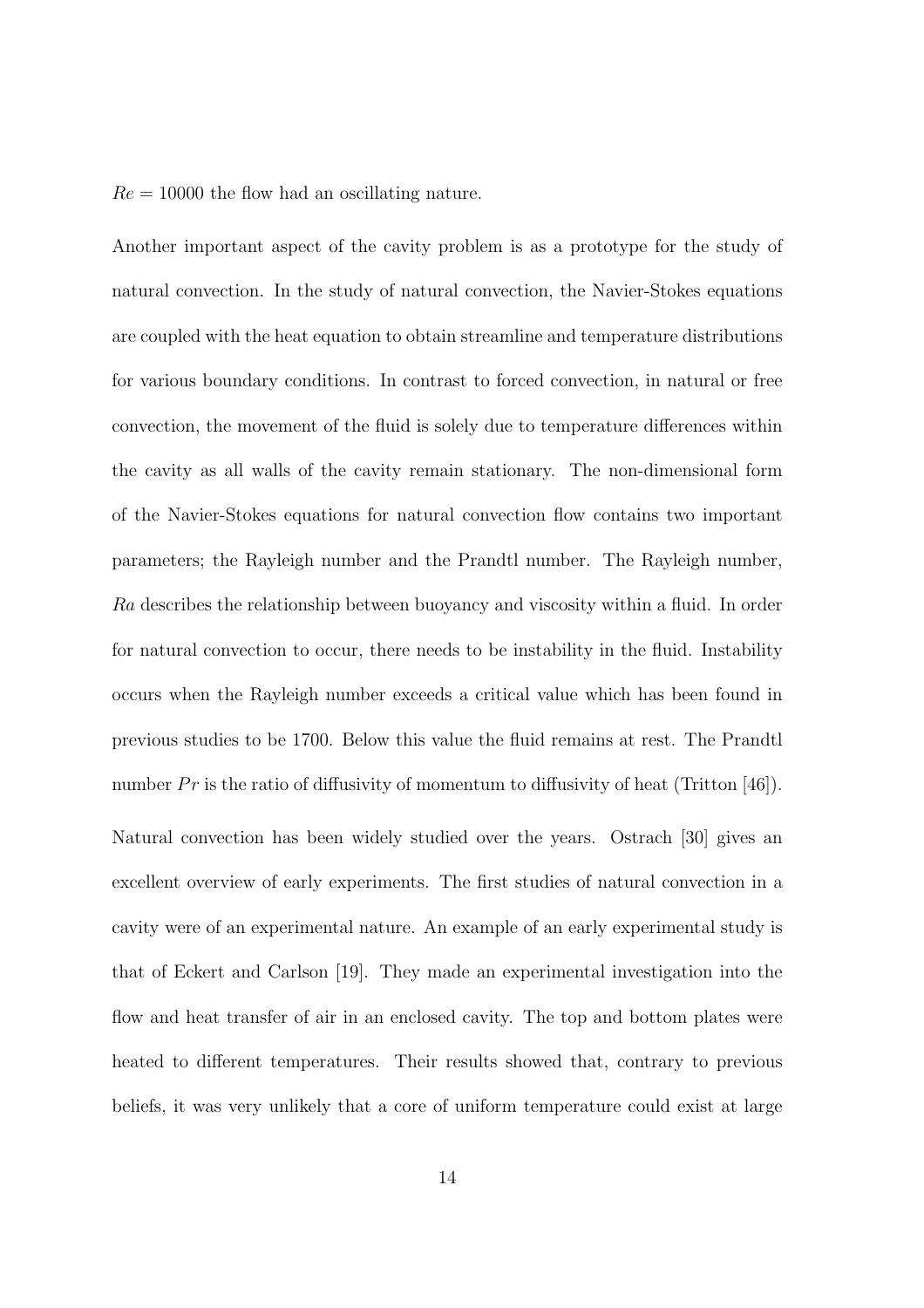Rayleigh numbers unless the height to width aspect ratio was very small.

Batchelor [8] was one of the first to investigate a problem of this nature numerically. His motivation was to study a problem that had applications to double glazed windows for the thermal insulation of buildings. Because of this, his focus was on rectangular domains with vertical height much greater than horizontal height. He investigated heat transfer in a cavity with isothermal vertical walls with insulated top and bottom wall. Following on from Batchelor, Poots [34] investigated heat transfer in an air filled cavity with one cooled and one heated side wall. He compared his data with previous experimental data and found similarities in the results. He found that for  $Ra = 10^4$ , an isothermal core exists in the cavity, which confirmed the findings of Batchelor.

A relatively early study in natural convection was made by De Vahl Davis [18]. A cavity with linearly heated side walls and either linearly heated or adiabatic top and bottom walls was considered. They discovered a development of a boundary layer as the Rayleigh number increased. They also showed that reverse flow is possible near the centre of the cavity at very high Rayleigh numbers. Taylor and Ijam [43] investigated flow within an enclosed cavity using the finite element method. They investigated the effect of varying the Rayleigh and Prandtl numbers when the left side wall was cooled and the right side wall was heated. They investigated the onset of secondary and tertiary flows and these correlated with previous results that were obtained experimentally. They discovered that the existence of secondary flows was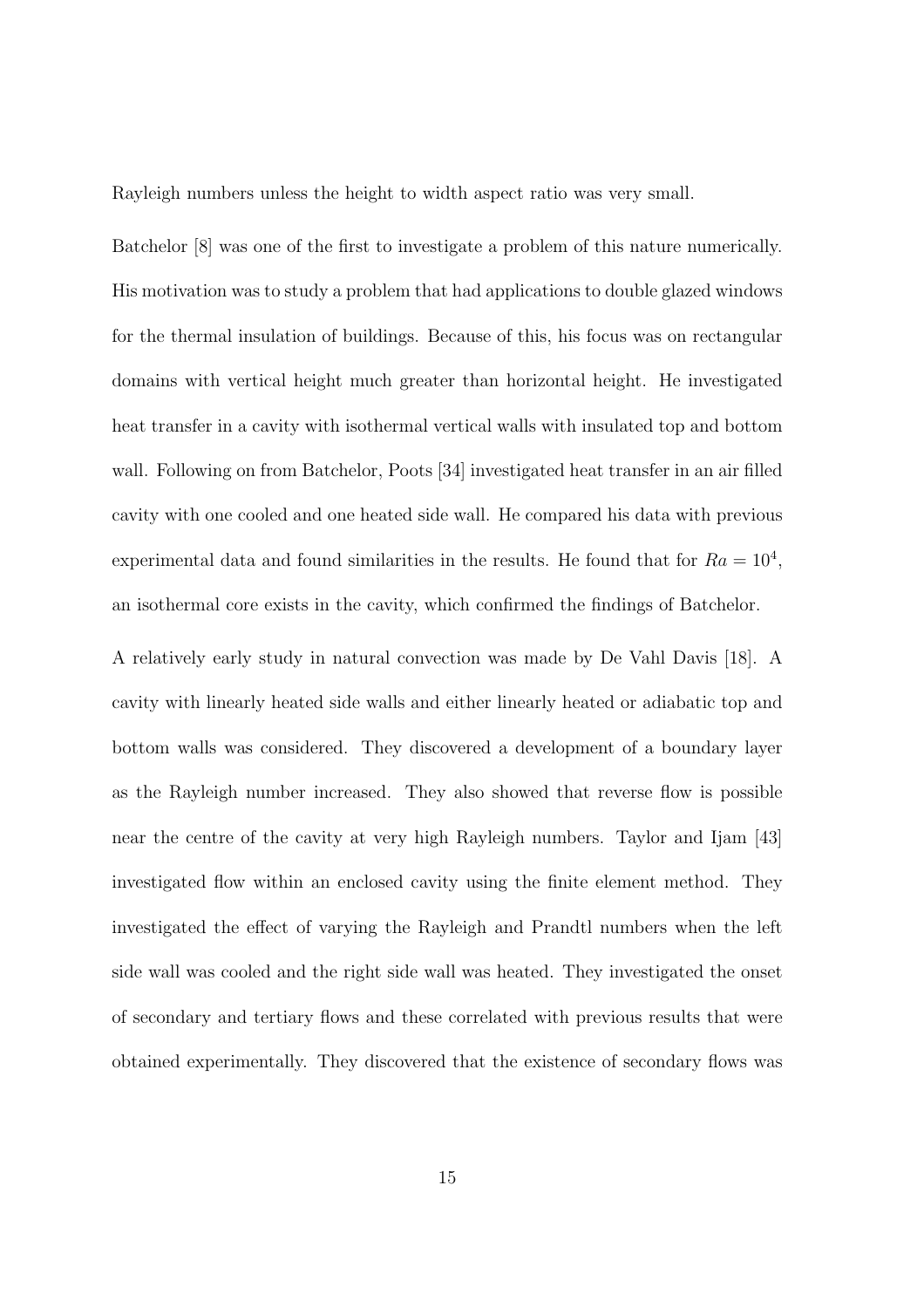related to the aspect ratio. They also found that the average Nusselt number decreased with increasing aspect ratio. The Nusselt number is the ratio of convective to conductive heat transfer across the boundary.

In a related study, Marshall et al. [27] investigated flows with a heated left side wall and heated right side wall. The top and bottom walls were well insulated. They investigated flow for much lower values of the Prandtl number than Taylor and Ijam [43], but the pattern of the streamlines was very similar for low Rayleigh numbers. They used the finite element method to obtain solutions for the fluid flow and temperature variations for Rayleigh number up to  $10^7$ . They found that their results were in good agreement with previously published results that used the finite difference method. The strength of circulation was seen to increase with an increase in Rayleigh numbers. A large increase in circulation was seen between  $Ra = 10^3$  and 10<sup>4</sup>, and thereafter the increase followed a power law relationship between the values of Ra and the centre of the vortex.

More recently, Basak et al. [5] investigated the simple case of fluid flow in a cavity with a heated bottom and cooled side walls with the top wall well insulated. They investigated two cases with the bottom wall uniformly and non uniformly heated. The penalty finite element method was used to obtain the results. Streamline patterns show two circulations moving in opposite directions for different values of Prandtl and Rayleigh numbers. They discovered that as the Rayleigh number increased, the strength of the circulations increased.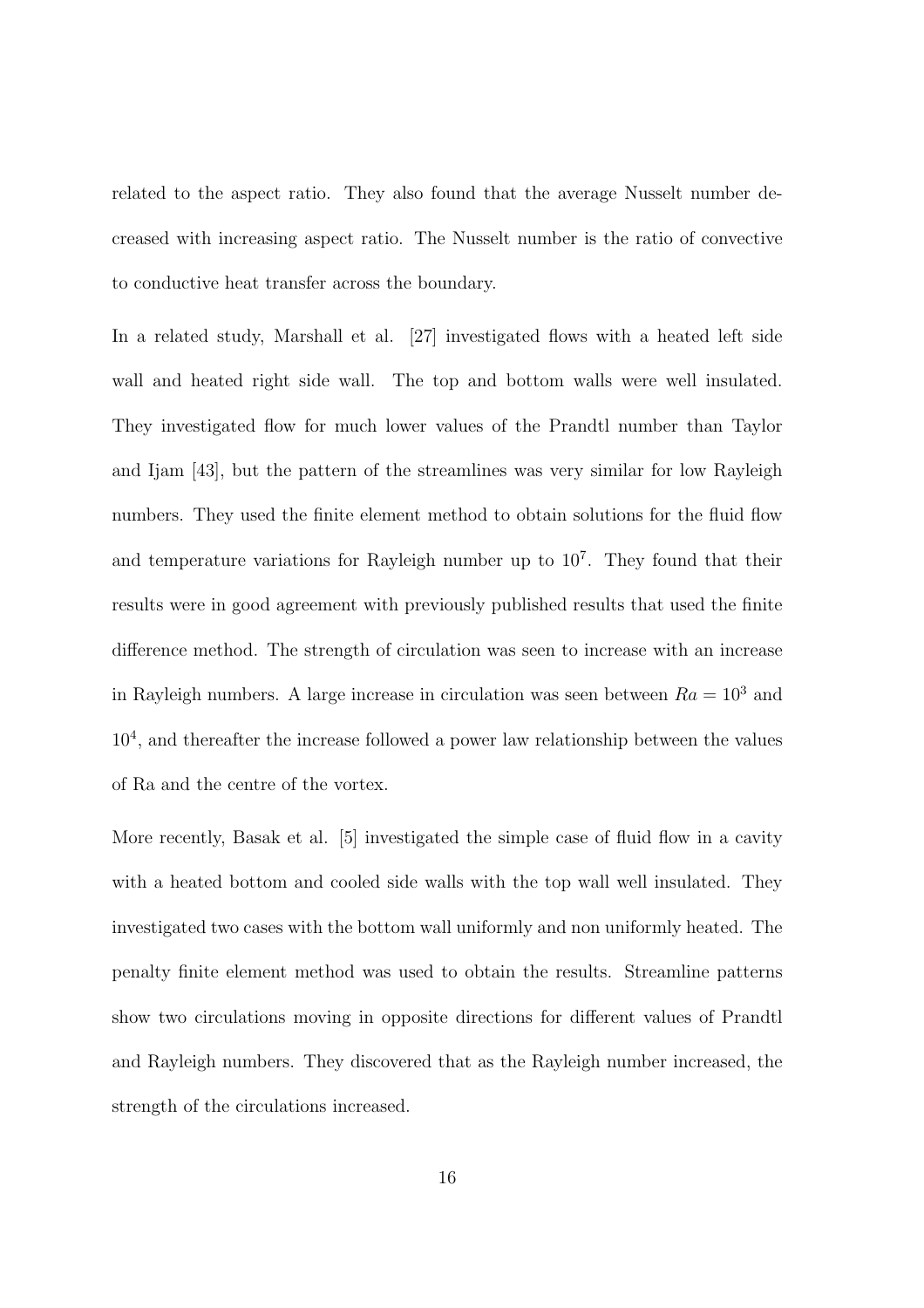In a further investigation, Sayithamoorthy et al. [40] studied the effects of linearly heated side walls with a sinusoidally heated bottom wall, while the top wall remained well insulated. Again the penalty finite element method was used. Fluid flow and temperature variations were recorded for various values of the Prandtl number and temperature difference aspect ratio. It was found that for low values of the Prandtl number, many secondary circulations were formed at the bottom of the cavity for all values of the temperature difference aspect ratio. However when the Prandtl number increased above  $Pr = 0.7$ , only one pair of secondary circulations remained. It was also observed that as the temperature difference aspect ratio increases, the average Nusselt number decreases linearly.

Corcione [16] investigated the effect of the Rayleigh number and the width to height aspect ratio of the cavity on steady laminar natural convection in an air filled cavity. The cavity was heated from below and cooled from above while six different cases of sidewall heating and cooling were investigated using the finite difference approximations and the SIMPLER algorithm (semi-implicit method for pressure linked equations revised). They showed that the heat transfer rate from a cooled or heated boundary increased as the Rayleigh number increases. In the case with insulated side walls, the heat transfer rate from the heated bottom wall or top cooled wall increased as each of the side walls is replaced by a cooled or heated sidewall.

Pesso and Piva [33] investigated the popular case of natural convection in a cavity with one side wall cooled and the other heated while the top and bottom walls are well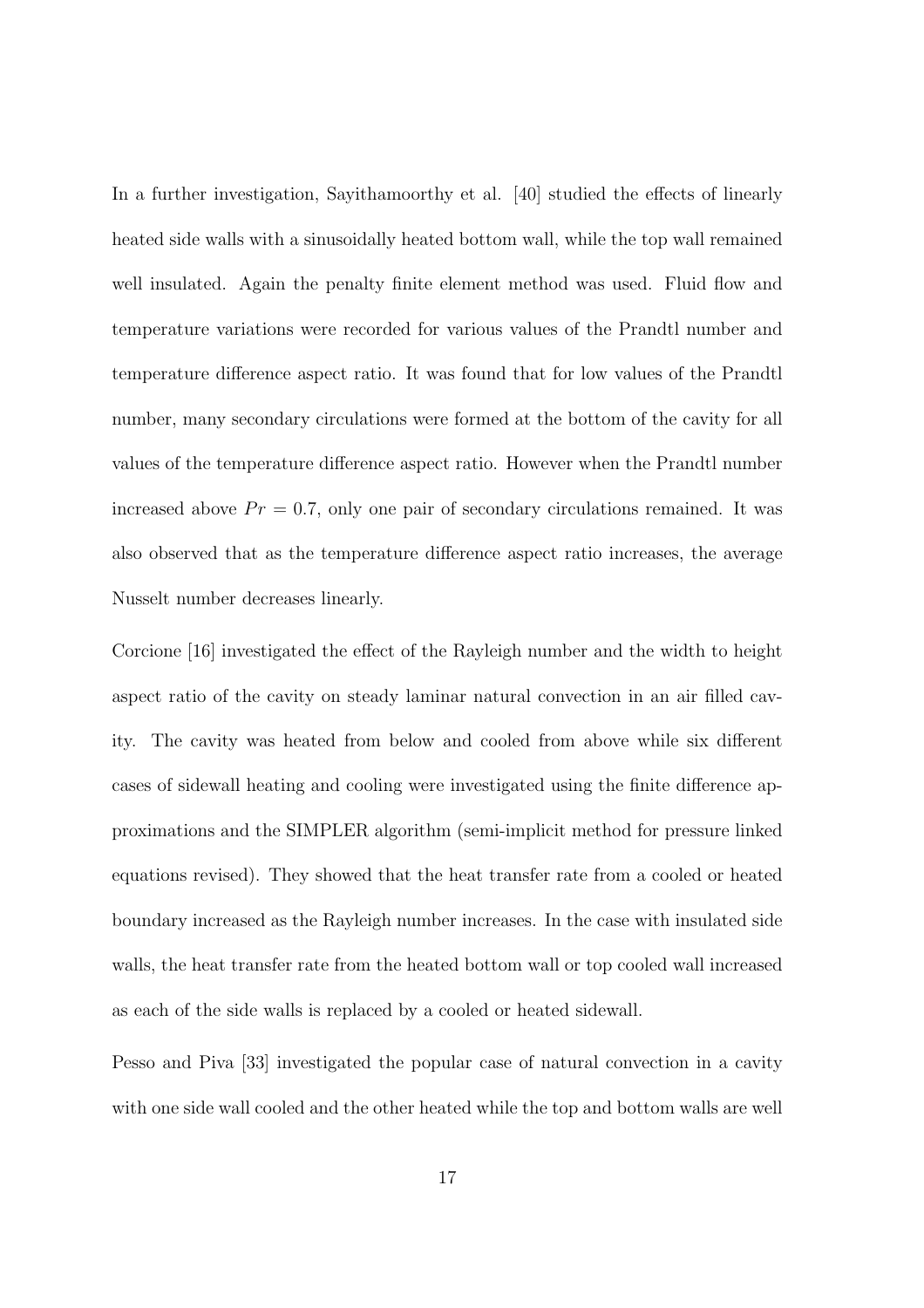insulated. They discovered that the heat transfer rate as measured by the Nusselt number increased with an increase in the Prandtl number. This was particularly true for high Rayleigh numbers.

Sarris et al. [39] investigated fluid flow when the top wall was sinusoidally heated and the other walls were well insulated. Results were found for a wide range of variations in the Rayleigh number. As the Rayleigh number increased, the strength of the circulations was found to increase. The centres of the circulations were seen to move towards the corners of the upper walls with increasing Rayleigh number. The local Nusselt number at the upper wall was also seen to increase with increasing Rayleigh numbers.

Research has also been done into the effect of partial heating of certain walls on natural convection. Aydin and Yang [4] investigated natural convection in a square enclosure with a heat source in the bottom wall while the side walls were cooled. They investigated the effect of the Rayleigh number and the non-dimensional isothermal heat source length on the fluid flow and heat transfer using finite difference approximations. They discovered that increasing the length of the heat source enhanced heat transfer, particularly for high Rayleigh numbers.

Calgani et al. [12] conducted both an experimental and a numerical investigation into the heating of fluid in a square cavity with a heat source in the bottom wall. The numerical investigation was carried out using the finite volume method. The length of the heat source was varied. The two side walls were cooled and the top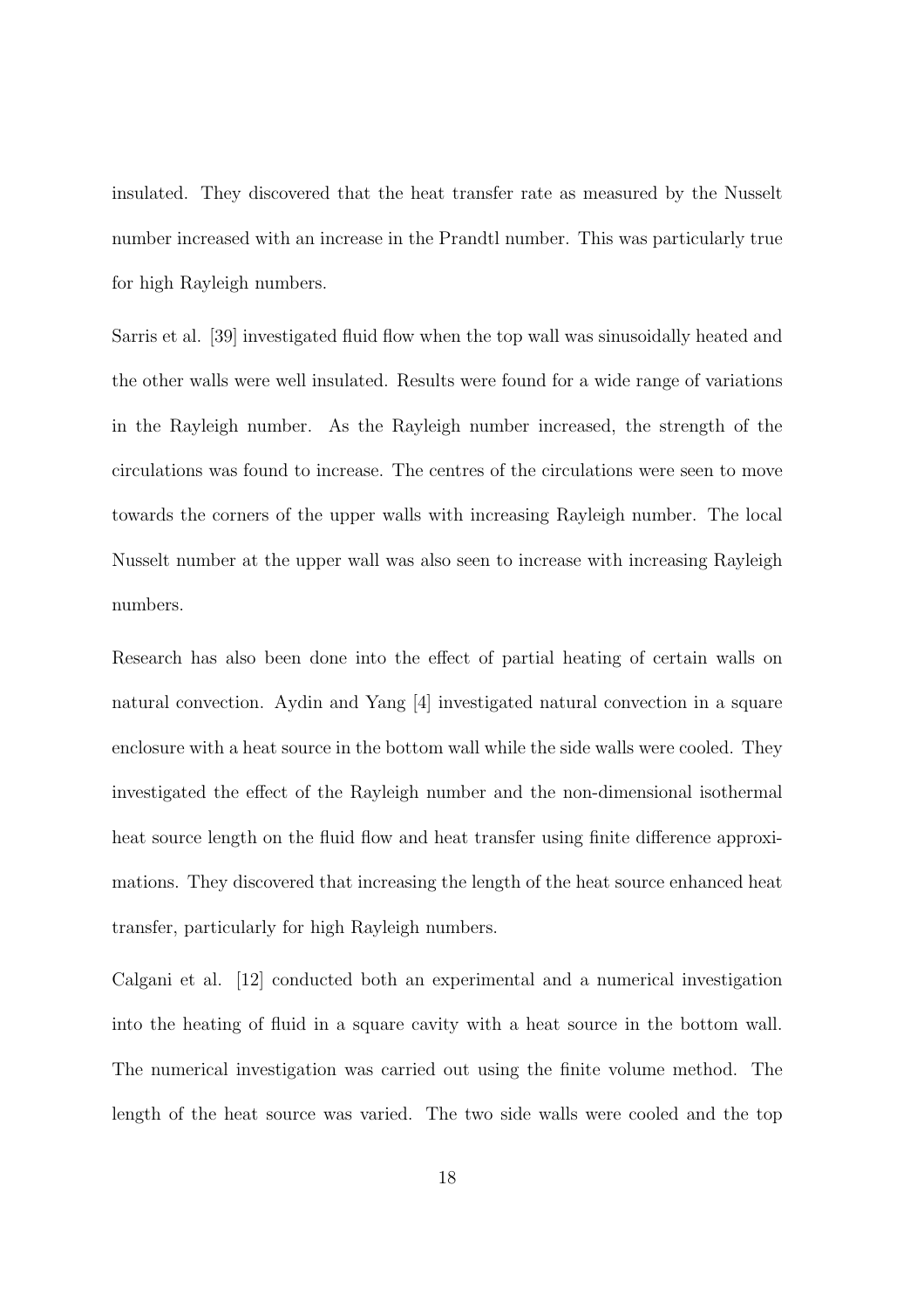wall was kept insulated. They showed that for Rayleigh numbers less than  $10^4$ , the heat transfer was conductive, while at  $Ra = 10<sup>5</sup>$  the heat transfer was found to be convective. An increase in the length of the heat source produced an increase in heat transfer, particularly at high Rayleigh numbers as was expected.

Bilgen and Yedder [9] studied natural convection with non uniform heating. One sidewall had a varying temperature while the other walls were well insulated. The side wall with varying temperature was divided into two equal parts. Two cases were considered. In the first case, the lower part of the wall was sinusoidally heated while the upper part was sinusoidally cooled and in the second case, the upper part of the wall was heated and the bottom cooled. Results were found for variations of the Rayleigh number and the aspect ratio. They found that a horizontal symmetry occurred for both the streamline and isotherm patterns. They also found that when the lower half was heated, the heat transfer was higher than when the upper half was heated, especially for high Rayleigh numbers.

Cheikh et al. [13] studied natural convection of air in a square cavity using the finite difference method. The cavity was cooled from above and had a heat source in the bottom wall. They investigated the effect of various methods of cooling the side walls. It was found for a cooled top and side wall and heat source at the bottom that the Nusselt number was a maximum. No significant changes in the heat transfer rate were observed for the other thermal boundary conditions studied.

Nithyadevi et al. [29] studied the case where the side walls were partially heated or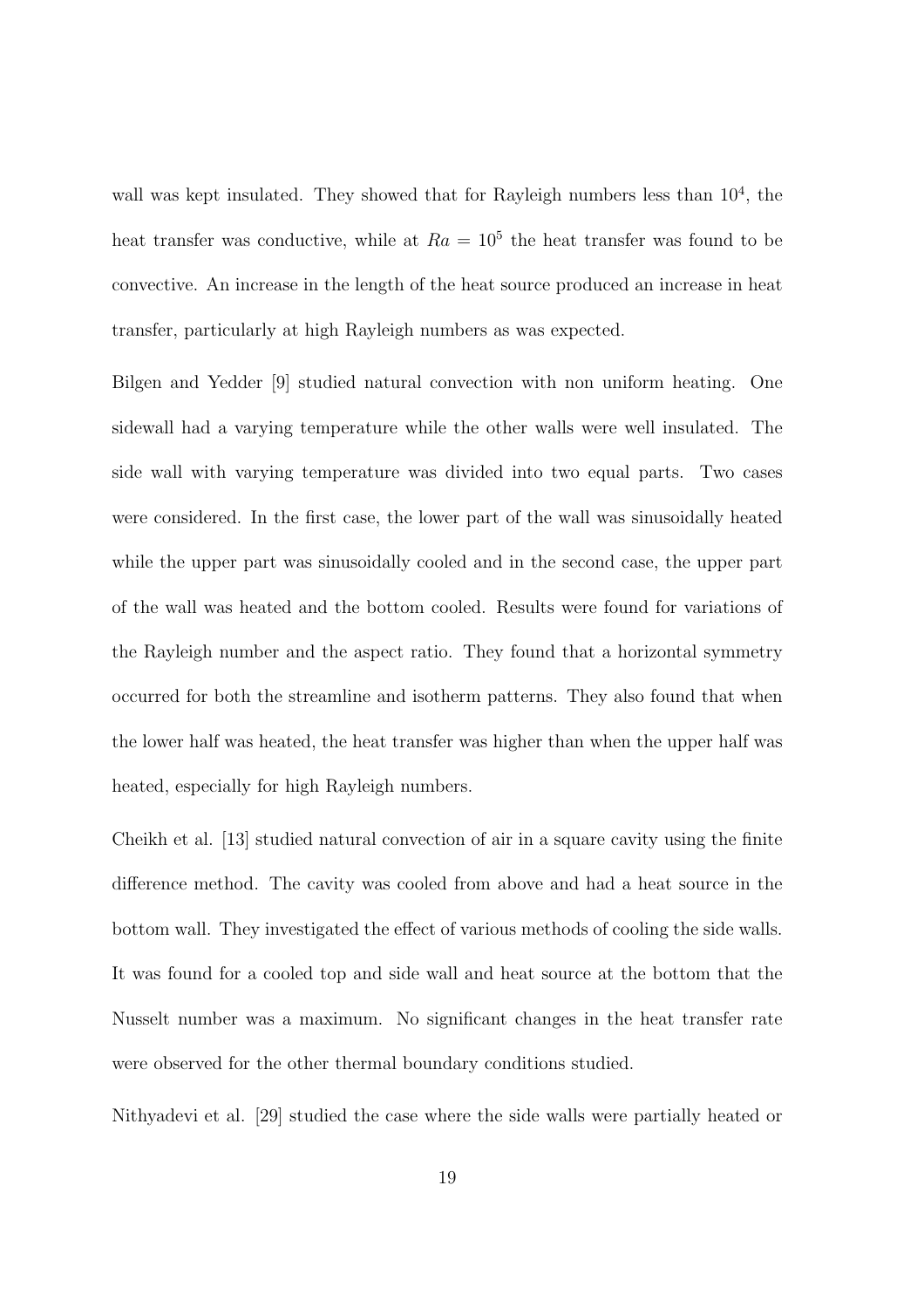partially cooled while the rest of the cavity was well insulated. They used the finite volume method to solve the equations. They studied nine different cases where the position of the heating and cooling sources were moved between the top, bottom and middle of the wall of the cavity. They found that the heat transfer rate was enhanced when there was a cooling source near the top of the cavity. For a combination of a bottom top heating source, the heat transfer rate was found to be high, while for the combination of a top bottom heating source, the heat transfer rate was low.

A third type of convection found in the study of the cavity problem is mixed convection. In mixed convection the movement of fluid is due to a combination of both moving walls and temperature differences within the cavity. Mixed convection is characterised by the Grashof number. The Grashof number, Gr is an indicator of the type of convection to be expected in the fluid. It is the ratio of buoyancy to viscous forces acting on the fluid, Tritton [46].

Torrance et al. [45] investigated the fluid motion with a moving upper wall that is maintained at a different temperature to that of the other walls in the cavity. They held the Reynolds and Prandtl numbers fixed and varied the height to width ratios of the cavity and the Grashof number. They observed that an increase in the aspect ratio led to an increase in secondary circulations in the lower part of the cavity.

Basak et al. [6, 7] in two different papers investigated the effects of mixed convection in a square cavity. Both papers have an insulated moving upper lid. In [7] they looked at cooled side walls with a heated (uniformly and non-uniformly) bottom wall. In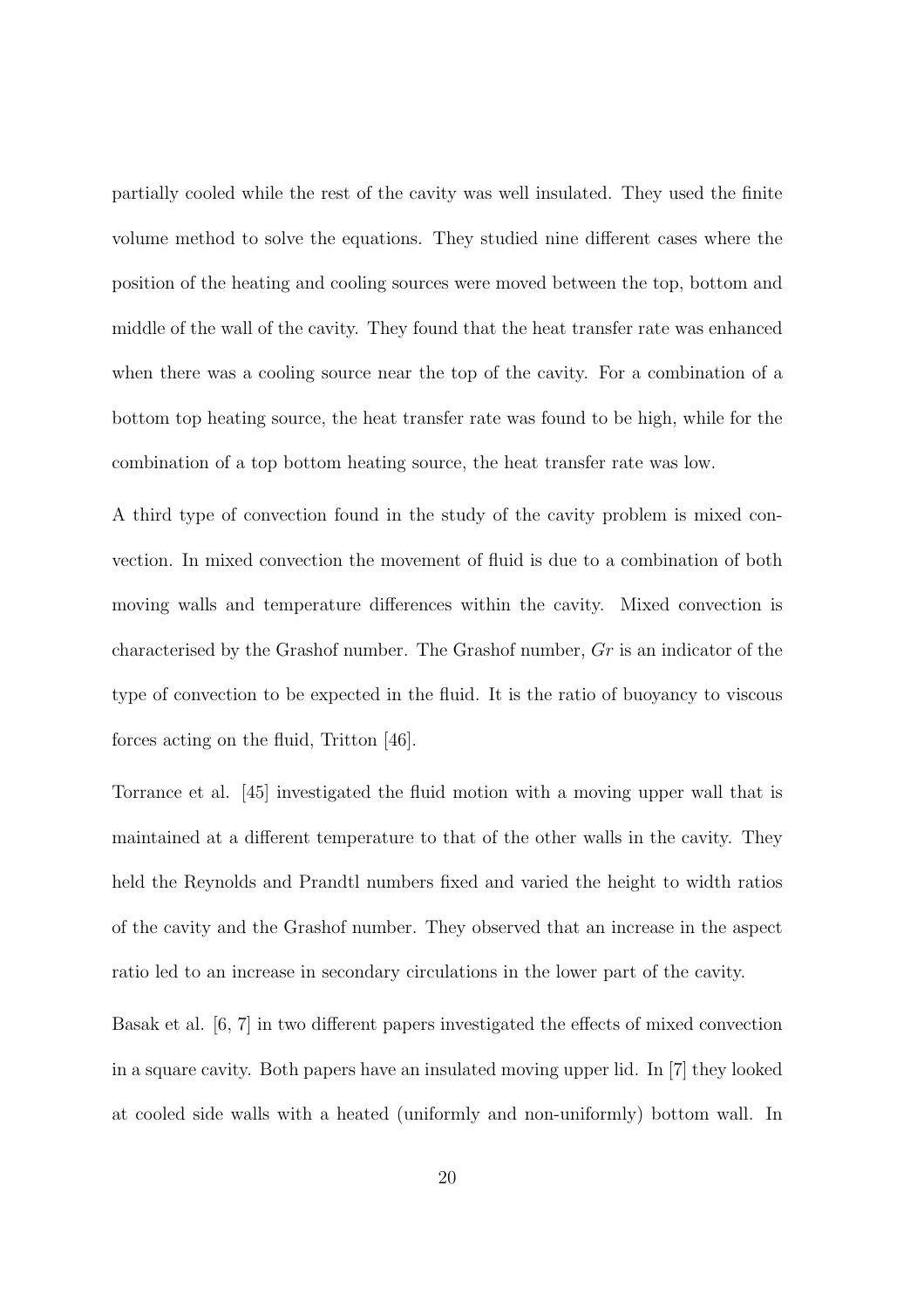[6] they looked at a uniformly heated bottom wall with linearly heated left side wall. The right side wall was heated either linearly or cooled uniformly. Both papers use the penalty finite element method to solve the resulting equations. Streamlines and temperature contours were found for various variations of the Prandtl, Reynolds and Grashof numbers. Both papers found that the strength of convection increased with increasing Grashof numbers and that lid driven flow was dominant for  $Gr = 10<sup>3</sup>$ . In [7] they found that the effect of natural convection decreased and the effect of forced convection increased with increasing Reynolds number. They also found that the heat transfer rate for the uniformly heated bottom wall was higher than that of the non uniformly heated bottom wall. In [6] they found that the heat transfer rate was larger for the case of one cooled right wall than it was when both walls were linearly heated. This was especially the case for large Grashof numbers.

Prasad and Koseff [36] investigated mixed convection in a lid driven cavity through experimental means where the lower surface was heated and the upper surface cooled. The lid speed and values of the Reynolds and Grashof numbers were varied. They discovered that the heat transfer coefficient was insensitive to increases in  $Gr/Re^2$ . Their results indicated that overall heat transfer rate was a very weak function of Gr for the range of Re examined.

Moallemi and Jang [28] investigated flow in a lid driven cavity with the bottom wall heated. They studied the effects of small Prandtl numbers on the flow and heat transfer in a square cavity for various values of the Richardson number. The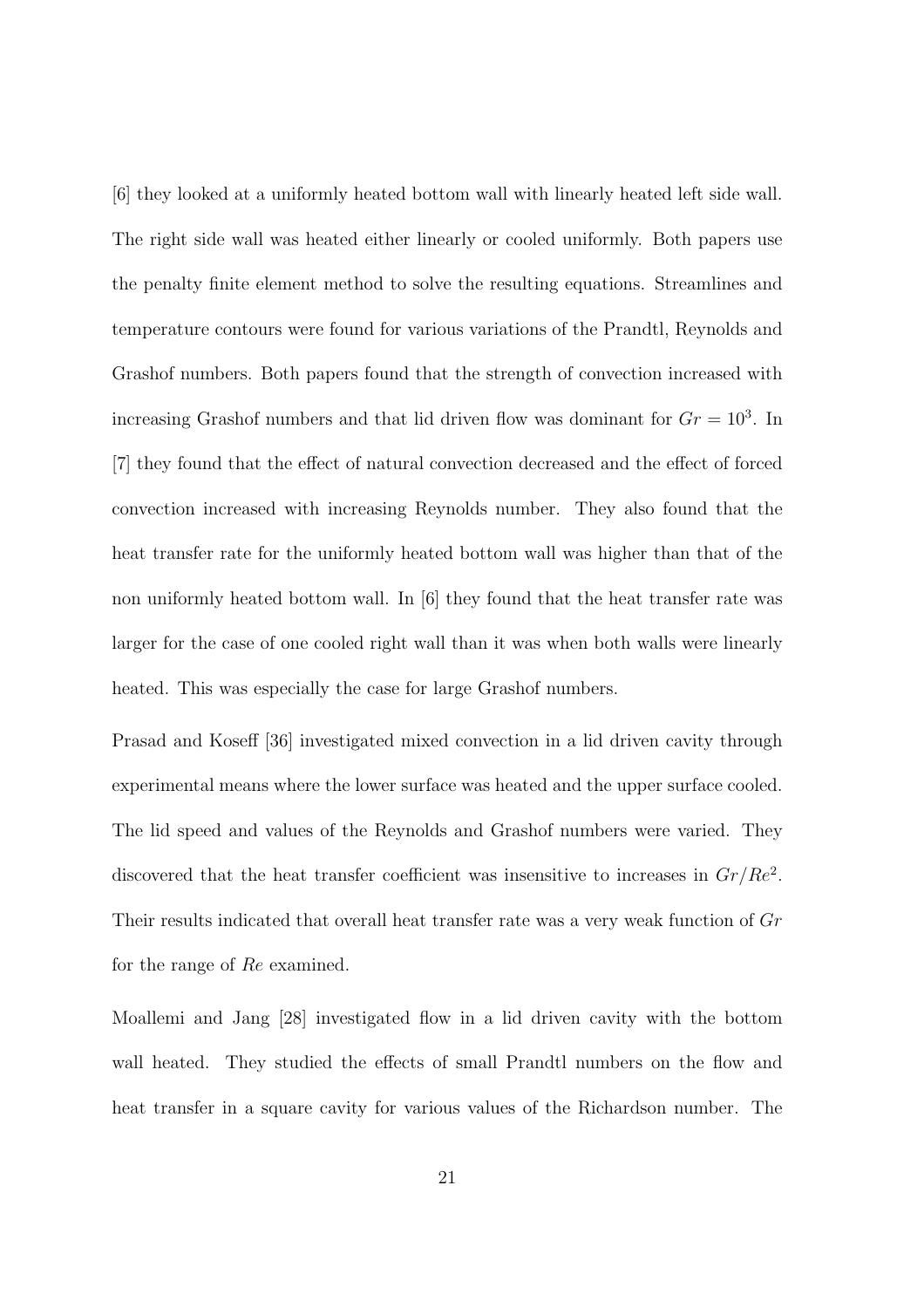Richardson number, Ri is the ratio of potential to kinetic energy and is defined as  $Ri = Gr/Re<sup>2</sup>$ . The temperature and flow fields in the cavity were calculated and presented to illustrate the strong influence of Prandtl number. The local and average Nusselt numbers were also reported for various values of the Reynolds, Prandtl and Grashof numbers.

Oztop and Dagtekin [31] used the finite volume method to investigate three cases of moving walls with adiabatic top and bottom wall and cooled left wall and heated right wall. The three cases included moving the left wall upwards and the right wall downwards, moving the left wall downwards and the right wall upwards and moving both walls upwards. They observed that both the Richardson number and direction of moving walls affect the fluid flow and heat transfer in a cavity. In order to measure the effect of the Richardson number, the Grashof number was fixed at  $10<sup>4</sup>$  and the Reynolds number was varied. They note that for  $Ri < 1$  there is a forced convection dominated regime,  $R_i > 1$  is the natural convection dominated regime and  $R_i = 1$  is the mixed one. For  $R_i > 1$ , the average Nusselt number was relatively low and for  $Ri < 1$  it was relatively higher. When  $Ri < 1$ , for the cases when the vertical walls move in opposite directions, the heat transfer rate was enhanced regardless of which side moved upwards. When the vertical walls moved upwards in the same direction, the heat transfer rate was reduced compared to the other two cases.

Cheng and Liu [15] investigated four cases of mixed convection in a square cavity. In the first case, the side walls were well insulated while the top moving wall was heated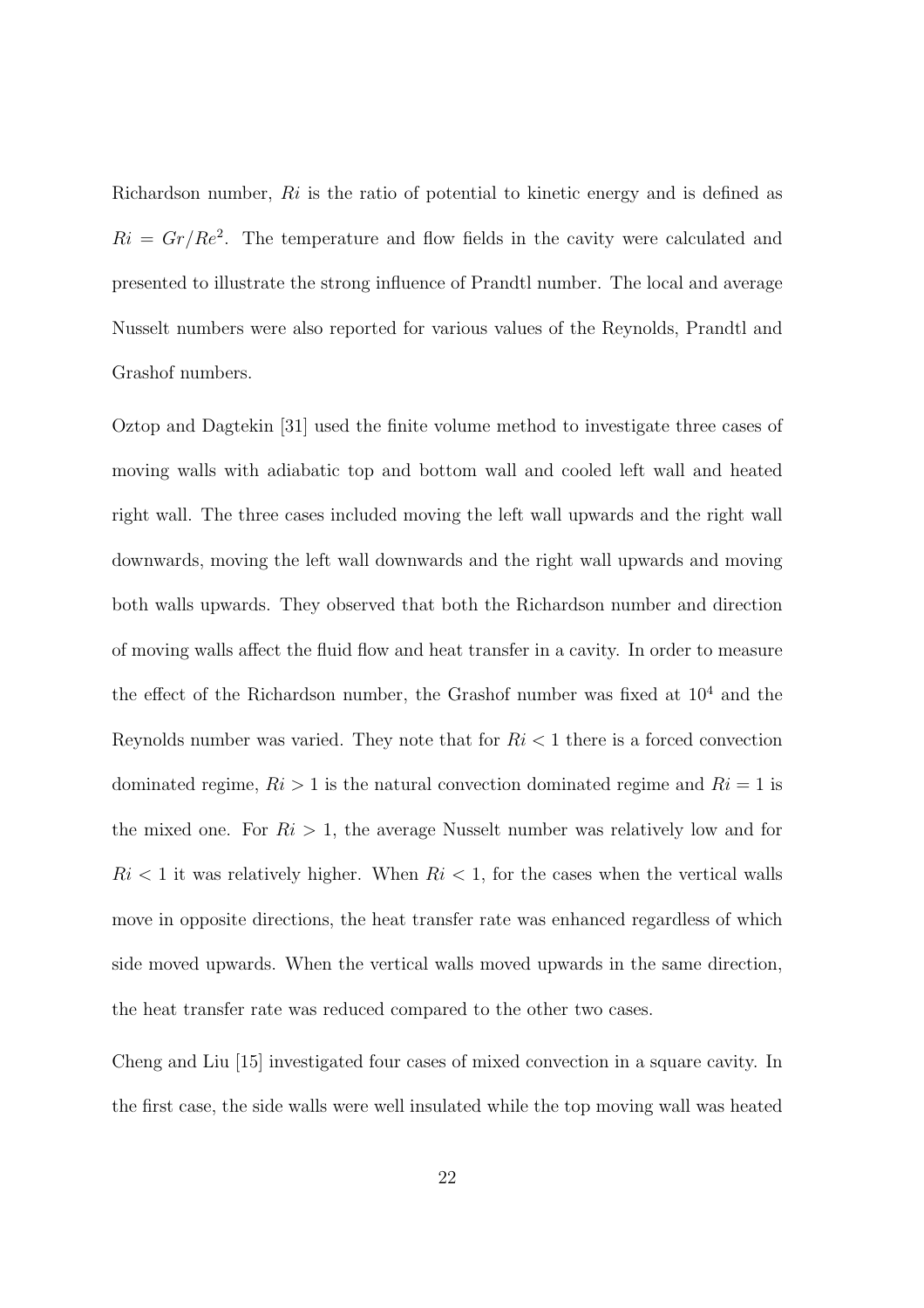and the bottom wall cooled. In the second case, the bottom wall was heated and the top wall cooled. In the third and fourth cases, the top and bottom walls were well insulated and one side wall was cooled while the other was heated. In order to vary the Richardson number, the Grashof number was fixed at  $Gr = 10^6$  and the Reynolds number was varied. They found that for the first case when the Richardson number was greater than 1 that the heat transfer was mainly through conduction. When the Richardson number was less than 1, forced convection dominated the fluid flow as was found by Oztop and Dagtekin [31]. In contrast to the findings of Oztop and Dagtekin, in the second case, when the Richardson number was greater than 1, the lower half of the cavity showed natural convection while the upper part was dominated by forced convection. This was due to the difference in heating of the cavities between the two studies. When the Richardson number was less than 1, the fluid flow was similar to that of case 1. For the third case when the Richardson number was greater than 1, heat transfer was shown to be by conduction near the side walls and by convection in the centre. Again when the Richardson number was less than one, the fluid flow was similar to that of cases 1 and 2. For the fourth case, a large portion of the cavity was dominated by natural convection for all values of the Richardson number. The thermal boundary conditions for the fourth case were identical to the study of Oztop and Dagtekin [31], but the effect of the Richardson number of fluid flow was seen to be different. This is due to the fact that Cheng and Liu [15] investigated mixed convection with a moving lid while Oztop and Dagtekin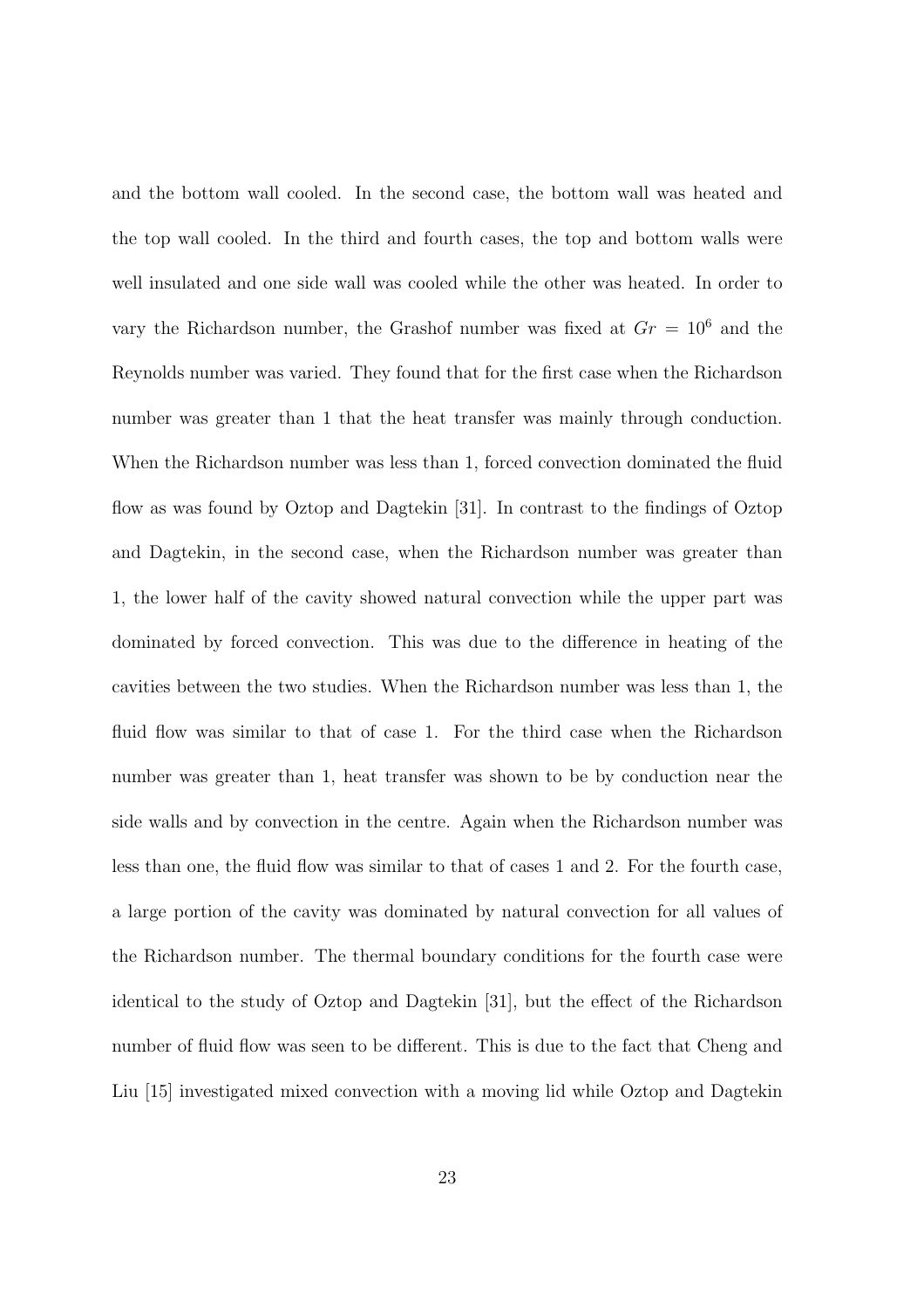[31] investigated mixed convection with moving side walls.

Wong [48] investigated mixed convection in a square cavity. The left wall was maintained at a constant velocity. The other walls were kept stationary. The top and bottom walls were insulated and the left moving wall was heated while the right side wall was cooled. A numerical solution was found using the consistent splitting scheme and the finite element method. Wong fixed the Reynolds number at 100 and varied the Grashof number to measure the effects of the Richardson number. The effect of the Richardson number on the fluid flow was investigated. When the Richardson number was 0.001, the flow was found to be strongly influenced by forced convection. At  $Ri = 1$ , mixed convection is found to occur. At  $Ri = 100$ , the fluid flow is mainly dominated by natural convection. These findings are similar to those of Oztop and Dagtekin [31] even though only one side wall was moving in this case.

Prasad and Das [35] investigated mixed convection in a rectangular cavity where all four walls were moved at a constant velocity and the top wall was heated while all three other walls were cooled. The Reynolds number was kept stationary at 100 and the Grashof number was varied between positive and negative values. The aspect ratio (ratio of height to width of the cavity) was also varied. The finite volume SIMPLE (semi-implicit method for pressure linked equations) algorithm was used to solve the resulting equations. They found that as the negative Grashof number increased, heat transfer was dominated by convection. For the aspect ratio of 2, the flow was seen to undergo a Hopf Bifurcation at  $Ra = -10<sup>5</sup>$ .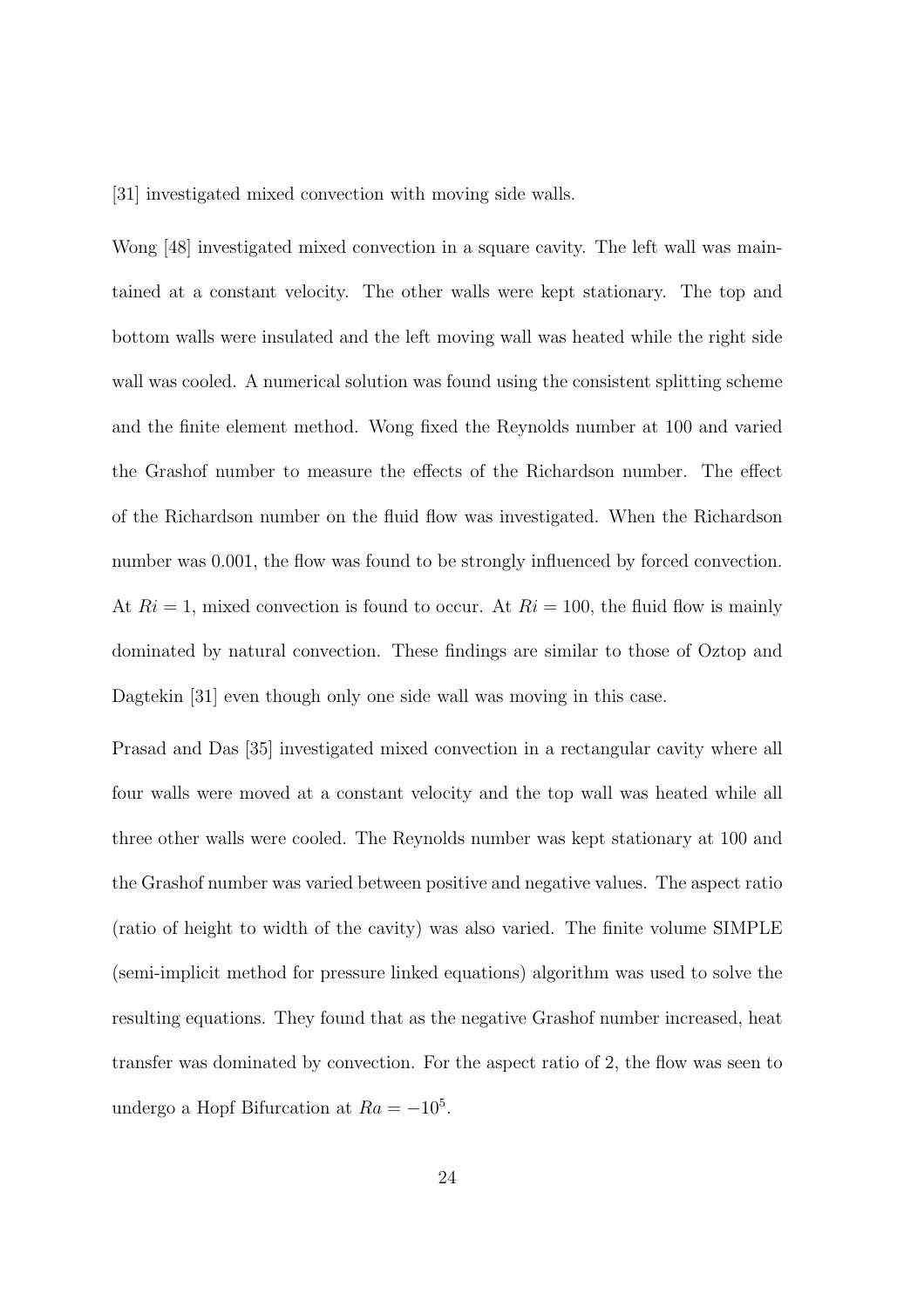Sivakumar et al. [42] investigated mixed convection in a lid driven cavity with a cooled right wall and a heat source in the left wall. The remaining portion of the left wall as well as the top and bottom walls were well insulated. Three different lengths of the heat source were examined. The finite volume method was used to solve the resulting equations. Streamline patterns were observed and it was found that for low values of the Richardson number, reducing the heating portion length had no effect on the fluid flow. However, on increasing the Richardson number it was seen that the flow depended heavily on the length of the heat source. It was also found that reducing the length of the heated portion of the left wall resulted in a better heat transfer rate.

## 1.2 Applications of the problem

The movement of fluids has many uses in the industrial and natural worlds because moving fluids transport heat (Tritton [46]).

Natural convection is of great importance, for example, in the cooling of electronic equipment. Electronic equipment generates heat when in use and it is essential to cool down the equipment for reliable functioning. Natural convection is a simple and cost effective method of cooling equipment (Aydin and Yang [4]). Another application of vital importance is the cooling of nuclear reactors. The nuclear reactor core is surrounded by a gas filled cavity and natural convection provides an effective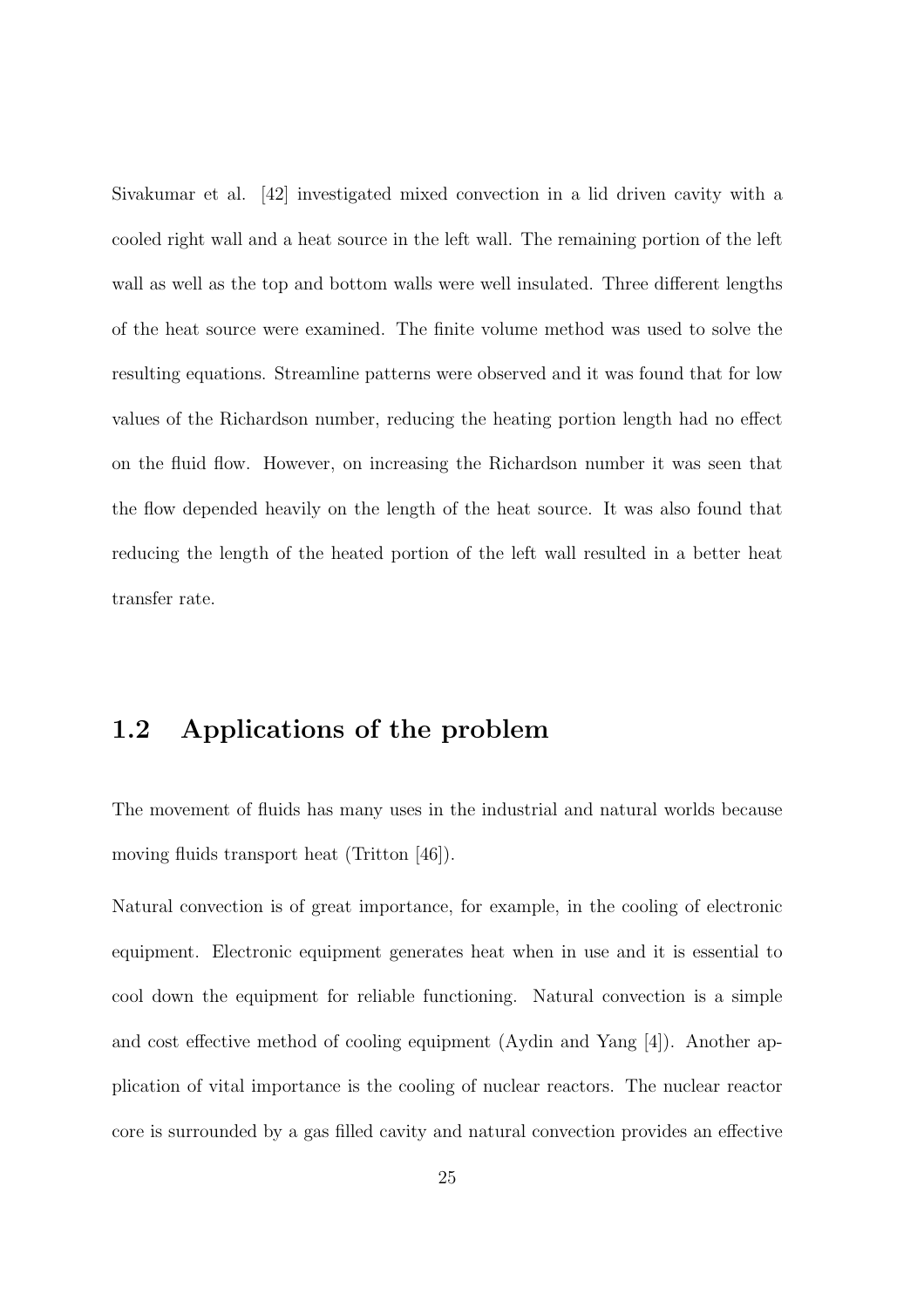means of cooling this cavity (De Vahl Davis [18]). The study of natural convection is also important in the design of buildings and rooms in order to provide adequate ventilation and make them energy efficient (Basak et al. [5]).

Other applications of natural convection can be found in lubrication technologies, drying technologies (Oztop and Dagtekin [31]), double glazed windows (De Vahl Davis [18]), solar energy collection and fire control (Basak et al. [7]). Mixed convection flow has further applications in mass and heat transfer, for example, in solar ponds, in the dynamics of lakes, thermal-hydraulics of nuclear reactors and in food processing  $(Basak et al [6]).$ 

#### 1.3 Solution methods

The equations that govern the flow of fluid and convection in a cavity are nonlinear with no known analytical solutions. It is therefore necessary to solve the equations using numerical methods. Although many methods have been used to solve these equations, the most common methods in the literature used to solve natural or mixed convection in a square cavity are various forms of the finite difference method, the finite volume method and the finite element method.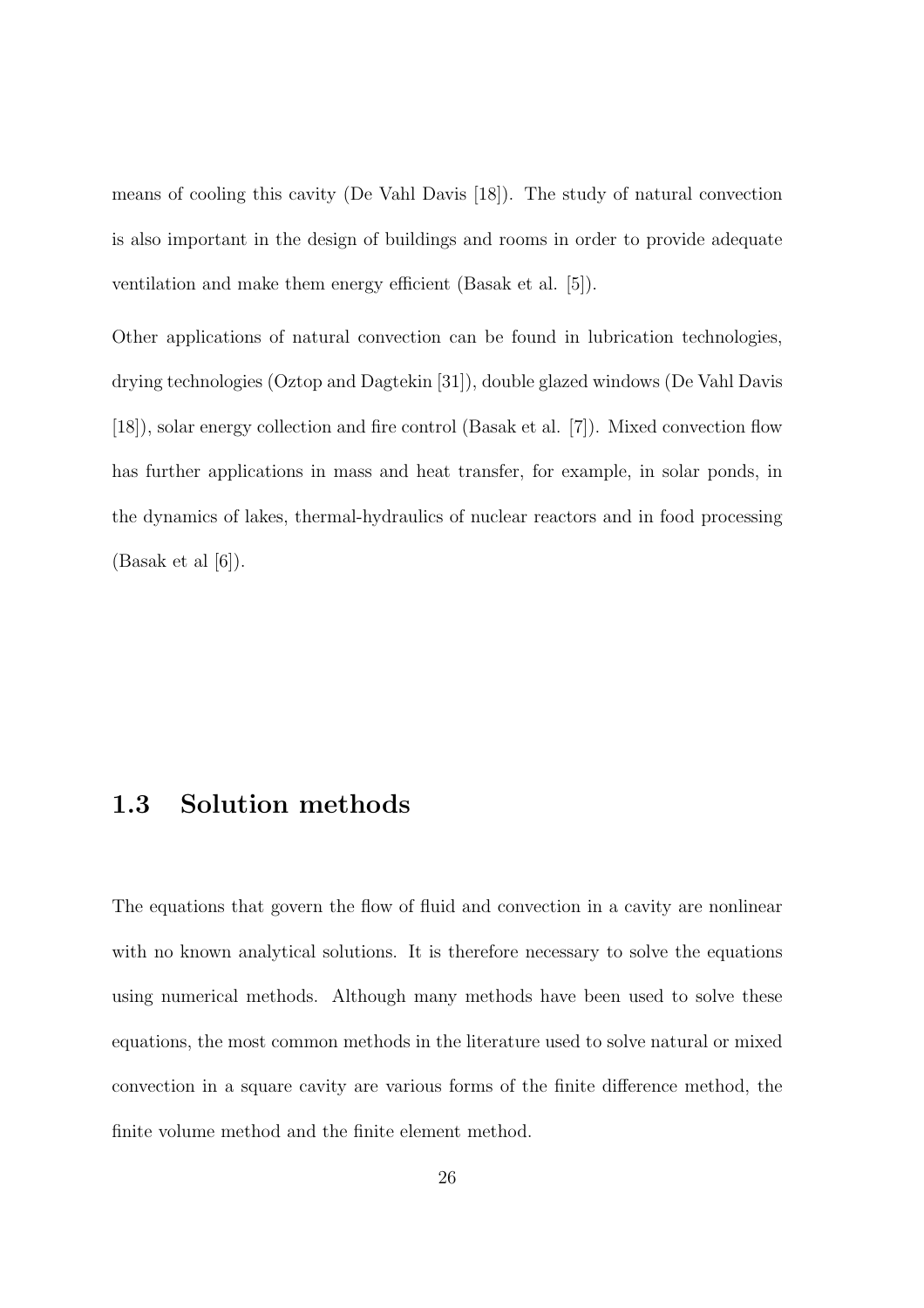#### 1.3.1 The Finite Element Method

The finite element method is an increasingly popular solution method. Researchers such as Basak et. al. [5, 6, 7] and Sayithamoorty [40], Heinrich and Marshall [21] and Taylor and Ijam [43] use the finite element method exclusively in their research. The basic idea of the finite element method is to divide the geometry of the problem into subdomains, establish an equation for each element and then assemble these together to solve the problem. The idea of dividing a problem into subdomains is not a new concept. Ancient mathematicians used such ideas to estimate the value of  $\pi$ . They realised that in order to estimate the circumference of a circle, they could calculate the perimeter of a polygon inscribed in the circle. In fact they managed to estimate  $\pi$  to an accuracy of almost forty significant digits simply by using this method (Reddy [38]).

The development of the finite element method can be traced back to the work of Hrenikoff and Courant in the early 1940s. However, the actual term finite element only came into being in 1960 and was first used by Clough (see Reddy [38]). The finite element method really took off in the late 1950s. In 1965, NASA requested that finite element software called Nastran be developed  $([47])$ . Today the finite element method is used to solve many problems in the industrial world.

The finite element method can be divided into four basic steps.

• Firstly the domain of the problem is divided into  $n$  finite elements. The elements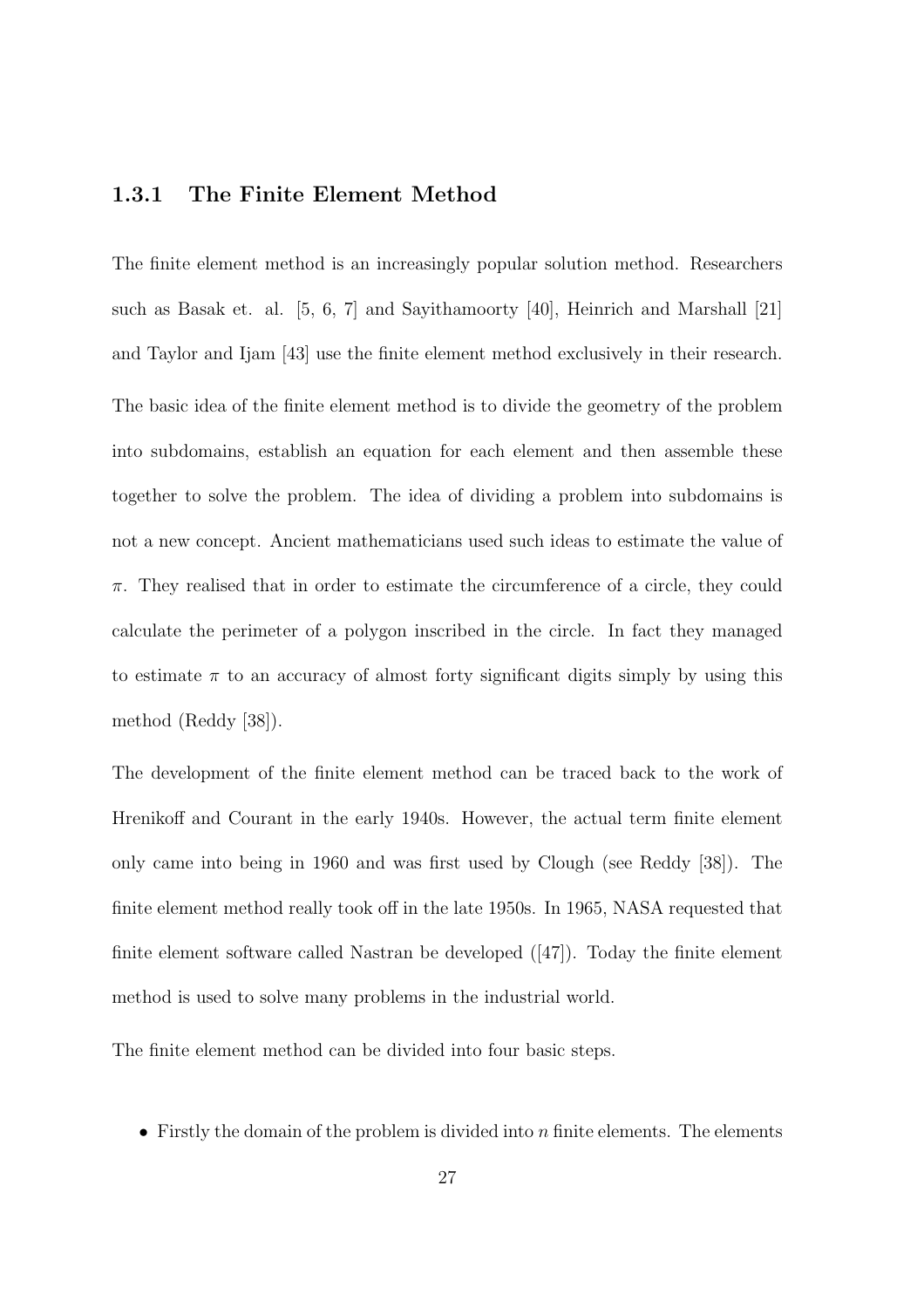are connected to one another at nodes. The most commonly shaped elements are triangular or rectangular.

- Secondly, an equation is formulated for each element. The solution  $u$  is represented as a linear combination of approximation functions.
- Thirdly, the element equations are assembled together to obtain equations for the whole problem.
- And fourthly boundary conditions are imposed on the equations (Gresho and Sani [20], Reddy [38] and Zienkiewicz [49]).

There are a number of different versions of the finite element method which differ in the way in which the weight and approximation functions are defined. The method of Weighted Residuals uses what is known as the Residual of the approximation. For example if one wishes to solve a general equation

$$
A(u) = f \in \Omega,
$$

where A can be a linear or nonlinear operator, then the residual of the approximation is

$$
R = A(u_N) - f,
$$

where  $u_N$  is the approximation of the variable u. In general the residual will be nonzero. In the method of weighted residuals the approximation functions are determined by requiring that the weighted integral of the residual is equal to 0. The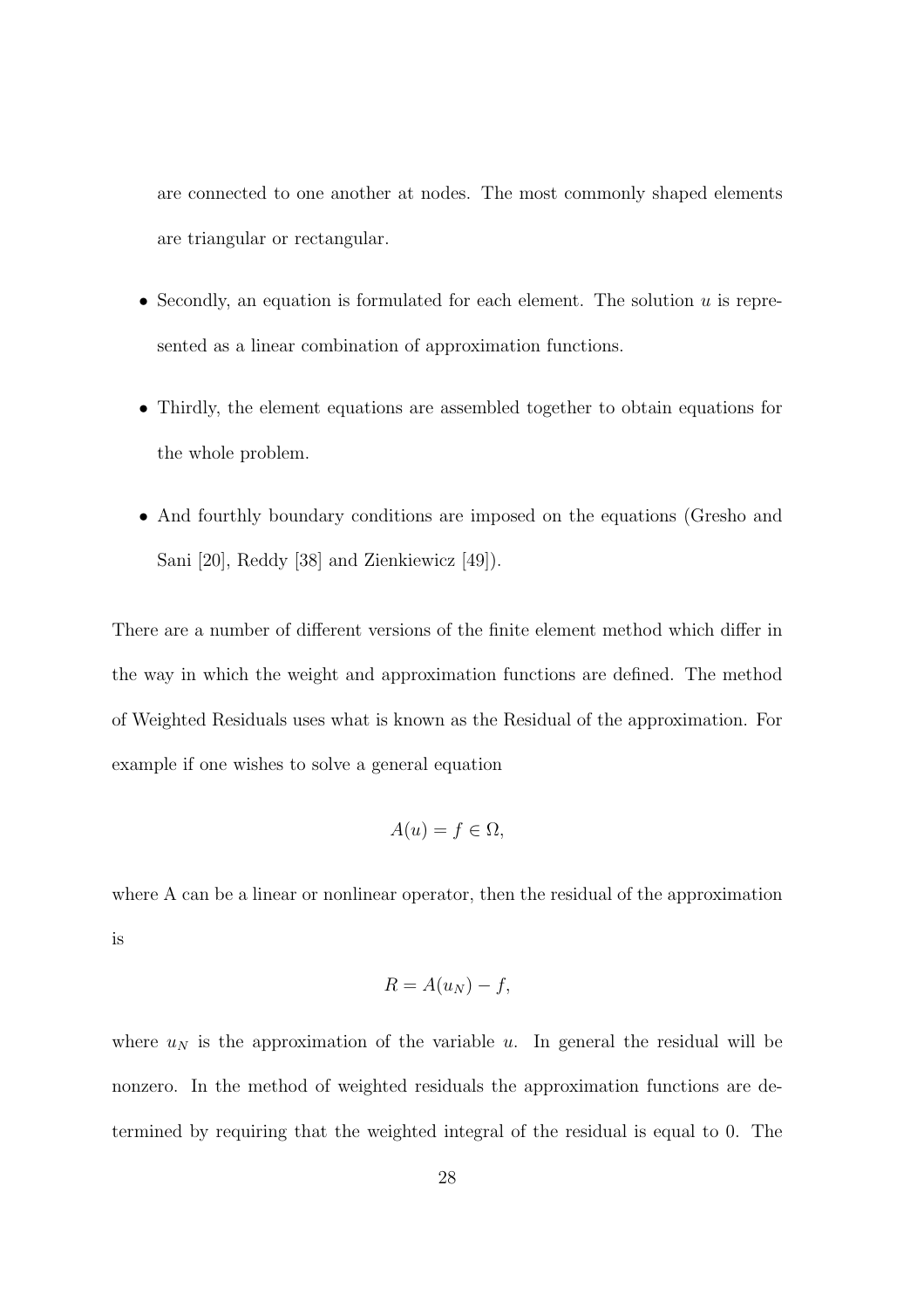weighted integral is the integral of the residual multiplied by a weight function. It is in choosing the weight and approximation functions that different methods arise. In the Petrov-Galerkin method, the weight function and the approximation functions are chosen in such a way that the two are not equal to one another. In the Galerkin method, the weight function is chosen to be equal to the approximation function. Another commonly used finite element method is the least squares method. In the least squares method, the approximation functions are determined by finding the minimum of the integral of the square of the residual. The Galerkin method is one of the most popular methods due to its simplicity and the fact that one only has to chose one function to be the weight and the approximation functions. Because of this popularity, the terms "method of weighted residuals" and the "Galerkin method" are often used interchangeably (Reddy, [38]).

#### 1.3.2 The Finite Difference and Finite Volume Methods

The finite difference method was very popular among early researchers investigating the flow and convection in a square cavity. For example, the finite difference method was used by both Kawaguti [25] and Burggraf [11] in some of the very first investigations of flow within a cavity. Although the finite difference method is still used today, its popularity has declined with the development of the finite volume and finite element methods, both of which provide certain advantages over the finite difference method. The finite volume method is a very popular method today and has been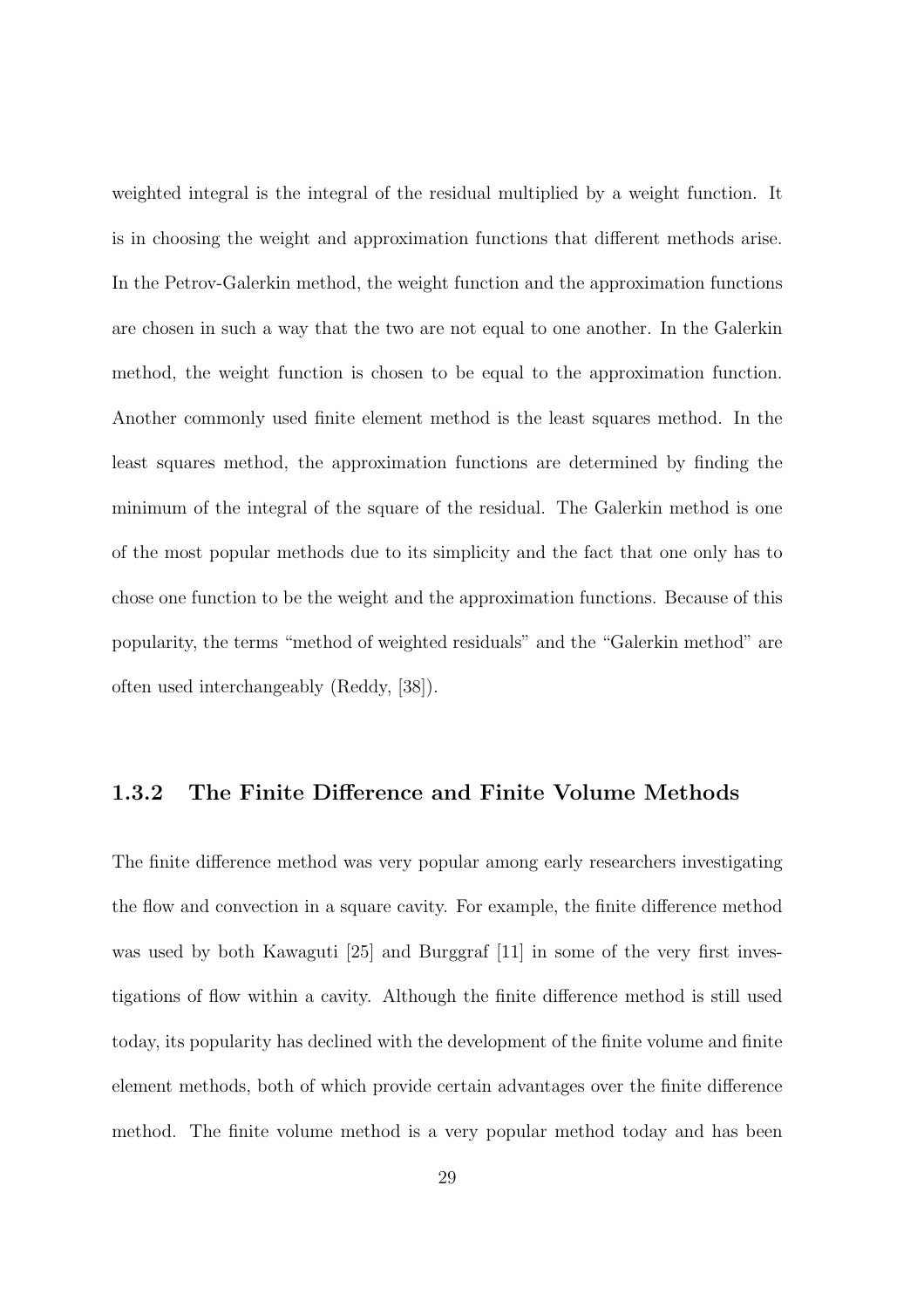used by researchers such as Oztop and Dagtekin [31], Sivakumar et. al. [42] and Prasad and Koseff [36] to solve problems of convection in a square cavity.

The finite difference and finite volume methods have many similarities. In fact "the finite volume method can often be interpreted directly as a finite difference approximation to the differential equation" (Leveque [26]). As in the finite element method, the domain is divided into intervals. In the finite volume method, these intervals are known as volumes.

In the finite difference method, the derivatives of the governing equation are replaced by linear combinations of function values (Iserles [24]). The differential equation is thus replaced with algebraic equations which can then be solved to find an approximate solution (Ascher [3]). The finite difference method uses a pointwise approximation at the grid points and is well known for its simplicity.

In contrast to the finite difference method, the finite volume method is based on the integral form of the equation rather than the differential equation. This has its advantages in that the integral form is "closer to the physics than the partial differential equation," (Leveque [26]). Another difference between the finite volume and finite difference methods is that the finite volume method does not use pointwise approximation. Instead the average of the integral over each grid cell is approximated (Leveque [26]). Finite volume methods are particularly effective at solving problems with discontinuities.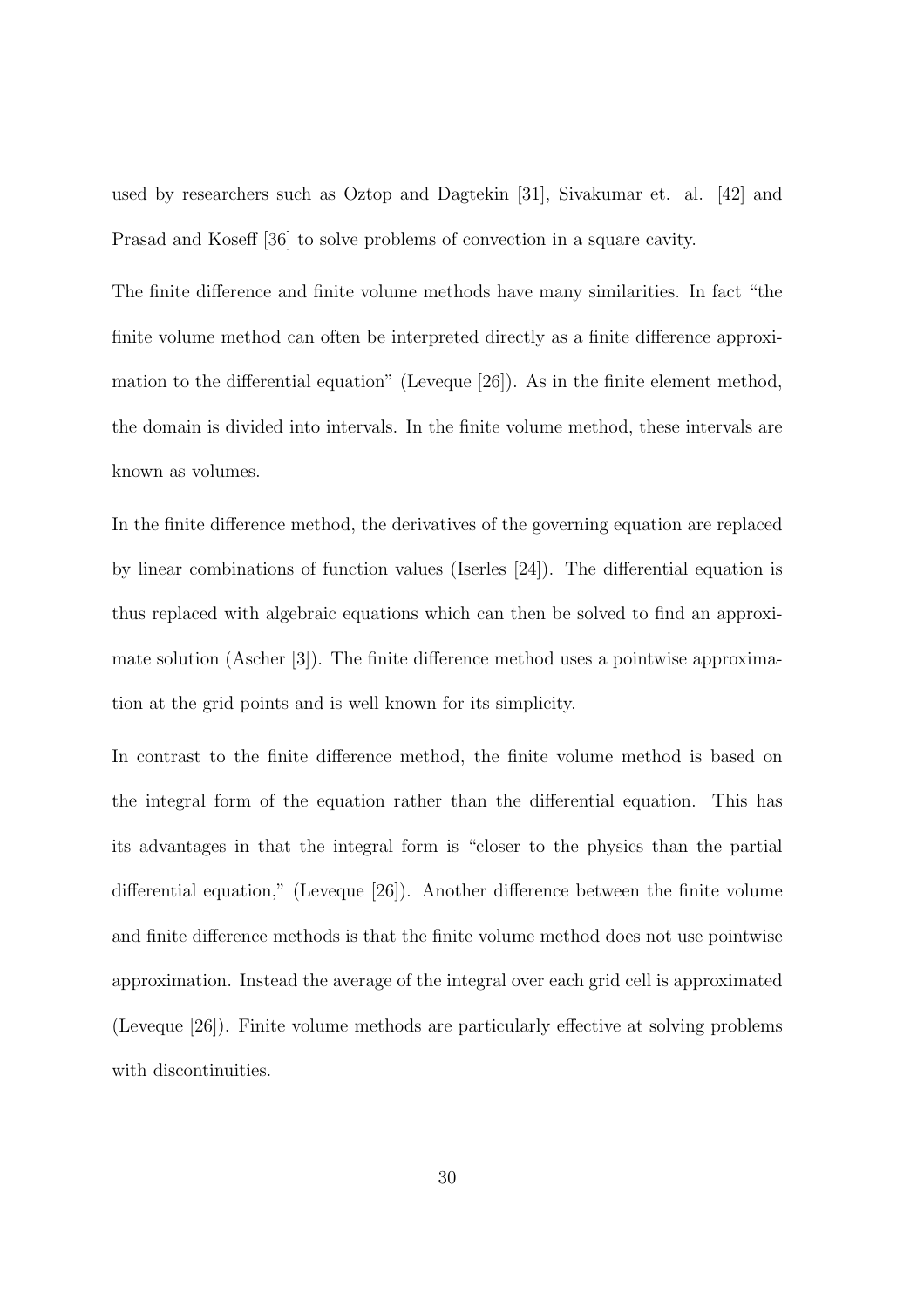#### 1.3.3 Advantages of the Finite Element Method

Supporters of the finite element are plentiful. In fact Reddy [38] describes the finite element method as "the most powerful numerical method ever devised for the analysis of engineering problems."

The advantages of the finite element method are numerous:

- The major advantage of the finite element method is its effectiveness in handling complex geometries. Because each element in the finite element method is unique and the elements do not need to be orthogonal, the elements can be manipulated to fit even the most complex of geometries by combining triangular and rectangular elements of varying sizes. Although finite difference and finite volume methods have come up with ways to tackle complex geometries in recent history, finite elements are the simplest and most effective methods for dealing with complex geometries (Gresho and Sani [20], Iserles [24] and Huebner et al. [22]).
- Because the element equations are evaluated individually, finite element methods have the advantage of being able to solve problems involving different materials within a domain (Akin, [2]).
- The finite element method is more efficient at dealing with Neumann boundary conditions than the finite difference and finite volume methods. Both the finite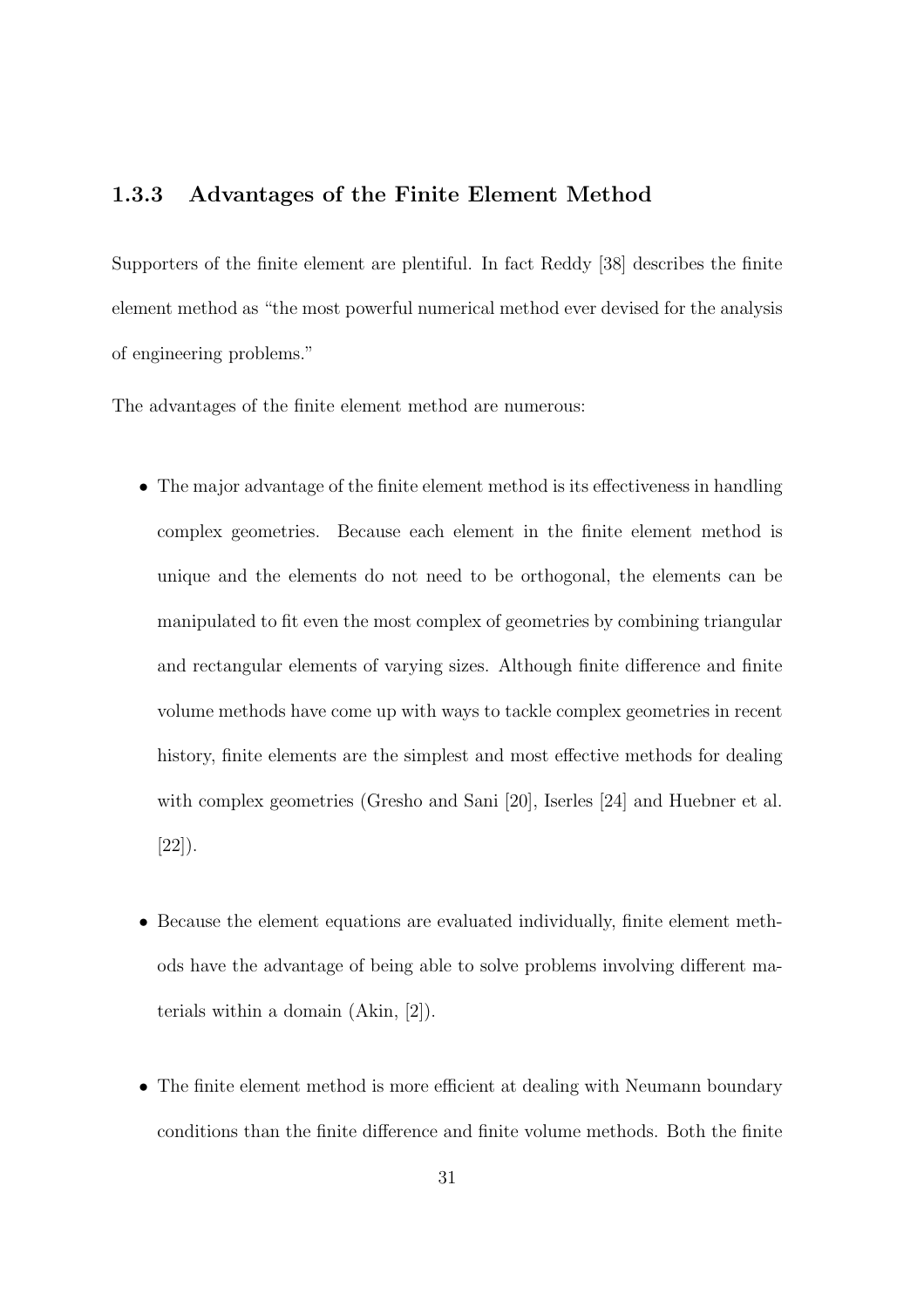

Figure 1.1: Comparison of a finite difference (a) and finite element (b) mesh for a complex geometry. Source: Huebner et al. [22]

difference and finite volume methods handle Dirichlet boundary conditions easily as the values are simply inserted into the solution, but in order to implement derivative boundary conditions, the equations need to be modified (Saleh [41]).

- Another advantage of the finite element method, is that the matrices are created for each element first, and these are then assembled together to form the global equations before the problem is solved. In the finite volume and finite difference methods, the process of setting up the equations and solving the equations is combined. Because this process is decoupled in the finite element method, the addition of new element types is relatively easy to achieve. However, adding new cell types in the finite volume method can be quite difficult and the finite volume method can exhibit problems if it has multiple cell types (Saleh [41]).
- The finite element method has an advantage over the finite volume method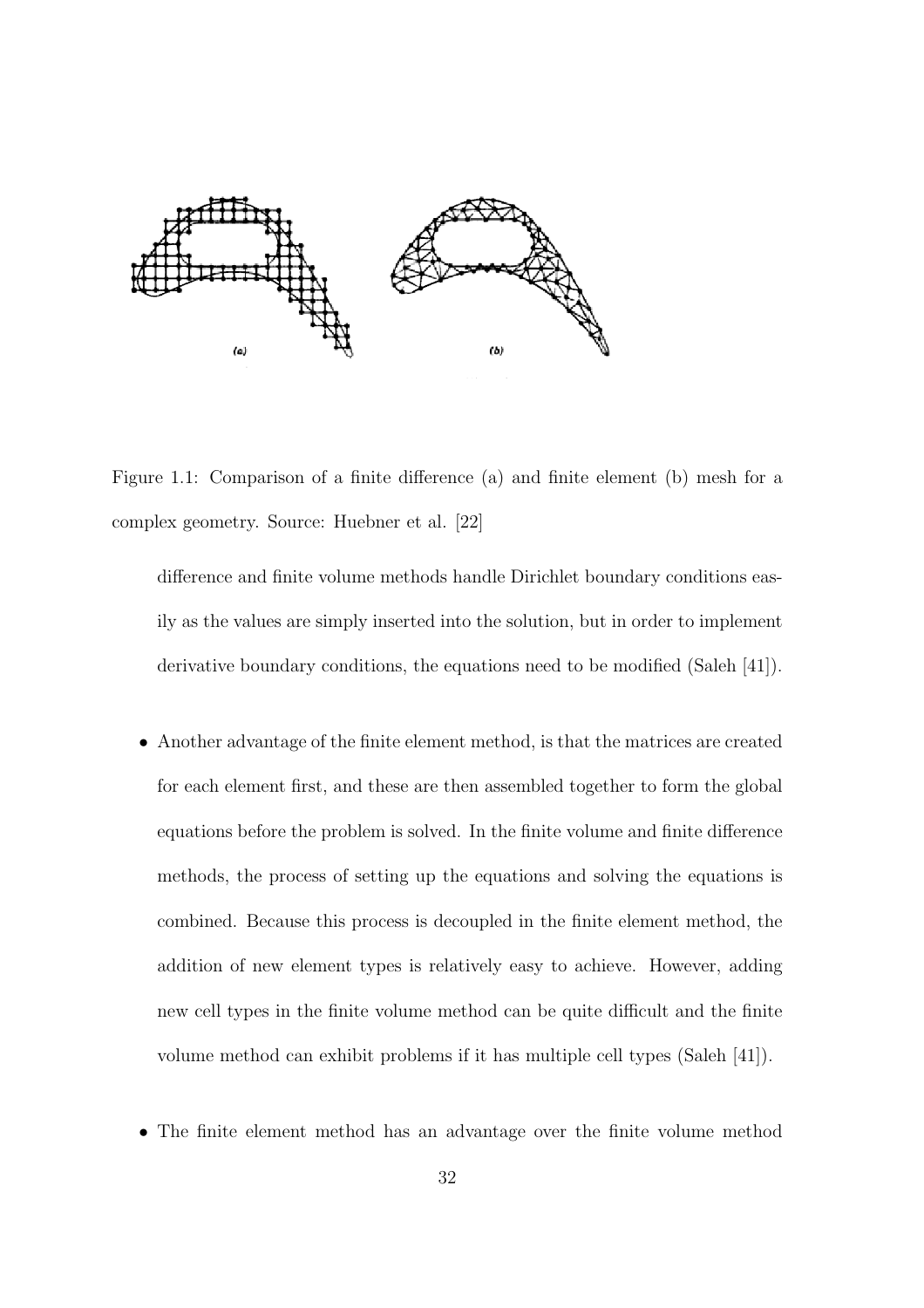in that if the original differential operator is symmetric so too are the finite element discretisations of the operator, but this is not always the case for the finite volume method on non rectangular grids (Gresho and Sani [20]).

• Another advantage over finite volume methods is that the Galerkin finite element method is always more accurate than the corresponding finite volume method for elliptic problems (Gresho and Sani [20]).

In general both the finite element and finite volume methods are efficient at solving the Navier-Stokes and energy equations in a square cavity and each method has its own advantages. The use of either method is simply a matter of preference. Due to the above advantages of the finite element method, it is the method of choice in this investigation.

### 1.4 Current Investigation

In this study, mixed convection in a two dimensional square cavity will be investigated. Much work has been done on natural convection in a cavity, the most common cases being to heat one of the side walls and cool another, or to heat the bottom wall. Not much work has been done on sinusoidal heating of walls and even less has been done on a combination of linear and sinusoidal heating. Sathiyamoorthy et al. [40] is one of the few to investigate this combination.

The intention of this investigation is to combine linear and sinusoidal heating of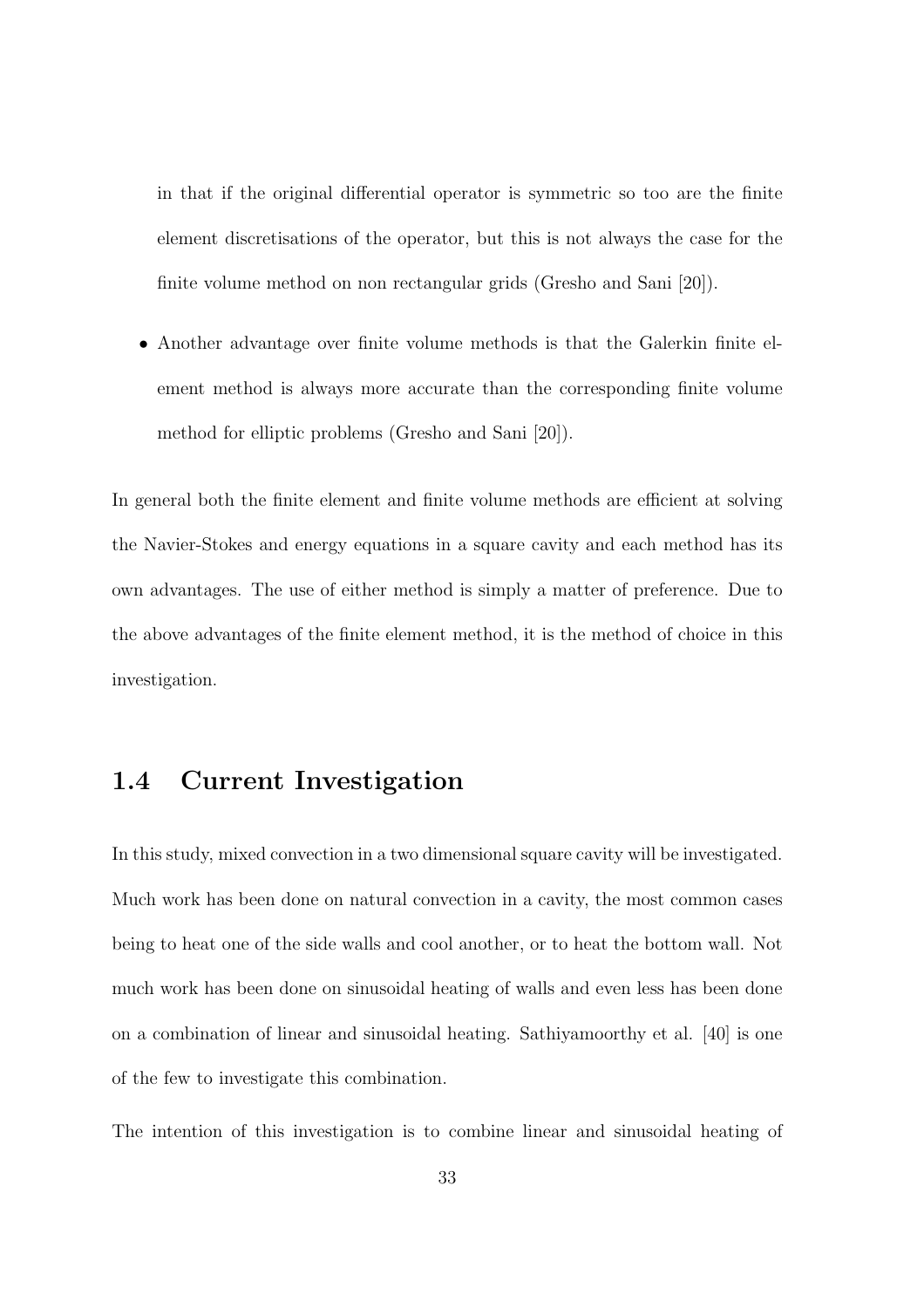different walls of the cavity with a moving lid to provide mixed convection. This is an extension of work done by Basak et al. [6] where linear heating of the side walls is combined with a moving lid. Specifically, the adiabatic top wall of Basak et al. [6] will be replaced by a sinusoidally heated top wall in this investigation. All other boundary conditions will remain the same. The second aim of this investigation is to extend the work done by Basak et al. [7] where cooled side walls are investigated instead of linearly heated walls. Again, comparisons will then be made with the results obtained by Basak et al. [7] and further comparisons will be made between the two cases of side wall heating.

The Penalty Finite Element Method will be used to solve the flow equations. The advantage of this method over the ordinary Finite Element Method is that it eliminates pressure as a variable.

The dissertation is structured as follows:

- In Chapter 2 we formulate the problem mathematically. This includes looking at the finite element formulation using the Penalty Galerkin Method, as well as the stream function and Nusselt Number formulations.
- In Chapter 3 we present the results found for the two cases in terms of streamline and isotherm contours and local and average Nusselt numbers. Comparisons are made between the two cases and with previous results.
- Finally, in Chapter 4 we present our conclusions.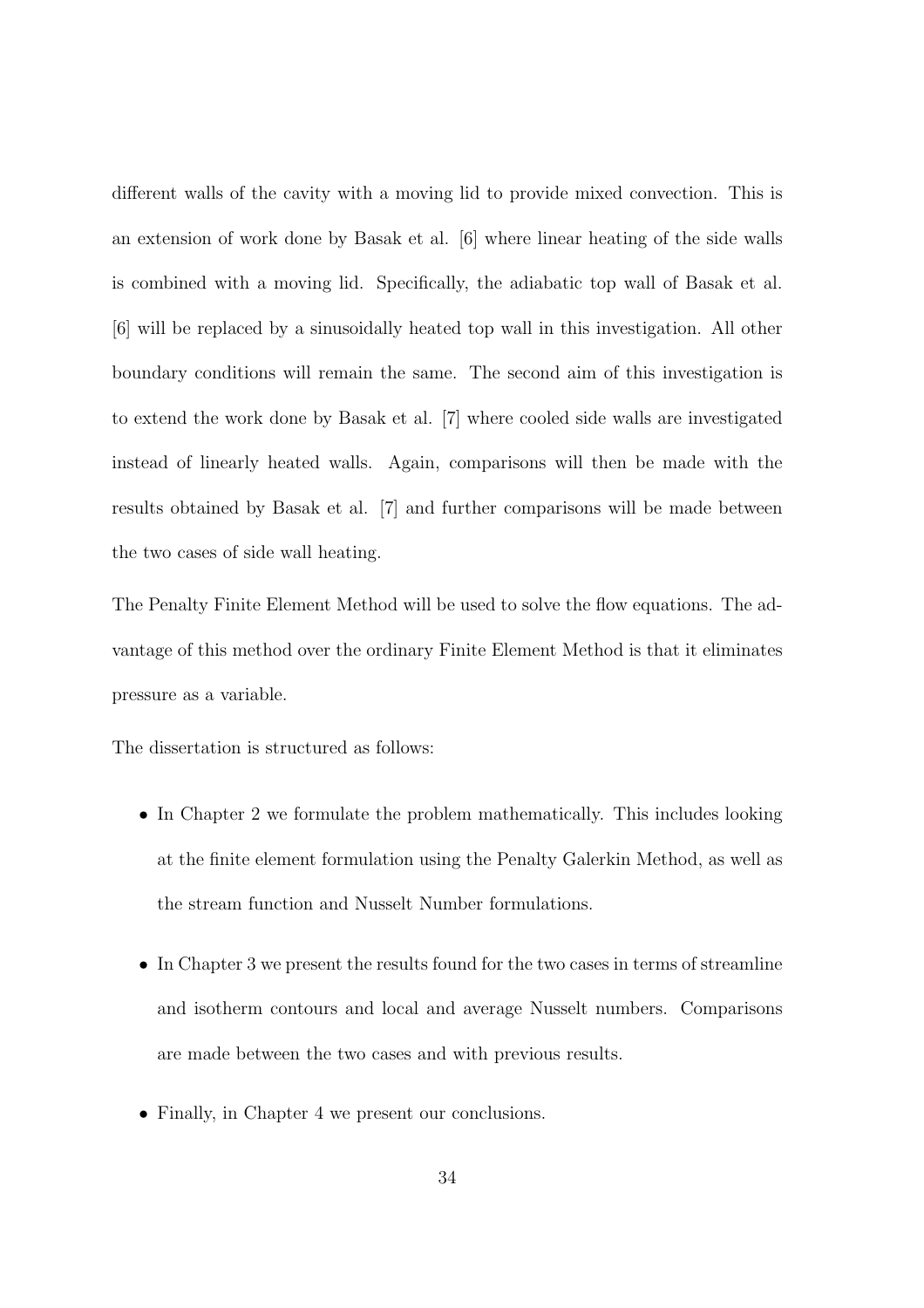## Chapter 2

# Problem Formulation and Numerical Method

## 2.1 Problem Formulation

A two-dimensional square cavity of unit length is considered for the current investigation, the geometry of which is shown in Figure 2.1. Two cases are considered. In case 1, the cavity is heated at a constant rate from the bottom and heated linearly at the side walls. The lid of the cavity is heated sinusoidally while moving at a constant speed from left to right. In case 2, the cavity is again heated at a constant rate from the bottom and heated sinusoidally from the top with a moving lid. However, in this case the side walls are uniformly cooled.

The viscous incompressible flow and the temperature distribution in the cavity are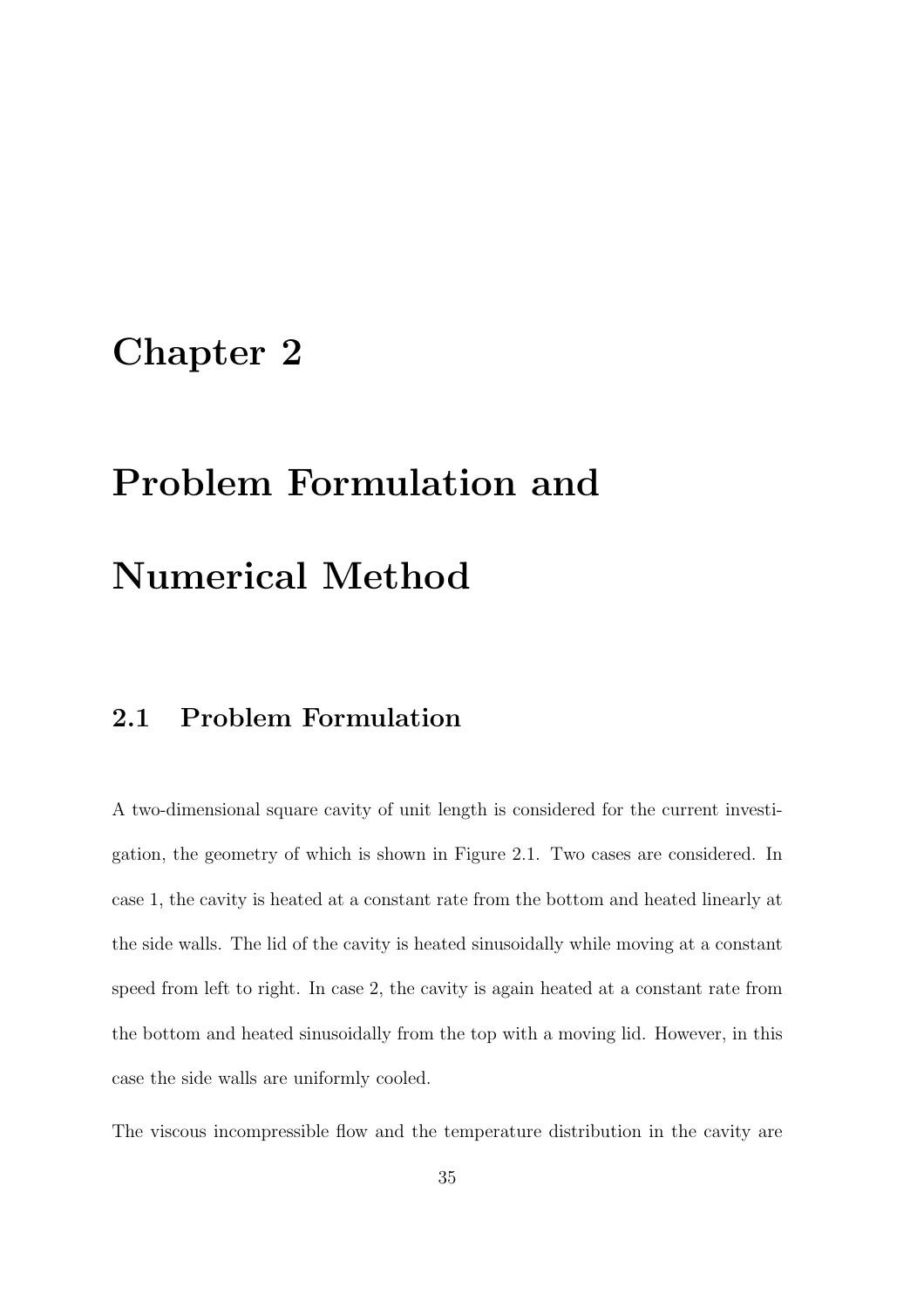

Figure 2.1: Schematic sketch of the cavity problem. The two different cases of thermal boundary conditions are investigated separately.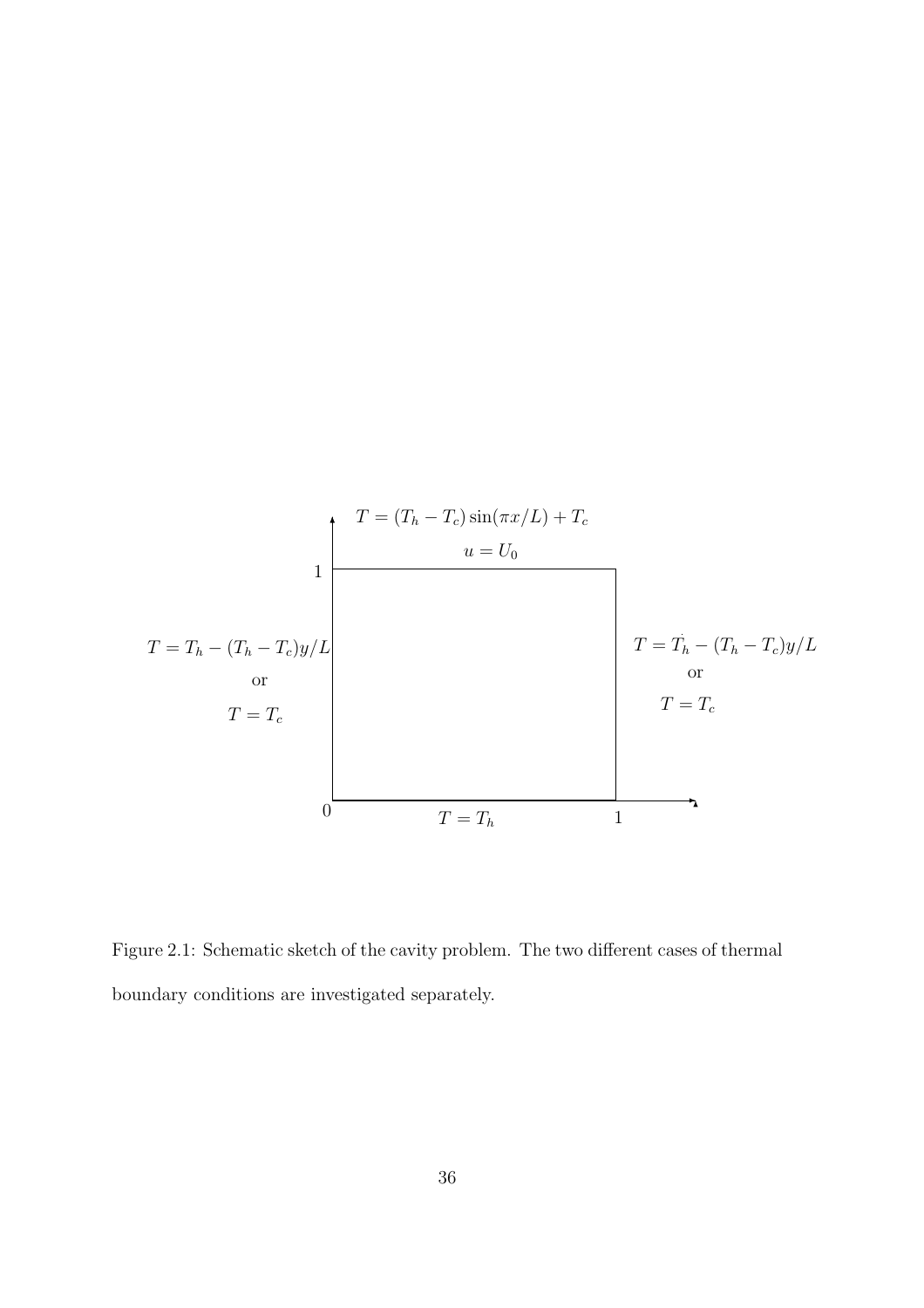governed by the Navier-Stokes equations and the energy equation respectively. In this investigation, density is treated in line with the Boussinesq approximation. In the Boussinesq approximation, density is assumed to be constant, except in the gravity term where the density  $\rho$  is multiplied by the acceleration due to gravity, g (Pepper and Heinrich [32]).

The equations to be solved are as follows (see for example, Basak et al. [7]):

$$
\frac{\partial u}{\partial x} + \frac{\partial v}{\partial y} = 0,\tag{2.1}
$$

$$
u\frac{\partial u}{\partial x} + v\frac{\partial u}{\partial y} = -\frac{1}{\rho}\frac{\partial p}{\partial x} + \nu \left(\frac{\partial^2 u}{\partial x^2} + \frac{\partial^2 u}{\partial y^2}\right),\tag{2.2}
$$

$$
u\frac{\partial v}{\partial x} + v\frac{\partial v}{\partial y} = -\frac{1}{\rho}\frac{\partial p}{\partial y} + \nu\left(\frac{\partial^2 v}{\partial x^2} + \frac{\partial^2 v}{\partial y^2}\right) + g\beta(T_h - T_c),\tag{2.3}
$$

$$
u\frac{\partial T}{\partial x} + v\frac{\partial T}{\partial y} = \alpha \left(\frac{\partial^2 T}{\partial x^2} + \frac{\partial^2 T}{\partial y^2}\right),\tag{2.4}
$$

subject to the boundary conditions (see Fig 2.1)

$$
u = v = 0
$$
,  $T = T_h - (T_h - T_c) \frac{y}{L}$  or  $T = T_c$  at  $x = 0$  and  $x = 1$ , (2.5)

$$
u = v = 0, T = T_h \text{ at } y = 0
$$
\n(2.6)

$$
u = U_0, \ v = 0, \ T = (T_h - T_c)\sin(\pi \frac{x}{L}) + T_c \text{ at } y = 1,
$$
\n(2.7)

where u and v are the velocity components in the x and y directions respectively,  $T$ is the fluid temperature,  $\nu$  is the kinematic viscosity,  $\alpha$  is the thermal diffusivity,  $\beta$ is the coefficient of thermal expansion, g is the acceleration due to gravity,  $\rho$  is the mass density, L is length of the cavity,  $U_0$  is the velocity of the upper wall,  $T_h$  is the hottest temperature attained along the bottom wall and the middle of the top wall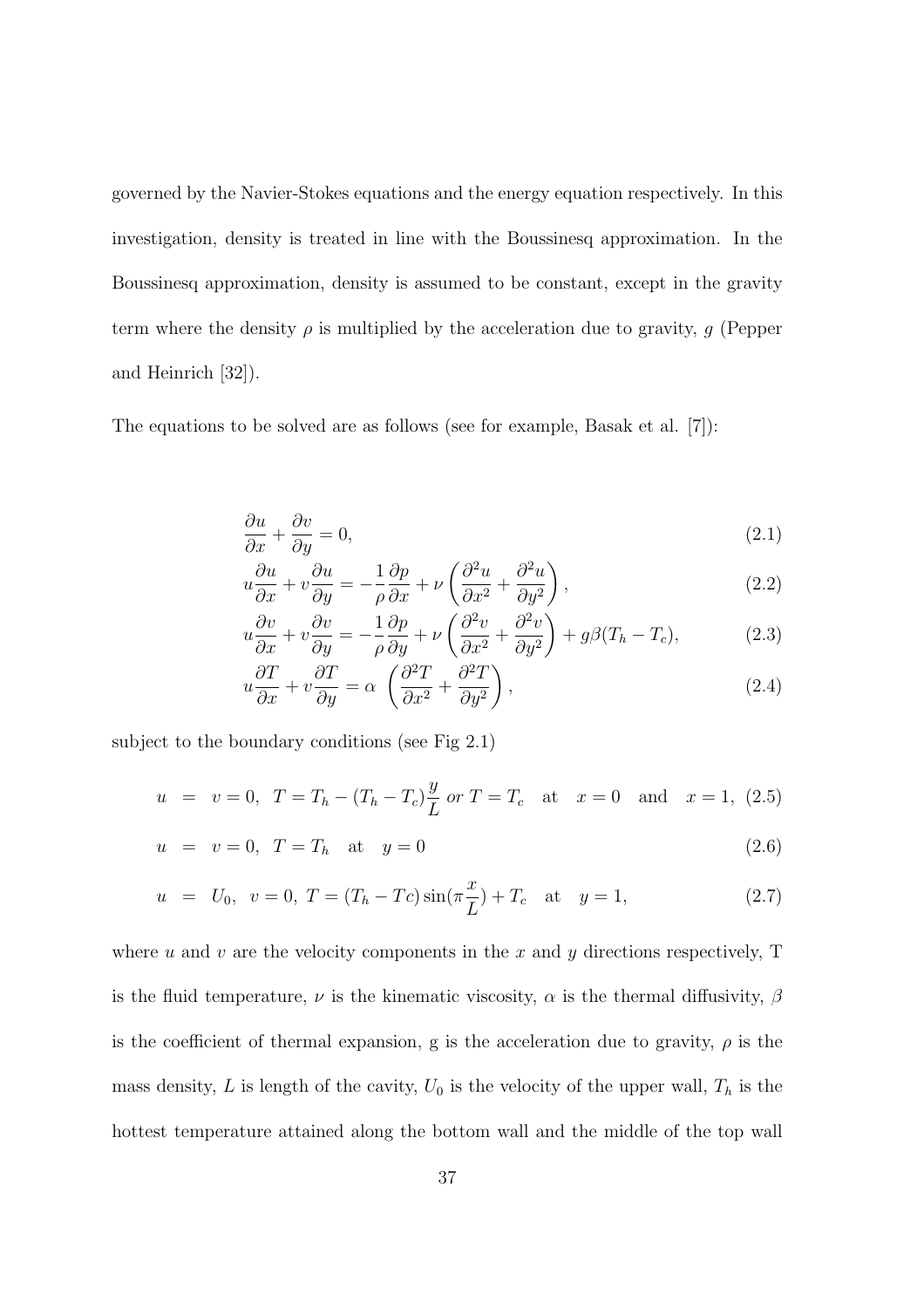and  $T_c$  is the coolest temperature attained at the top corners in case 1 and attained along the side walls in case 2.

Using the following change of variables (as used by Basak et al. [7]),

$$
X = \frac{x}{L}, Y = \frac{y}{L}, U = \frac{u}{U_0}, V = \frac{v}{U_0},
$$
  
\n
$$
\theta = \frac{T - T_c}{T_h - T_c}, P = \frac{p}{\rho U_0^2}, Pr = \frac{\nu}{\alpha},
$$
  
\n
$$
Re = \frac{U_0 L}{\nu}, Gr = \frac{g\beta(T_h - T_c)L^3}{\nu^2},
$$

where  $\theta$  is the dimensionless temperature, Pr is the Prandtl number, Re is the Reynolds number, and Gr is the Grashof number, we obtain the following dimensionless equations:

$$
\frac{\partial U}{\partial X} + \frac{\partial V}{\partial Y} = 0,\tag{2.8}
$$

$$
U\frac{\partial U}{\partial X} + V\frac{\partial U}{\partial Y} = -\frac{\partial P}{\partial X} + \frac{1}{Re} \left( \frac{\partial^2 U}{\partial X^2} + \frac{\partial^2 U}{\partial Y^2} \right),\tag{2.9}
$$

$$
U\frac{\partial V}{\partial X} + V\frac{\partial V}{\partial Y} = -\frac{\partial P}{\partial Y} + \frac{1}{Re} \left( \frac{\partial^2 V}{\partial X^2} + \frac{\partial^2 V}{\partial Y^2} \right) + \frac{Gr}{Re^2} \theta,
$$
 (2.10)

$$
U\frac{\partial\theta}{\partial X} + V\frac{\partial\theta}{\partial Y} = \frac{1}{RePr} \left( \frac{\partial^2\theta}{\partial X^2} + \frac{\partial^2\theta}{\partial Y^2} \right).
$$
 (2.11)

The dimensionless boundary conditions are (see Figure 2.2):

 $U = V = 0, \theta = 1 - Y \text{ or } 0 \text{ at } X = 0 \text{ and } X = 1,$  (2.12)

$$
U = V = 0, \ \theta = 1 \quad \text{at} \quad Y = 0 \tag{2.13}
$$

$$
U = 1, V = 0, \theta = \sin(\pi X) \text{ at } Y = 1.
$$
 (2.14)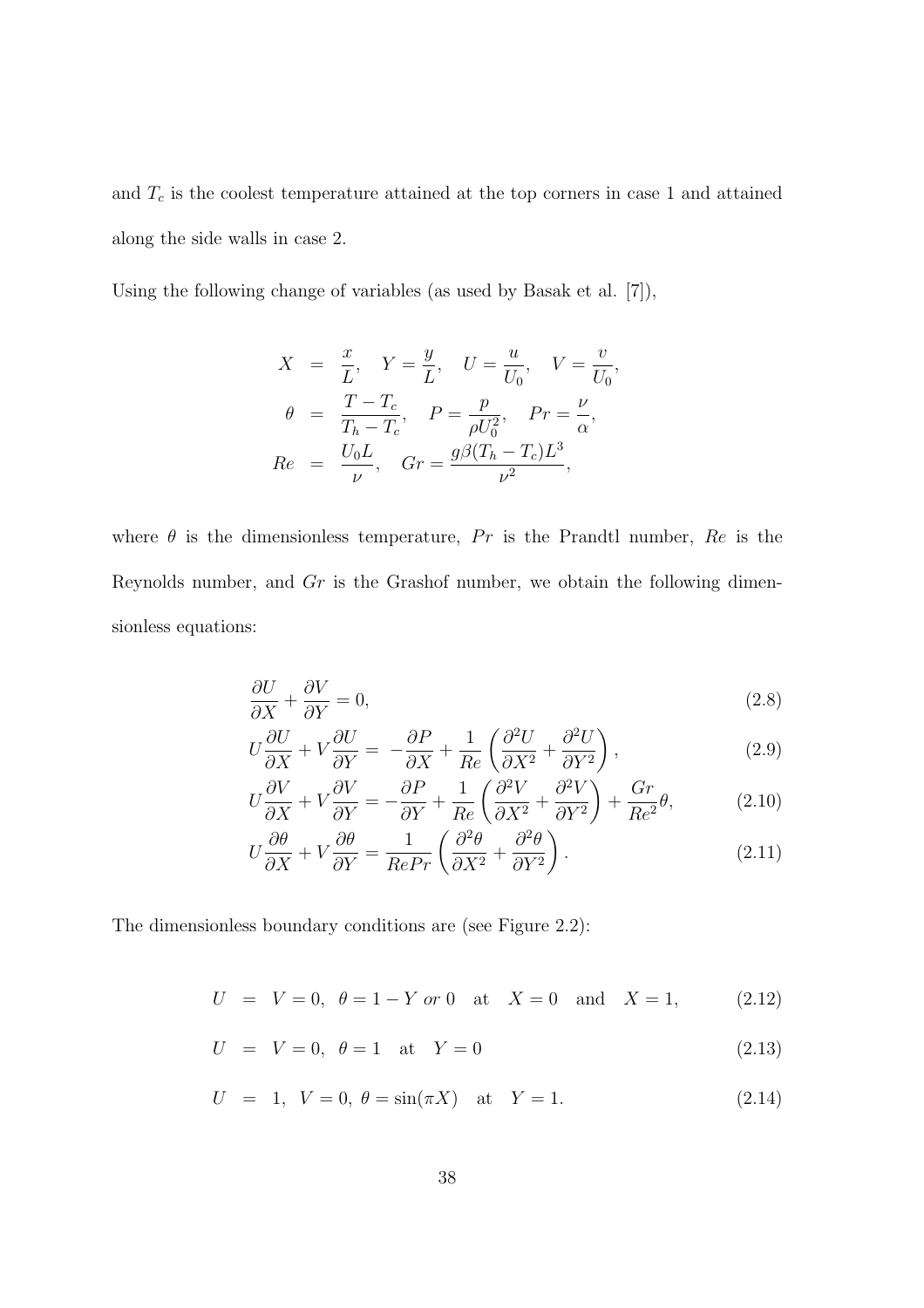

Figure 2.2: Schematic sketch of the cavity problem with dimensionless boundary conditions. The different thermal boundary conditions on the sides of the cavity are investigated separately.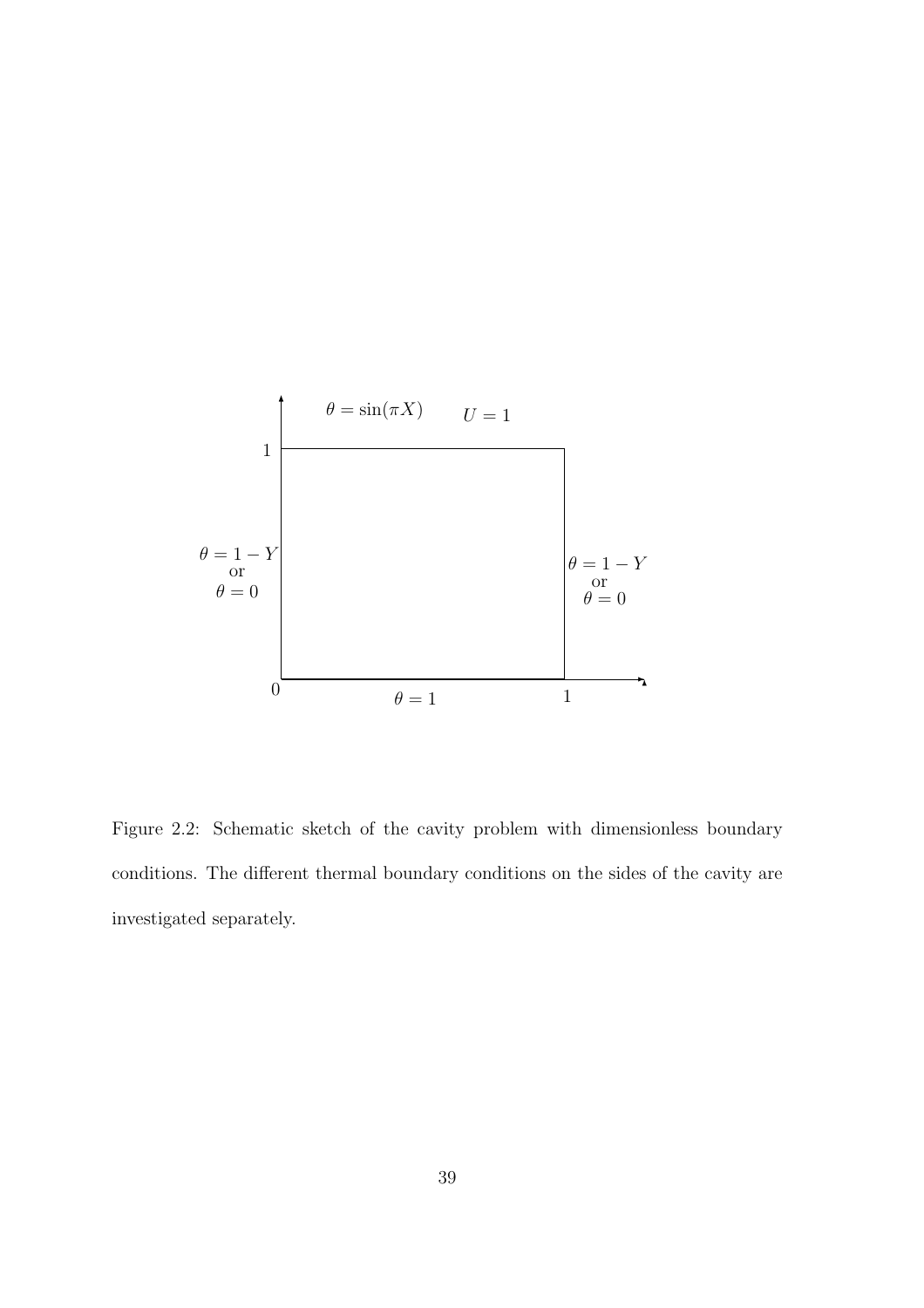## 2.2 Numerical Solution

The equations are solved using the Penalty Galerkin Finite Element method. When the Navier-Stokes equations are expressed in terms of the stream function and vorticity, the continuity equation is satisfied through the stream function, which is extremely useful. However, the use of the stream function and vorticity form of the Navier-Stokes equations results in difficulties in the imposition of certain boundary conditions, such as stress boundary conditions. It is simpler to impose the boundary conditions if the equations are kept in the velocity-pressure form. When using the penalty function form of the finite element method, the velocity-pressure form of the equations is used, thus ensuring easy imposition of boundary conditions, but the continuity equation is still satisfied and pressure is also eliminated as a dependent variable (Marshall et al. [27]).

#### 2.2.1 Penalty Galerkin Finite Element Method

We start by introducing a test or weight function  $\phi_i$  (where  $\phi_i$  is in the set of piecewise, once differentiable functions) and multiply equations (2.9) - (2.11) by the test function to obtain the weak forms of the equations: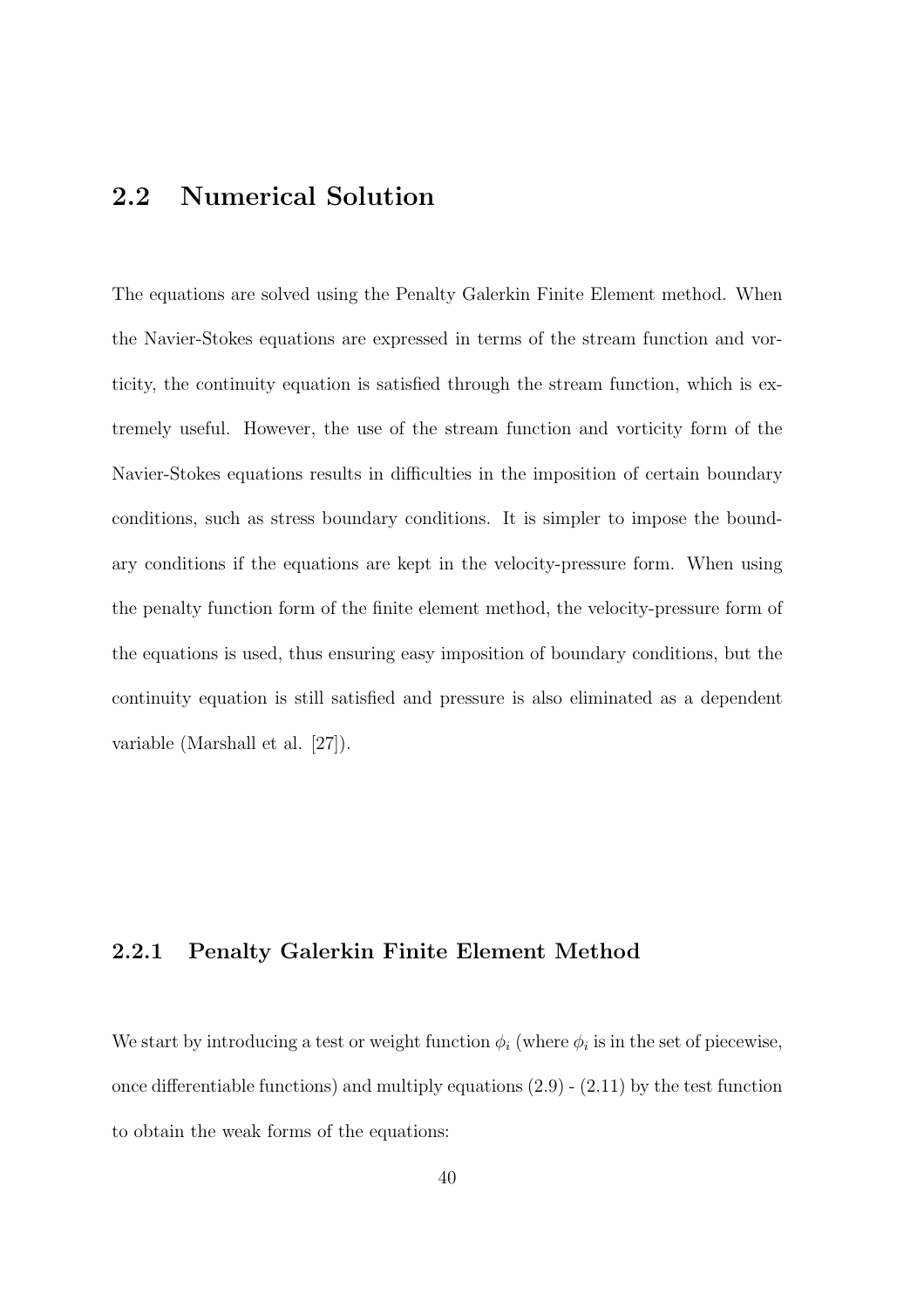$$
\int \phi_i \left[ U \frac{\partial U}{\partial X} + V \frac{\partial U}{\partial Y} + \frac{\partial P}{\partial X} - \frac{1}{Re} \left( \frac{\partial^2 U}{\partial X^2} + \frac{\partial^2 U}{\partial Y^2} \right) \right] \partial \Omega = 0, \tag{2.15}
$$

$$
\int \phi_i \left[ U \frac{\partial V}{\partial X} + V \frac{\partial V}{\partial Y} + \frac{\partial P}{\partial Y} - \frac{1}{Re} \left( \frac{\partial^2 V}{\partial X^2} + \frac{\partial^2 V}{\partial Y^2} \right) + \frac{Gr}{Re^2} \theta \right] \partial \Omega = 0, (2.16)
$$
  

$$
\int \phi_i \left[ U \frac{\partial \theta}{\partial X} + V \frac{\partial \theta}{\partial Y} - \frac{1}{RePr} \left( \frac{\partial^2 \theta}{\partial X^2} + \frac{\partial^2 \theta}{\partial Y^2} \right) \right] \partial \Omega = 0.
$$
 (2.17)

$$
\int \phi_i \left[ U \frac{\partial v}{\partial X} + V \frac{\partial v}{\partial Y} - \frac{1}{RePr} \left( \frac{\partial v}{\partial X^2} + \frac{\partial v}{\partial Y^2} \right) \right] \partial \Omega = 0. \tag{2.17}
$$

For convenience, equations  $(2.15)$  -  $(2.17)$  can be written in a divergence form (see Gresho and Sani [20]):

$$
\int \phi_i \left( U \frac{\partial U}{\partial X} + V \frac{\partial U}{\partial Y} \right) = \phi_i \nabla \cdot \tau_x,
$$
\n(2.18)

$$
\int \phi_i \left( U \frac{\partial V}{\partial X} + V \frac{\partial V}{\partial Y} \right) = \phi_i \nabla \cdot \tau_y,
$$
\n(2.19)

$$
\int \phi_i \left( U \frac{\partial \theta}{\partial X} + V \frac{\partial \theta}{\partial Y} \right) = \phi_i \nabla \cdot \tau_t,
$$
\n(2.20)

where

$$
\tau_x = e_x \left( \frac{1}{Re} \frac{\partial U}{\partial X} - P \right) + e_y \left( \frac{1}{Re} \frac{\partial U}{\partial Y} \right),\tag{2.21}
$$

$$
\tau_y = e_x \left( \frac{1}{Re} \frac{\partial V}{\partial X} \right) + e_y \left( \frac{1}{Re} \frac{\partial V}{\partial Y} - P \right),\tag{2.22}
$$

$$
\tau_t = e_x \left( \frac{1}{RePr} \frac{\partial \theta}{\partial X} \right) + e_y \left( \frac{1}{RePr} \frac{\partial \theta}{\partial Y} \right), \qquad (2.23)
$$

where  $\mathfrak{e}_x$  and  $\mathfrak{e}_y$  are the cartesian base vectors for x and for y respectively.

Writing the equations in this divergence form now makes it easy to integrate by parts using the divergence theorem. The process is illustrated for the  $x$  momentum equation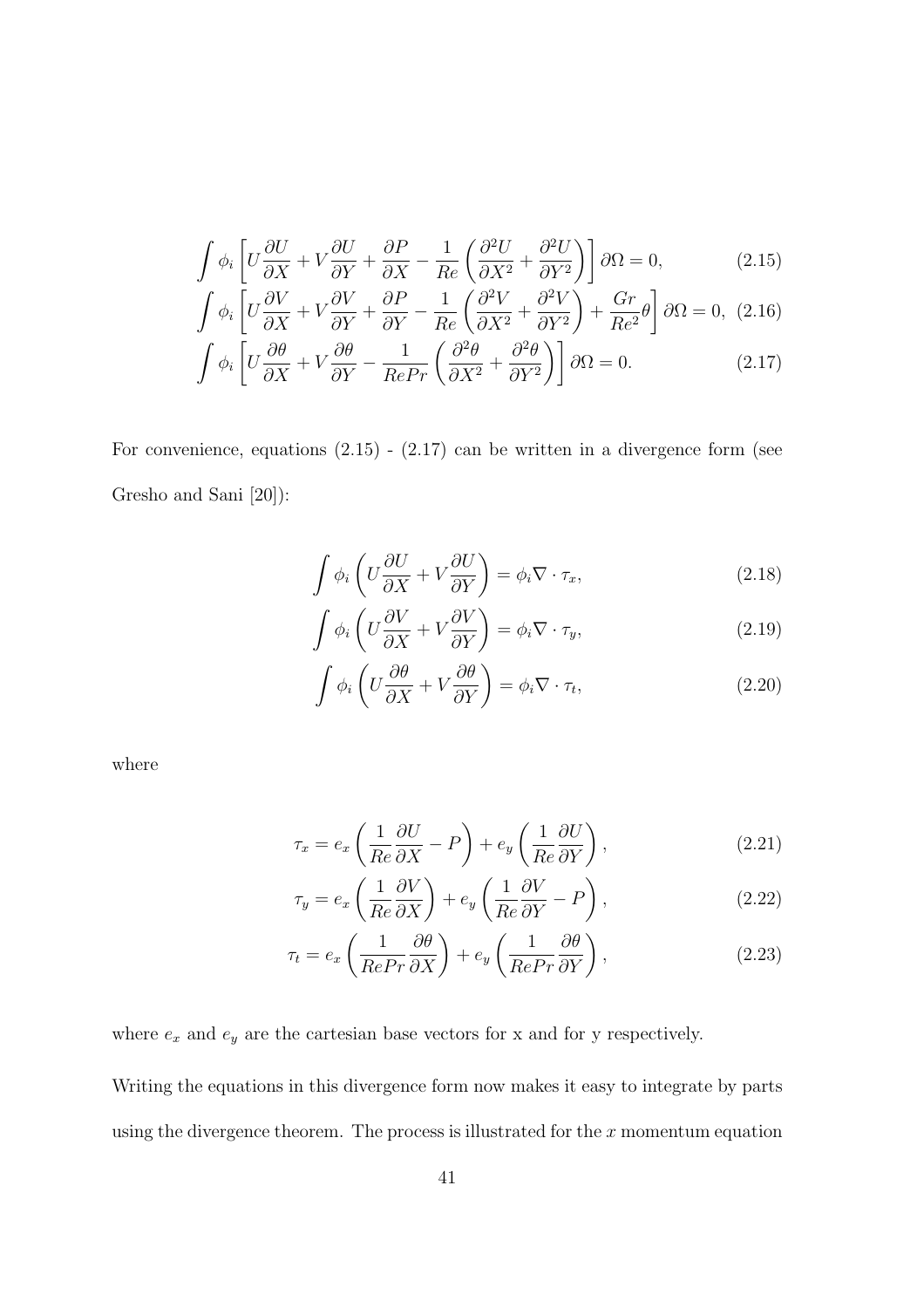as follows:

$$
\int \phi_i \left( U \frac{\partial U}{\partial X} + V \frac{\partial U}{\partial Y} \right) = \int \phi_i \nabla \cdot \tau_x = \int \nabla \cdot (\phi_i \tau_x) - \int \nabla \phi_i \cdot \tau_x
$$
\n
$$
= \int_{\Gamma} \phi_i \mathbf{n} \cdot \tau_x - \int \nabla \phi_i \cdot \tau_x, \quad (2.24)
$$

which we rearrange to get

$$
\int \left[ \phi_i \left( U \frac{\partial U}{\partial X} + V \frac{\partial U}{\partial Y} \right) + \nabla \phi_i \cdot \tau_x \right] = \int_{\Gamma} \phi_i \mathbf{n} \cdot \tau_x. \tag{2.25}
$$

Expanding gives

$$
\int \phi_i \left( U \frac{\partial U}{\partial X} + V \frac{\partial U}{\partial Y} \right) + \frac{1}{Re} \frac{\partial \phi_i}{\partial X} \frac{\partial U}{\partial X} - P \frac{\partial \phi_i}{\partial X} + \frac{1}{Re} \frac{\partial \phi_i}{\partial Y} \frac{\partial U}{\partial Y} \n= \int_{\Gamma} \phi_i \left[ n_x \left( \frac{1}{Re} \frac{\partial U}{\partial X} - P \right) + n_y \left( \frac{1}{Re} \frac{\partial U}{\partial Y} \right) \right] \tag{2.26}
$$

Similarly, the y momentum and energy equations, after using the same procedure become

$$
\int \phi_i \left( U \frac{\partial V}{\partial X} + V \frac{\partial V}{\partial Y} \right) - \frac{Gr}{Re^2} \theta + \frac{1}{Re} \frac{\partial \phi_i}{\partial X} \frac{\partial V}{\partial X} - P \frac{\partial \phi_i}{\partial Y} + \frac{1}{Re} \frac{\partial \phi_i}{\partial Y} \frac{\partial V}{\partial Y} =
$$
\n
$$
\int_{\Gamma} \phi_i \left[ n_x \left( \frac{1}{Re} \frac{\partial V}{\partial X} \right) + n_y \left( \frac{1}{Re} \frac{\partial V}{\partial Y} - P \right) \right], \quad (2.27)
$$

$$
\int \phi_i \left( U \frac{\partial \theta}{\partial X} + V \frac{\partial \theta}{\partial Y} \right) + \frac{1}{RePr} \left( \frac{\partial \phi_i}{\partial X} \frac{\partial \theta}{\partial X} + \frac{\partial \phi_i}{\partial Y} \frac{\partial \theta}{\partial Y} \right) = \int_{\Gamma} \phi_i \left[ n_x \frac{1}{RePr} \frac{\partial \theta}{\partial X} + n_y \frac{1}{RePr} \frac{\partial \theta}{\partial Y} \right].
$$
 (2.28)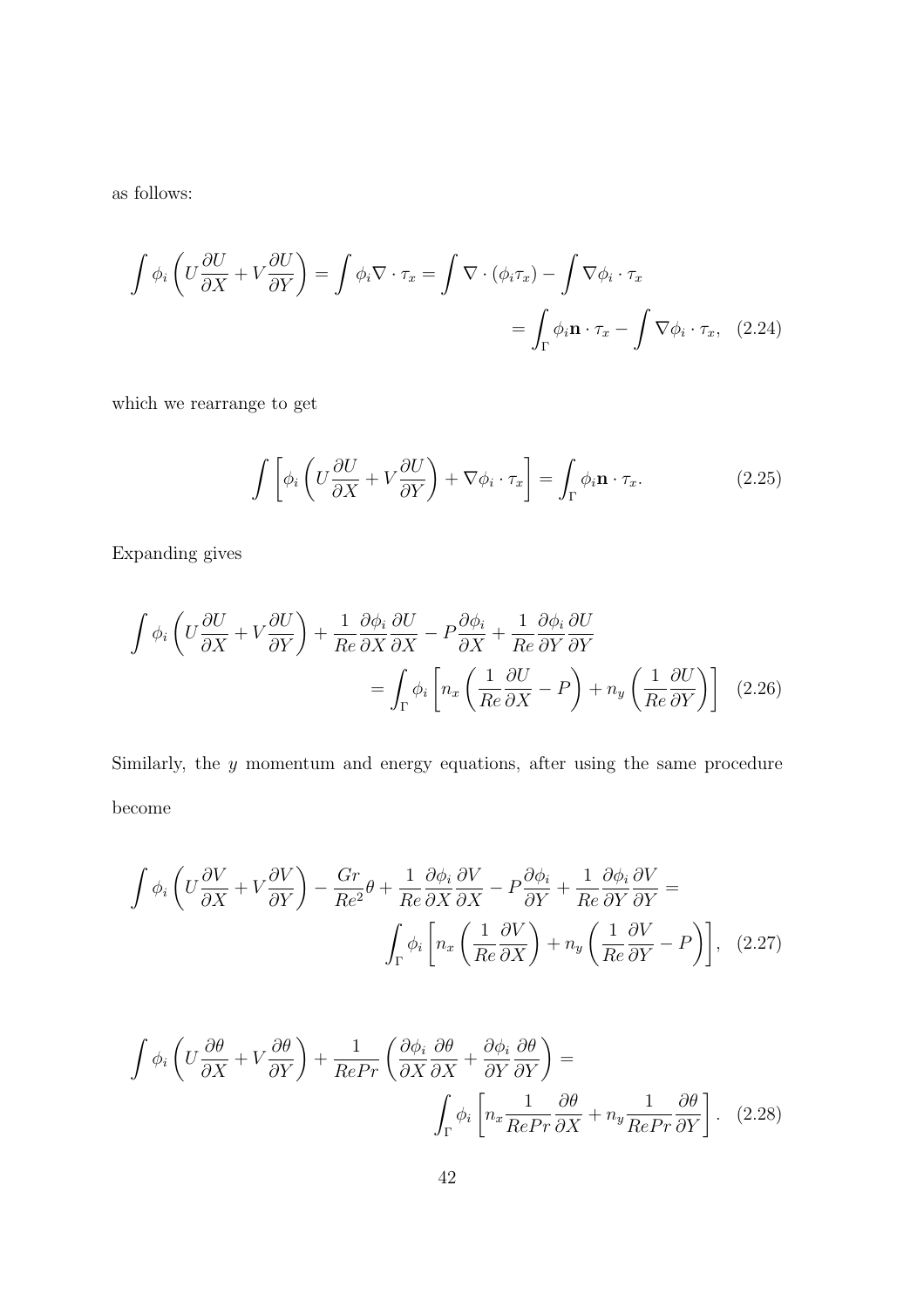We let

$$
\int_{\Gamma} \phi_i \left[ n_x \left( \frac{1}{Re} \frac{\partial U}{\partial X} - P \right) + n_y \left( \frac{1}{Re} \frac{\partial U}{\partial Y} \right) \right] = F_x,
$$
\n(2.29)

$$
\int_{\Gamma} \phi_i \left[ n_x \left( \frac{1}{Re} \frac{\partial V}{\partial X} \right) + n_y \left( \frac{1}{Re} \frac{\partial V}{\partial Y} - P \right) \right] = F_y,\tag{2.30}
$$

$$
\int_{\Gamma} \phi_i \left[ n_x \frac{1}{RePr} \frac{\partial \theta}{\partial X} + n_y \frac{1}{RePr} \frac{\partial \theta}{\partial Y} \right] = F_{\theta}.
$$
 (2.31)

These are known as the natural boundary conditions, but for simplicity we let  $F_x$ ,  $F_y$ and  $F_{\theta}$  equal 0 (see Gresho and Sani [20]).

The continuity equation in its weighted form becomes

$$
\int_{\Omega} \psi_i \left( \frac{\partial U}{\partial X} + \frac{\partial V}{\partial Y} \right) d\Omega = 0.
$$
\n(2.32)

The Penalty Method supposes that we replace this with

$$
\int_{\Omega} \psi_i \left( \frac{\partial U}{\partial X} + \frac{\partial V}{\partial Y} \right) d\Omega = -\epsilon P, \tag{2.33}
$$

where  $\epsilon$  is an arbitrarily small number.

Rearranging these equations we find

$$
P = -\lambda \nabla \cdot \mathbf{u}
$$

where  $\lambda$  is known as the penalty parameter. Clearly,

$$
\frac{\partial U}{\partial X} + \frac{\partial V}{\partial Y} \to 0
$$

as  $\varepsilon \to 0$  or  $\lambda \to \infty$ .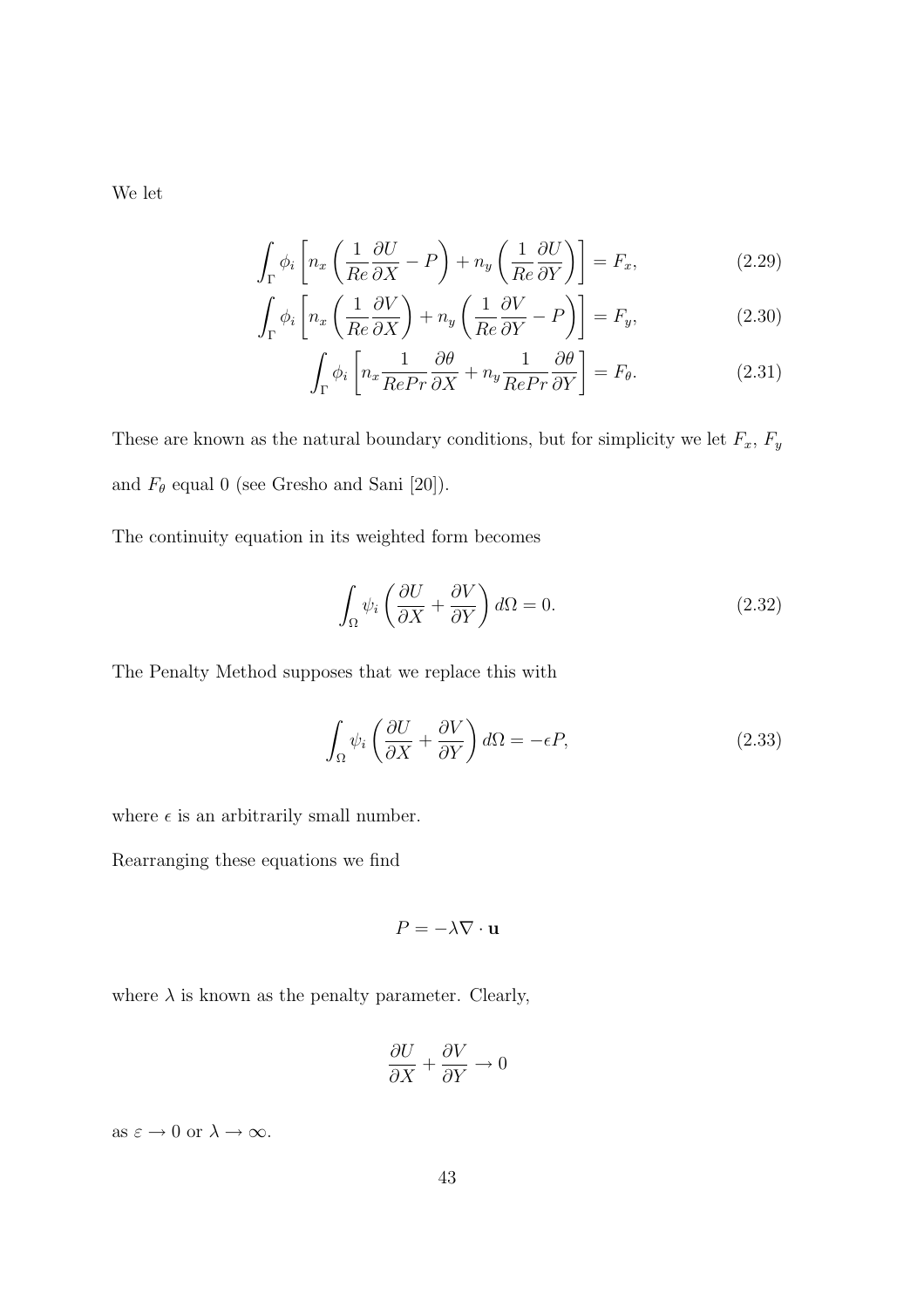We now obtain the penalized momentum equations as:

$$
\int \phi_i \left( U \frac{\partial U}{\partial X} + V \frac{\partial U}{\partial Y} \right) + \frac{1}{Re} \frac{\partial \phi_i}{\partial X} \frac{\partial U}{\partial X} + \lambda \left[ U \frac{\partial}{\partial X} \left( \frac{\partial \phi_i}{\partial X} \right) + V \frac{\partial}{\partial X} \left( \frac{\partial \phi_i}{\partial Y} \right) \right] + \frac{1}{Re} \frac{\partial \phi_i}{\partial Y} \frac{\partial U}{\partial Y} = 0, \quad (2.34)
$$

$$
\int \phi_i \left( U \frac{\partial V}{\partial X} + V \frac{\partial V}{\partial Y} \right) - \frac{Gr}{Re^2} \theta + \frac{1}{Re} \frac{\partial \phi_i}{\partial X} \frac{\partial V}{\partial X} + \lambda \left[ U \frac{\partial}{\partial Y} \left( \frac{\partial \phi_i}{\partial X} \right) + V \frac{\partial}{\partial Y} \left( \frac{\partial \phi_i}{\partial Y} \right) \right] + \frac{1}{Re} \frac{\partial \phi_i}{\partial Y} \frac{\partial V}{\partial Y} = 0. \quad (2.35)
$$

#### 2.2.2 Finite Element formulation

We now set out to find the finite element approximate solution of equations  $(2.28)$ , (2.34) and (2.35). We discretise the domain into four hundred rectangular elements with a total of four hundred and forty four nodes. In principle, more elements may be used to ensure even greater accuracy of results, but this greatly increases the computation time. Initially one hundred elements were used, but although the computation of such a formulation was efficient, the accuracy of the solutions was impaired. Four hundred elements were found to give sufficient accuracy without impairing the efficiency of the solution method.

There are three hundred and sixty one nodes which are not on a Dirichlet boundary. Associated with each node in the domain is a basis function,  $\phi_j$ . The same functions  $(\phi_i)$  will be chosen as test and basis functions. These basis functions are chosen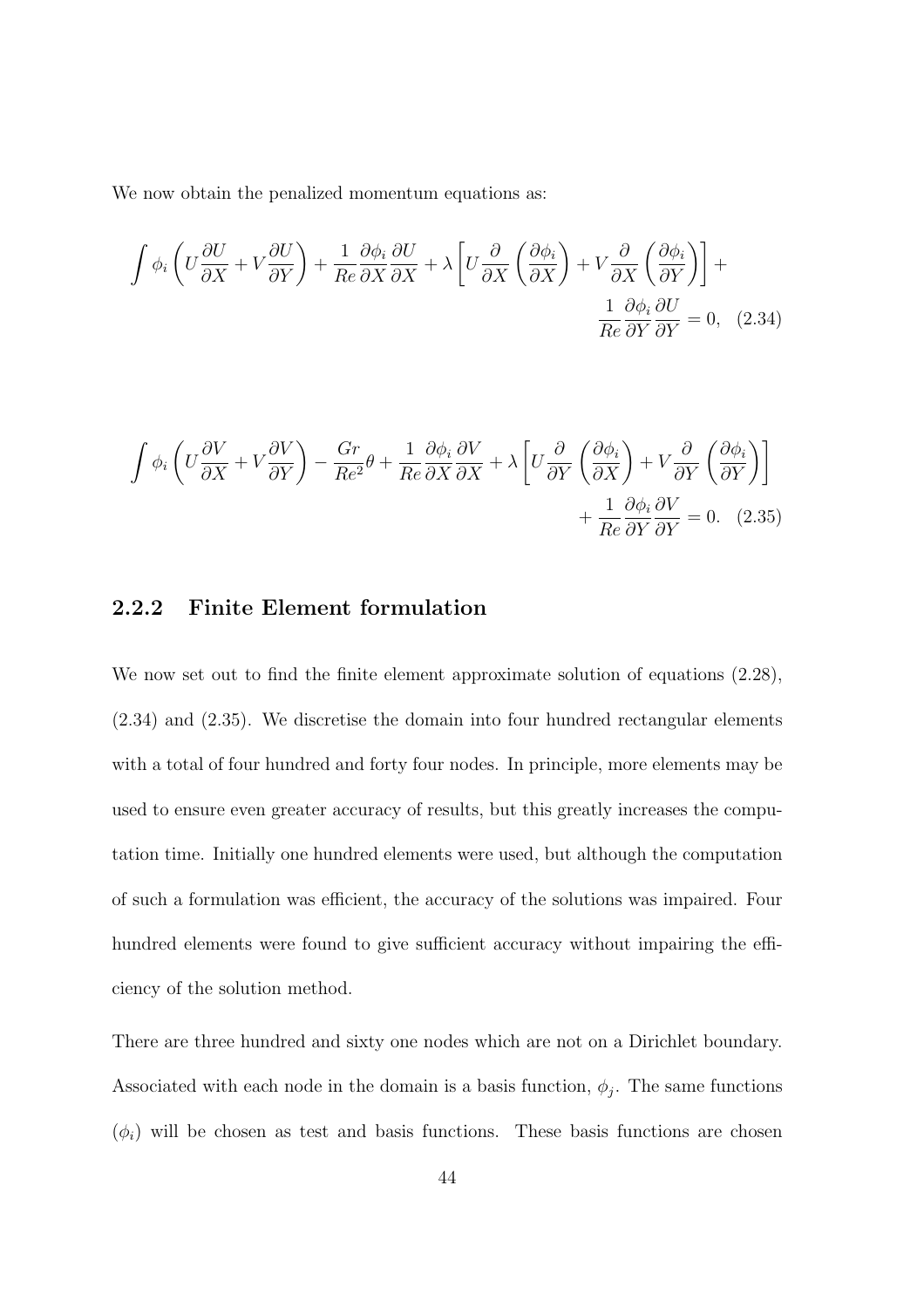to be linear Lagrange elements (see Reddy [38]). We now expand U, V and  $\theta$  as linear combinations of the basis functions over the non-Dirichlet boundary nodes and interpolate the Dirichlet boundary conditions on  $u, v$  and  $\theta$ .

We set

$$
U = \sum_{j=1}^{361} U_j \phi_j,
$$
\n(2.36)

$$
V = \sum_{j=1}^{361} V_j \phi_j,
$$
\n(2.37)

$$
\theta = \sum_{j=1}^{361} \theta_j \phi_j,\tag{2.38}
$$

where  $U_j$ ,  $V_j$  and  $\theta_j$  are the nodal values of U, V and  $\theta$  at the j-th node respectively. By substituting these expression for U, V and  $\theta$  into equations (2.28), (2.34) and (2.35), we obtain (after manipulation and simplification):

$$
\sum_{j=1}^{361} U_j \int_{\Omega} \left[ \left( \sum_{k=1}^{361} U_k \phi_k \right) \frac{\partial \phi_j}{\partial X} + \left( \sum_{k=1}^{361} V_k \phi_k \right) \frac{\partial \phi_j}{\partial Y} \right] \phi_i dX dY + \lambda \left[ \sum_{j=1}^{361} U_j \int_{\Omega} \frac{\partial \phi_i}{\partial X} \frac{\partial \phi_j}{\partial X} dX dY + \sum_{j=1}^{361} V_j \int_{\Omega} \frac{\partial \phi_i}{\partial X} \frac{\partial \phi_j}{\partial Y} dX dY \right] + \frac{1}{Re} \sum_{j=1}^{361} U_j \int_{\Omega} \left[ \frac{\partial \phi_i}{\partial X} \frac{\partial \phi_j}{\partial X} + \frac{\partial \phi_i}{\partial Y} \frac{\partial \phi_j}{\partial Y} \right] dX dY = 0, (2.39)
$$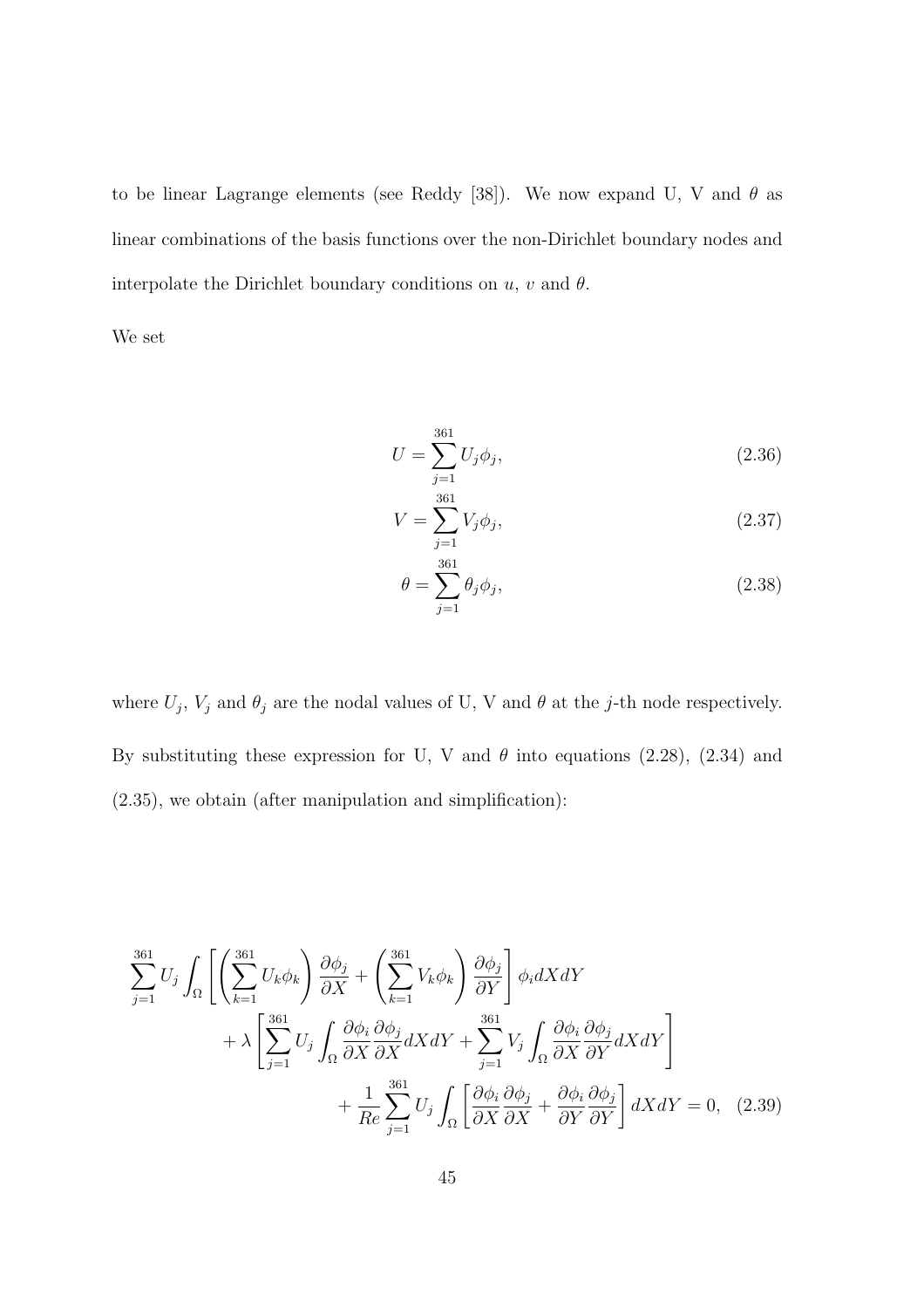$$
\sum_{j=1}^{361} V_j \int_{\Omega} \left[ \left( \sum_{k=1}^{361} U_k \phi_k \right) \frac{\partial \phi_j}{\partial X} + \left( \sum_{k=1}^{361} V_k \phi_k \right) \frac{\partial \phi_j}{\partial Y} \right] \phi_i dX dY + \lambda \left[ \sum_{j=1}^{361} U_j \int_{\Omega} \frac{\partial \phi_i}{\partial Y} \frac{\partial \phi_j}{\partial X} dX dY + \sum_{j=1}^{361} V_j \int_{\Omega} \frac{\partial \phi_i}{\partial Y} \frac{\partial \phi_j}{\partial Y} dX dY \right] + \frac{1}{Re} \sum_{j=1}^{361} V_j \int_{\Omega} \left[ \frac{\partial \phi_i}{\partial X} \frac{\partial \phi_j}{\partial X} + \frac{\partial \phi_i}{\partial Y} \frac{\partial \phi_j}{\partial Y} \right] dX dY - \frac{Gr}{Re^2} \int_{\Omega} \left( \sum_{j=1}^{361} \theta_j \phi_j \right) \phi_i dX dY = 0,
$$
\n(2.40)

$$
\sum_{j=1}^{361} \theta_j \int_{\Omega} \left[ \left( \sum_{k=1}^{361} U_k \phi_k \right) \frac{\partial \phi_j}{\partial X} + \left( \sum_{k=1}^{361} V_k \phi_k \right) \frac{\partial \phi_j}{\partial Y} \right] \phi_i dX dY + \frac{1}{RePr} \sum_{j=1}^{361} \theta_j \int_{\Omega} \left[ \frac{\partial \phi_i}{\partial X} \frac{\partial \phi_j}{\partial X} + \frac{\partial \phi_i}{\partial Y} \frac{\partial \phi_j}{\partial Y} \right] dX dY. (2.41)
$$

We can now represent the equations in matrix form:

$$
\begin{bmatrix}\nN(\mathbf{u}) + \lambda K_x + \frac{1}{Re}K & \lambda K_{xy} & 0 \\
\lambda K_{yx} & N(\mathbf{u}) + \lambda K_y + \frac{1}{Re}K & \frac{Gr}{Re^2}M \\
0 & 0 & N(\mathbf{u}) + \frac{1}{RePr}K\n\end{bmatrix}\n\begin{bmatrix}\nU \\
V \\
V \\
\theta\n\end{bmatrix} = \begin{bmatrix}\nf_1 \\
f_2 \\
f_3\n\end{bmatrix}
$$

where

$$
N(\mathbf{u}) = \int_{\Omega} \left[ \left( \sum_{k=1}^{361} U_k \phi_k \right) \frac{\partial \phi_j}{\partial X} + \left( \sum_{k=1}^{361} V_k \phi_k \right) \frac{\partial \phi_j}{\partial Y} \right] \phi_i \, dX dY, \tag{2.42}
$$

$$
K_x = \int_{\Omega} \frac{\partial \phi_i}{\partial X} \frac{\partial \phi_j}{\partial X} dX dY, \qquad K_y = \int_{\Omega} \frac{\partial \phi_i}{\partial Y} \frac{\partial \phi_j}{\partial Y} dX dY,
$$
\n(2.43)

$$
K_{xy} = \int_{\Omega} \frac{\partial \phi_i}{\partial X} \frac{\partial \phi_j}{\partial Y} dX dY, \qquad K_{yx} = \int_{\Omega} \frac{\partial \phi_i}{\partial Y} \frac{\partial \phi_j}{\partial X} dX dY,
$$
\n(2.44)

$$
K = K_x + K_y \qquad \qquad M = \int_{\Omega} \phi_i \phi_j dX dY,\tag{2.45}
$$

and  $f_1$ ,  $f_2$  and  $f_3$  approximate the values of U, V and  $\theta$  respectively on the Dirchlet boundary.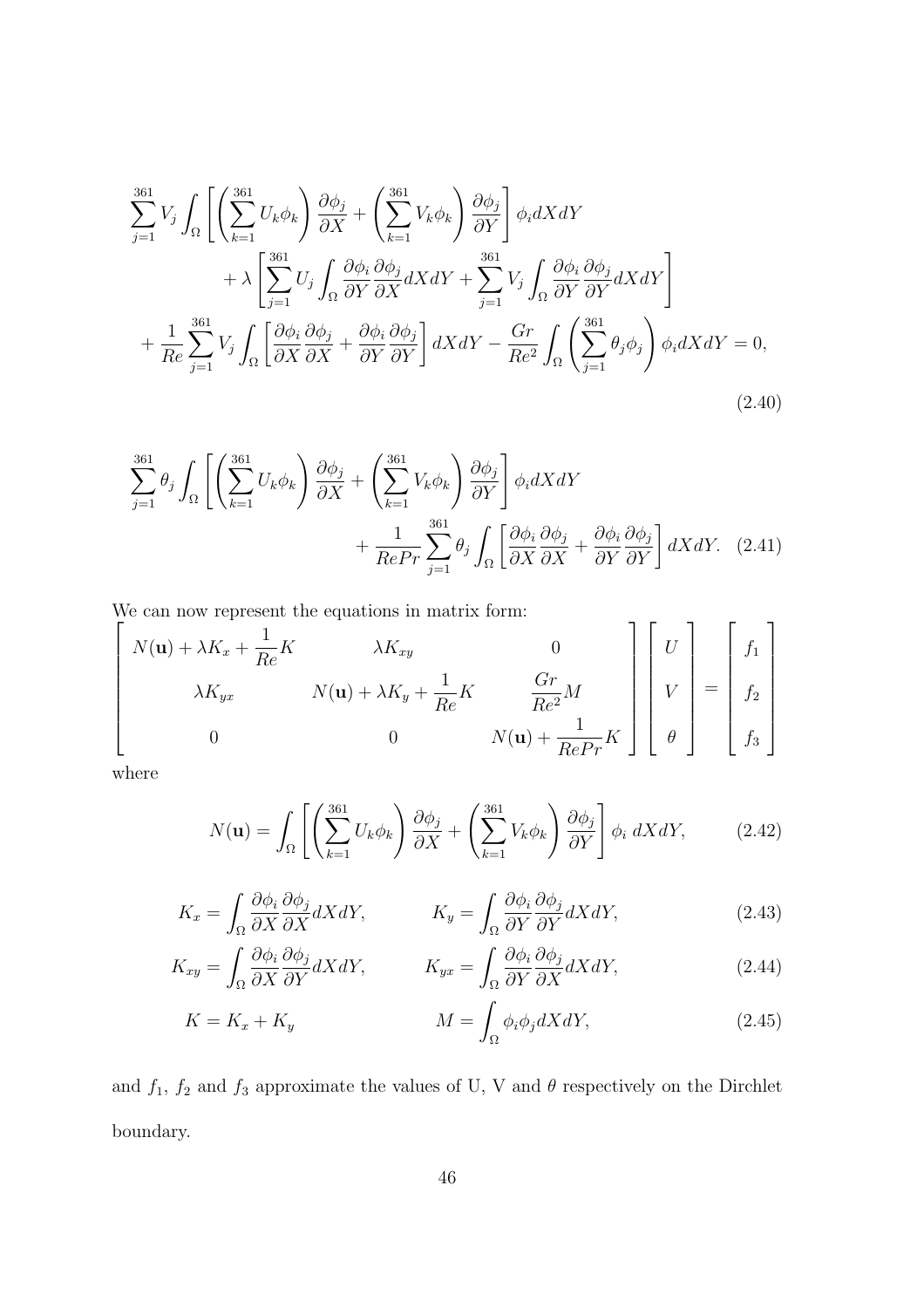Each of these matrices is evaluated for each element individually and then assembled into a global coefficient matrix. Gaussian interpolation is then used to evaluate the integrals.

We now have a system of nonlinear equations which we can write in the form

$$
(\mathbf{K}_1 + \lambda \mathbf{K}_2)\mathbf{a} = \mathbf{F};\tag{2.46}
$$

where  $K_1$  contains the non penalized section of the matrix,  $K_2$  contains the penalized section of the matrix, **a** and **F** are column vectors given by  $\mathbf{a} = [U \ V \ \theta]^T$  and  $\mathbf{F} = [f_1 \; f_2 \; f_3]^T.$ 

There are however some difficulties in solving these equations accurately. The first difficulty is in choosing the most appropriate value of  $\lambda$ . If  $\lambda$  is too small, the incompressibility constraint will not be satisfied. In this calculation,  $\lambda$  is chosen as  $10^7$  the value used by Reddy [38].

The second problem is found in the construction of the matrices  $K_1$  and  $K_2$ . The difficulty arises when  $\lambda$  is chosen as a large value (as in this case), this causes the impact of  $K_1$  to be negligible in comparison to  $\lambda K_2$ . We therefore obtain

$$
\mathbf{K}_2 \mathbf{a} = \frac{\mathbf{F}}{\lambda}.
$$
 (2.47)

As  $\lambda \to \infty$ , we obtain  $K_2a \to 0$ . Using Gaussian interpolation to find  $K_2$  produces a nonsingular matrix and therefore the results obtained are trivial. In order for a nontrivial solution to be found,  $K_2$  must be singular (Reddy [38]). This is achieved by using the technique of reduced integration. Two point Gaussian quadrature is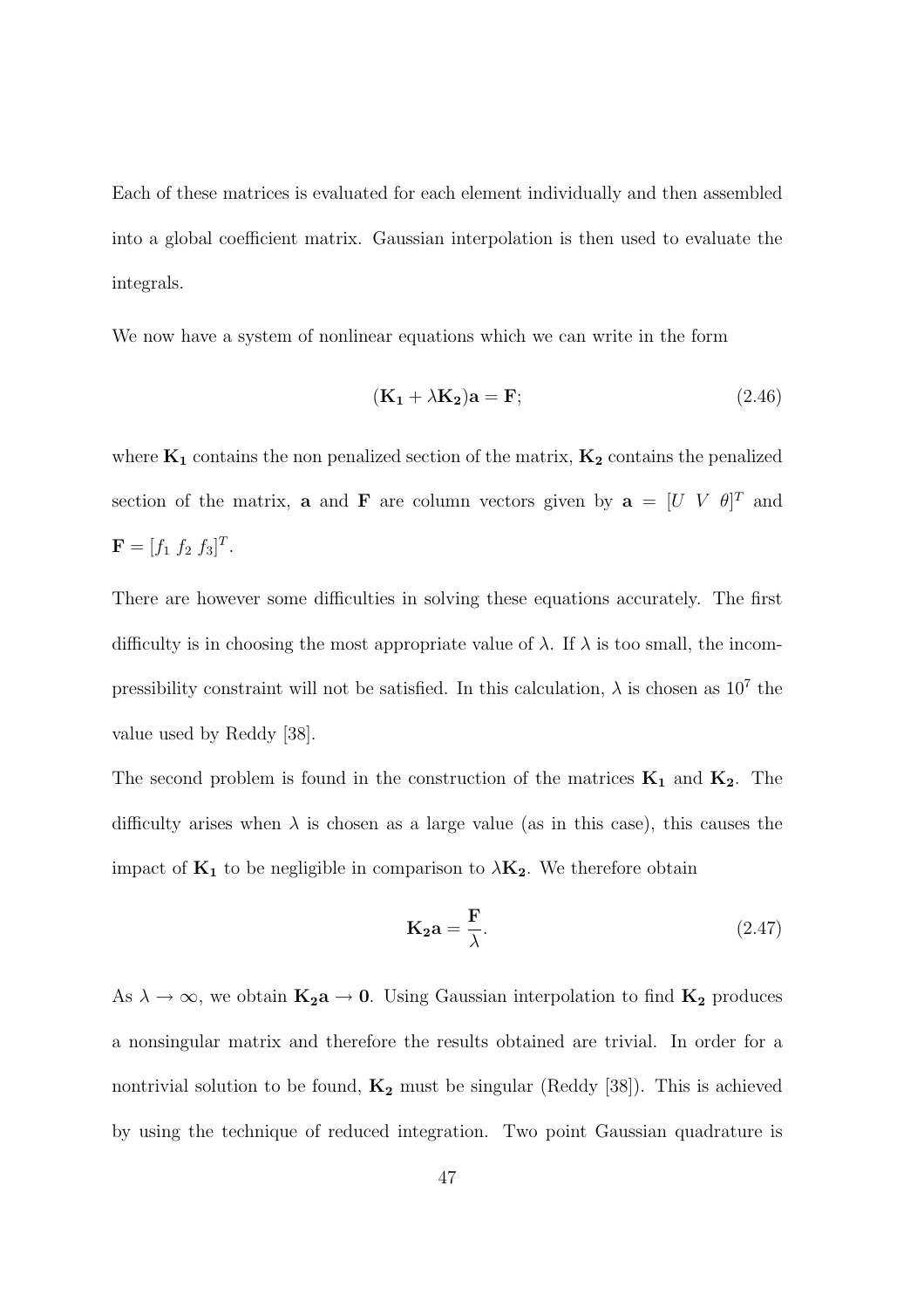used to determine the matrix  $K_1$  while one point Gaussian quadrature is used to find  $K_2$ .

The non-linear equations are solved using direct iteration.

## 2.3 The stream function formulation

Results of the fluid motion are usually interpreted in terms of the stream function  $\psi$ , a mathematical construct that relates  $U$  and  $V$  and ensures that continuity is satisfied identically. The precise relationship between  $\psi$ , U and V is

$$
U = \frac{\partial \psi}{\partial Y} \quad V = -\frac{\partial \psi}{\partial X}.
$$

By differentiating  $U$  and  $V$  with respect to  $Y$  and  $X$  respectively and adding the derivatives together, a single equation for the stream function is obtained (see Basak et al.[5]):

$$
\frac{\partial^2 \psi}{\partial X^2} + \frac{\partial^2 \psi}{\partial Y^2} = \frac{\partial U}{\partial Y} - \frac{\partial V}{\partial X}.
$$
\n(2.48)

We then expand the stream function in the same way as we did U,V and  $\theta$  to obtain

$$
\sum_{j=1}^{361} \psi_j \int_{\Omega} \left[ \frac{\partial \phi_i}{\partial X} \frac{\partial \phi_j}{\partial X} + \frac{\partial \phi_i}{\partial Y} \frac{\partial \phi_j}{\partial Y} \right] dX dY + \sum_{j=1}^{361} U_j \int_{\Omega} \phi_i \frac{\partial \phi_j}{\partial Y} dX dY - \sum_{j=1}^{361} V_j \int_{\Omega} \phi_i \frac{\partial \phi_j}{\partial X} dX dY = 0.
$$
 (2.49)

The no slip boundary condition is used at all the boundaries and so  $\psi = 0$  on all the boundaries. A negative stream function value denotes clockwise flow while a positive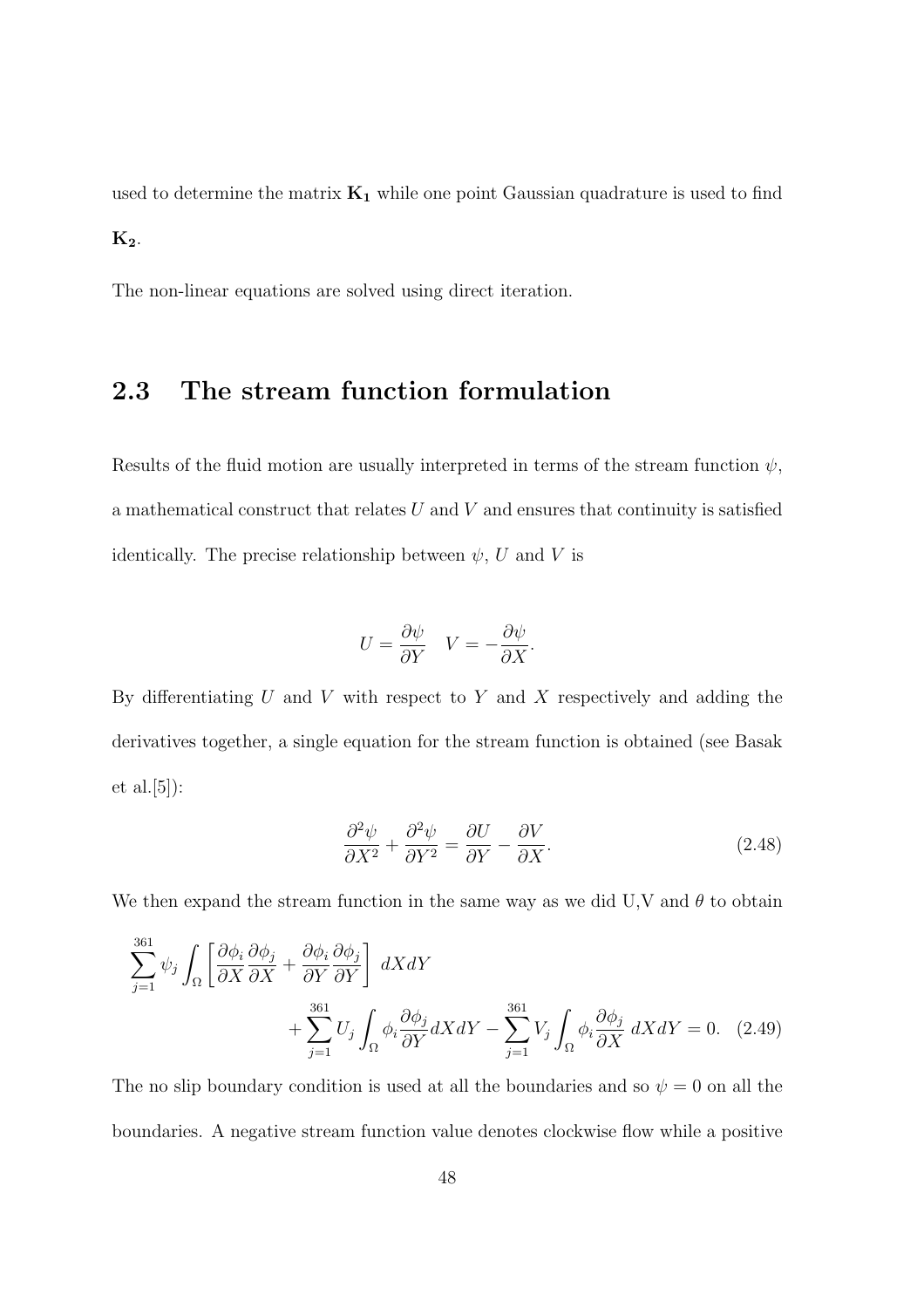value denotes anti-clockwise flow.

### 2.4 The Nusselt number

The Nusselt number is the ratio of conductive to convective heat transfer across the boundary and is a measure of heat transfer at the wall. The Nusselt number is dependent on the geometrical and thermal properties of the fluid and on the fluid flow (Heldman [23], Rao [37]). The transfer of heat between a solid surface and the surrounding fluid takes place by a combination of convection and conduction. If the wall of the cavity is at a higher temperature than the surrounding fluid, the heat flows first by conduction to the fluid particles adjacent to the wall. These heated fluid particles are then carried away by flowing fluid to areas of the cavity at a lower temperature.

Within the cavity, either a hot surface is cooled by a cold fluid stream or a cool surface is warmed by a hot fluid stream. Assuming that a hot surface is cooled by a cold fluid stream, the heat from the hot surface would be diffused through a boundary layer and transported away via convection of the cold fluid stream. This process of heat transfer is described by Newton's law of cooling, and is defined as

$$
h(T_w - T_f) = -k \frac{\partial T}{\partial \mathbf{n}},\tag{2.50}
$$

where h is the heat transfer coefficient,  $k$  is the average thermal conductivity of the fluid,  $T_w$  is the temperature at the wall,  $T_f$  is the temperature of the fluid away from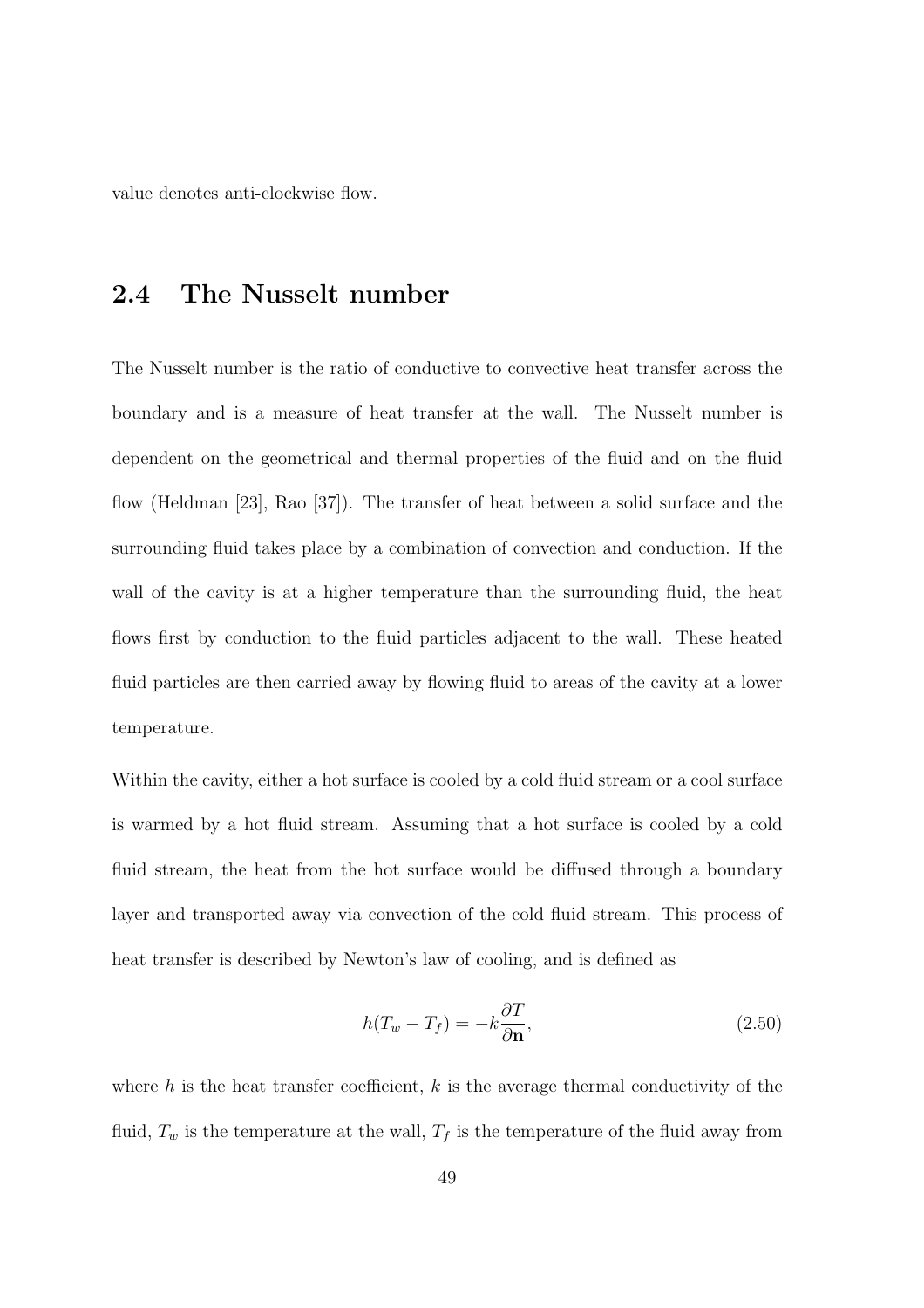the wall and n is the normal direction to the plane.

When multiplied by  $L$ , a characteristic length this gives

$$
\frac{hL}{k} = -\frac{1}{T_w - T_f} \frac{\partial T}{\partial \mathbf{n}} L.
$$
\n(2.51)

The local Nusselt number is equal to  $\frac{hL}{h}$ k , hence

$$
Nu = -\frac{1}{T_w - T_f} \frac{\partial T}{\partial \mathbf{n}} L.
$$

In dimensionless form this can be written as:

$$
Nu = -\frac{\partial \theta}{\partial \mathbf{n}}d\mathbf{n}.\tag{2.52}
$$

The local Nusselt number measures the heat transfer at local points across the cavity. The other concept of interest is that of the average Nusselt number. The average Nusselt number measures the net energy transfer across the length of the cavity wall and is defined as

$$
\overline{Nu} = \int_0^1 Nud\mathbf{n}.\tag{2.53}
$$

As previously stated, the Nusselt number is the ratio of conductive to convective heat transfer. For natural convection, the fluid remains stationary with  $Nu < 1$ . As the Nusselt number increases above 1, fluid motion occurs. In the case of mixed convection, a value below 1 indicates that the heat transfer is due to conduction only. A larger value of the Nusselt number indicates that heat transfer is primarily by convection. The average Nusselt number was calculated using Simpson's 1/3rd rule (Tritton, [46]).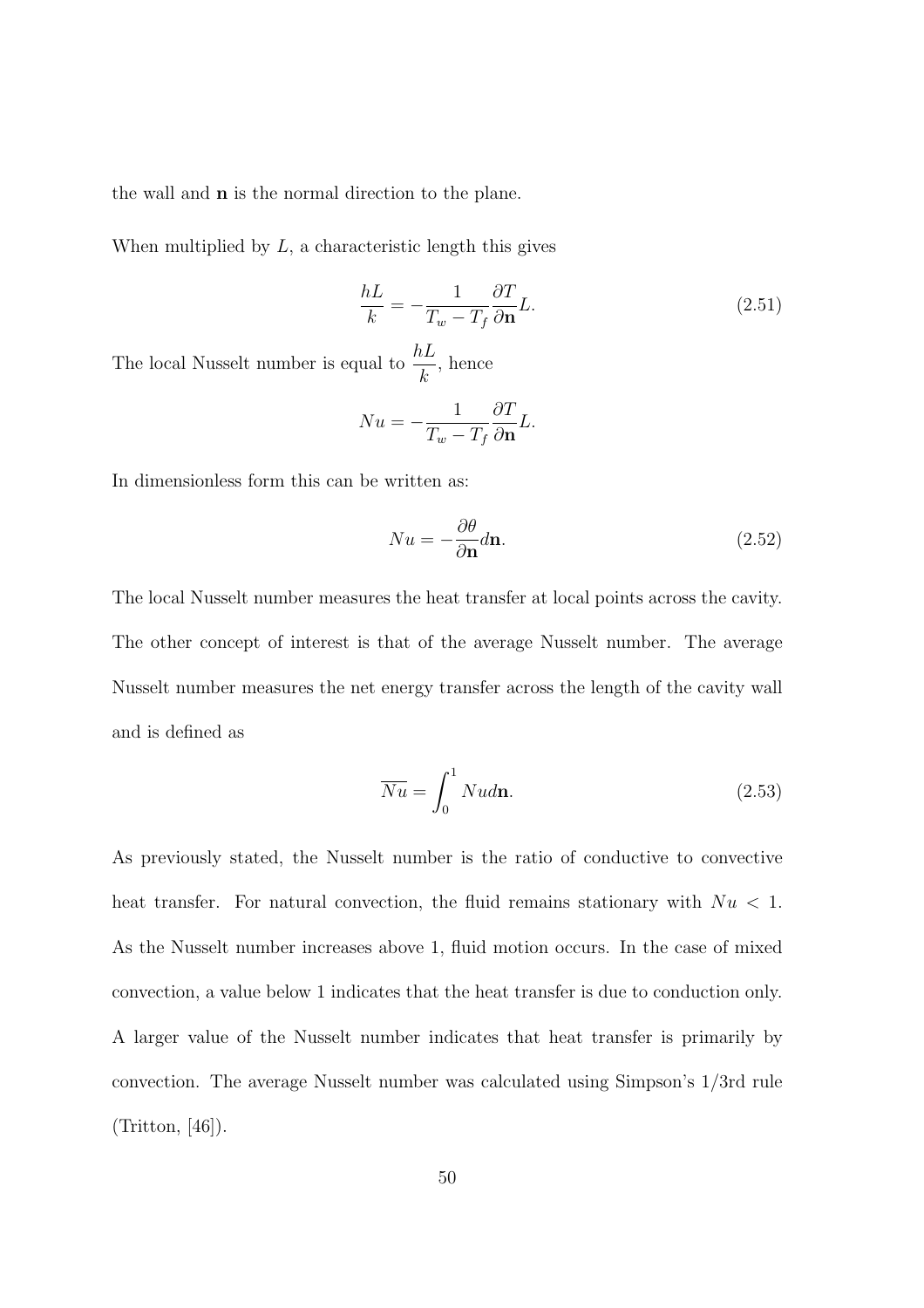## Chapter 3

# Results and Discussion

## 3.1 Streamlines and Isotherms

Much work has been done on mixed convection in a cavity in investigating the effects of heating of various walls of the cavity. This thesis is an extension of work done by Basak et al. [6, 7], who investigated two cases of mixed convection in a square cavity. In the first of these studies, the cavity was uniformly heated from the bottom, while the side walls were cooled with an adiabatic moving lid. In the second study, the cavity was again uniformly heated from the bottom with an adiabatic moving lid, but the side walls were now linearly heated. To extend their work, in this investigation the adiabatic moving lid was replaced with a sinusoidally heated horizontally moving lid for both studies and results were compared.

As stated in Chapter 2, results were found for  $20 \times 20$  quadratic elements with 361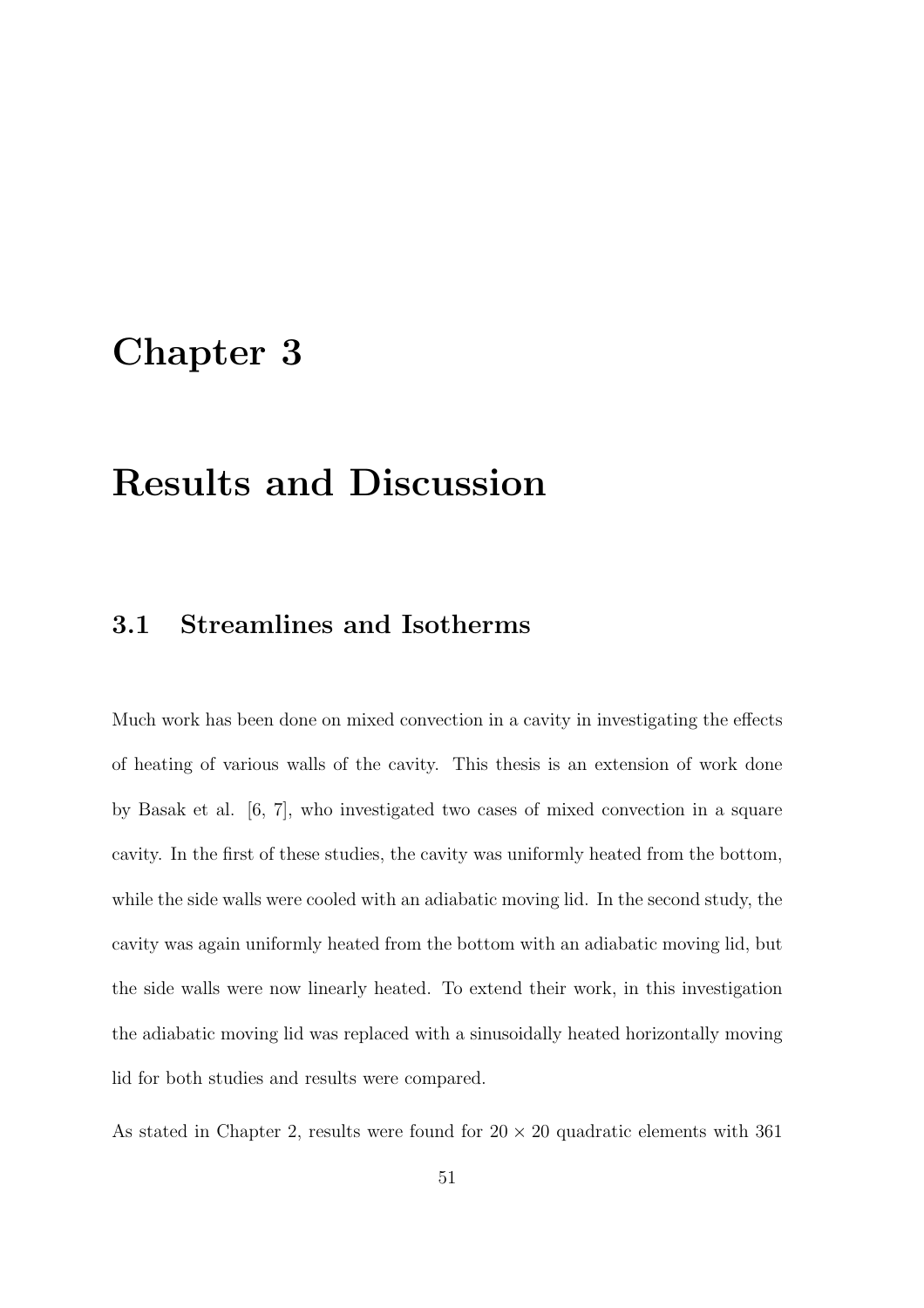inner nodes. Results have been found for  $Pr = 0.7$  (the value for air),  $10^3 \leq Gr \leq 10^5$ and  $Re = 1$ , 10 and 100.

Benchmark results were found for uniformly heated bottom wall and cooled side walls with an adiabatic stationary lid for  $Pr = 0.7$  and  $10^3 \leq Ra \leq 10^5$ . The results were found to be in good agreement with results in the literature, particularly Basak et al. [5]. Fig 3.1 shows the stream function and temperature contours for the benchmark results.

Figures 3.2 - 3.4 show the results for the stream function and temperature contours for a moving sinusoidally heated lid with linearly heated side walls and uniformly heated bottom wall for  $Pr = 0.7$ ,  $Re = 1$ , 10 and 100 and a range of Grashof numbers between  $10^3$  and  $10^5$ .

In Figure 3.2 it can be seen that for  $Re = 1, Gr = 10<sup>3</sup>$ , two counter rotating circulations are formed in the cavity. The circulation on the left hand side of the cavity is counter-clockwise while the circulation on the right hand side of the cavity is clockwise. The clockwise flow is significantly stronger than the anti-clockwise flow and thus it can be observed that the flow is dominated by forced convection due to the moving lid. As was expected, the isotherms for  $Re = 1, Gr = 10<sup>3</sup>$  reach a maximum along the bottom wall and at the centre of the top wall, while reaching a minimum at the top corners of the cavity. At the bottom of the cavity, isotherms span the entire width of the cavity. When  $\theta \leq 0.6$ , the isotherms instead curve upwards towards the lid of the cavity. Hot isotherms at the top of the cavity are restricted to the centre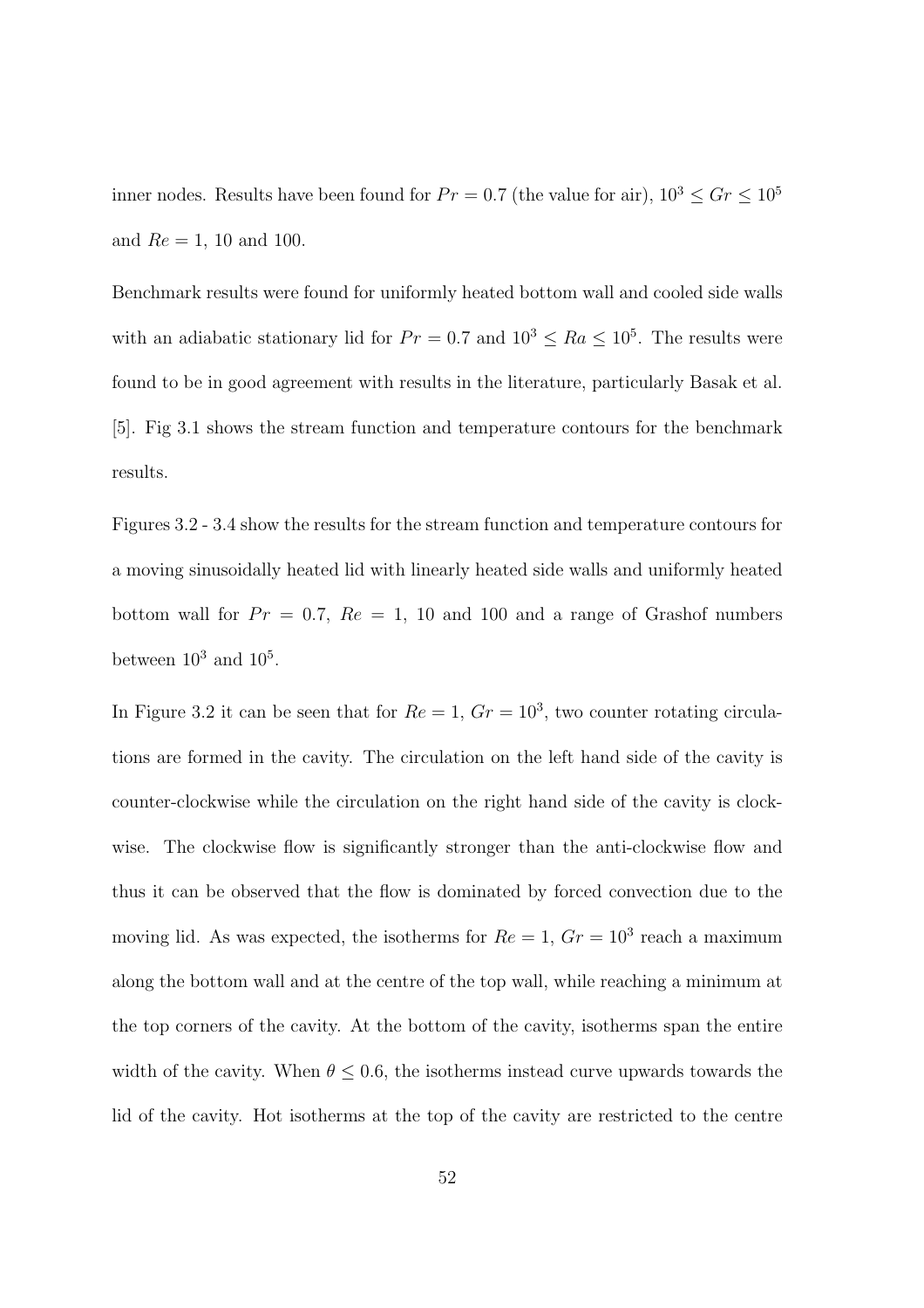

Figure 3.1: Benchmark results for natural convection in a square cavity with uniformly heated bottom wall with  $Pr = 0.7, Re = 1, (a)$   $Gr = 10<sup>3</sup>, (b)$   $Gr = 10<sup>5</sup>$ . These results are in good agreement with those of Basak et al. [5].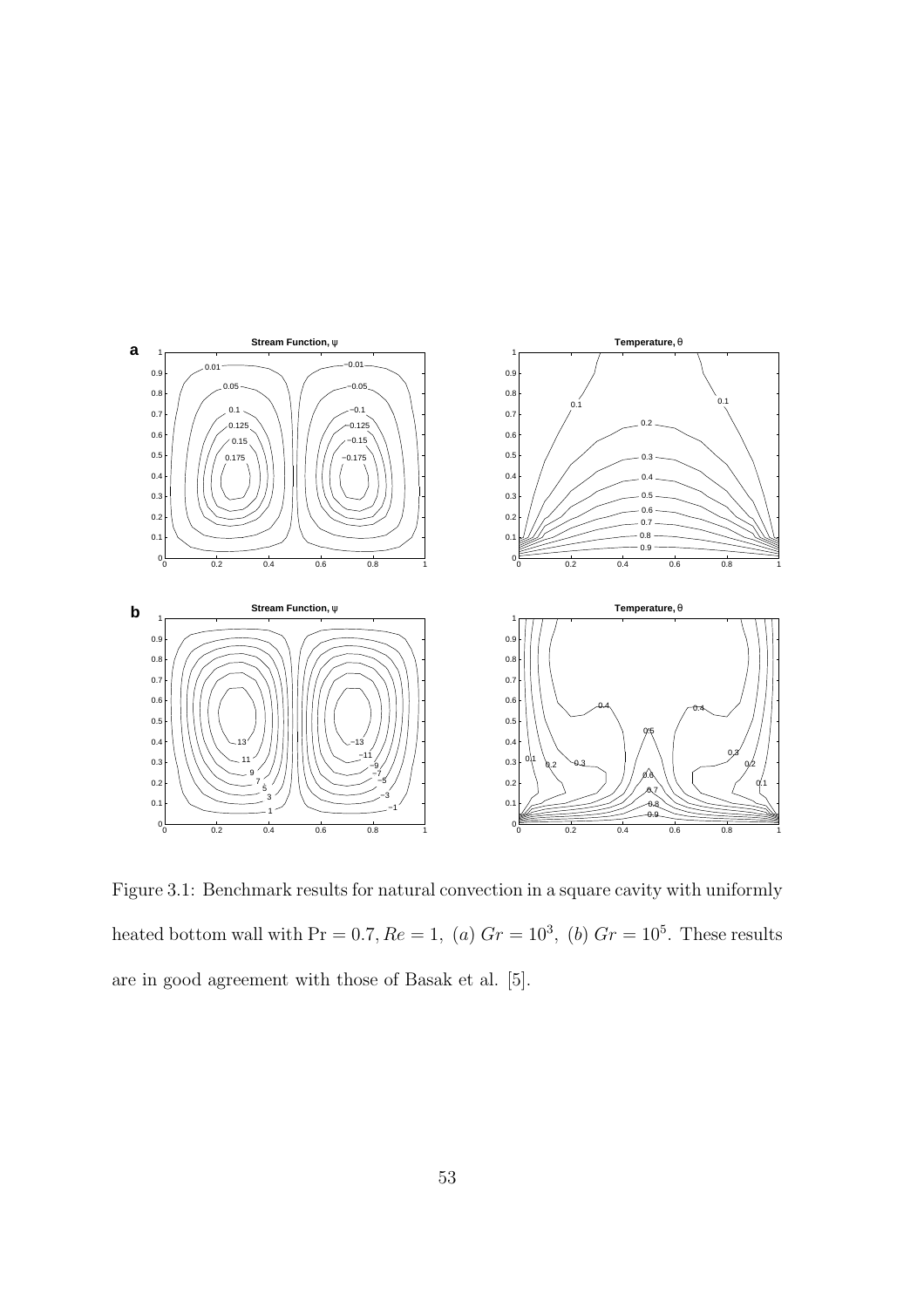

Figure 3.2: Stream function and temperature contours for linearly heated side walls with Pr = 0.7,  $Re = 1$ , (a)  $Gr = 10^3$ , (b)  $Gr = 10^4$ , (c)  $Gr = 10^5$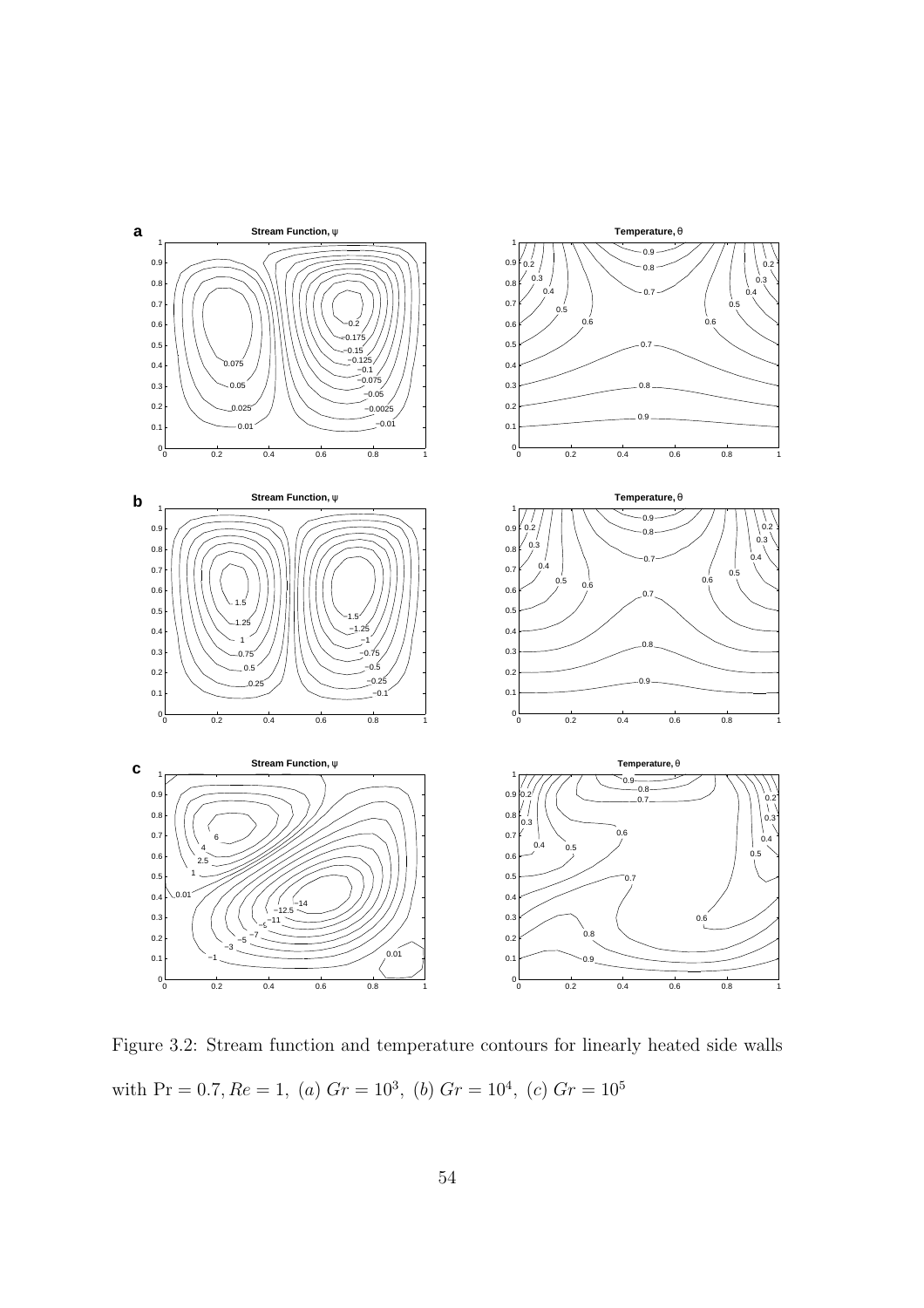of the top wall.

As Gr increases to  $10^4$ , it can be observed that the anti-clockwise circulation increases in size and in strength so that two symmetric rotations are formed within the cavity. Natural convection is now as equally dominant as the forced convection regime. The isotherm pattern is similar to that of  $Gr = 10<sup>3</sup>$ , although the heat from the bottom wall has risen slightly higher into the middle of the cavity.

At  $Gr = 10^5$ , the clockwise circulation in the cavity increases in size and dominates most of the cavity. The circulation is slanted towards the top right and bottom left corners. A small third anti-clockwise circulation is formed at the bottom right hand side of the cavity. It can be seen that the isotherms are compressed in the top corners of the cavity and in the middle of the bottom wall. The isotherms are widely dispersed in the left hand corner of the cavity. This is due to the shape and angle of the clockwise circulation. Cool fluid is brought down on the right hand side of the cavity, while hot fluid is transported upwards towards the middle of the cavity on the left hand side of the bottom wall.

It can be seen that as the Grashof number increases, the strength of the circulations increase as seen in Tables 3.1 and 3.2.

In Figure 3.3 it can be seen that for  $Re = 10$  and  $Gr = 10<sup>3</sup>$ , the flow in the cavity is clearly dominated by forced convection. Only a very small secondary circulation is found for this low Grashof number. The isotherms are no longer perfectly symmetrical, but still have a similar shape to that when  $Re = 1$ .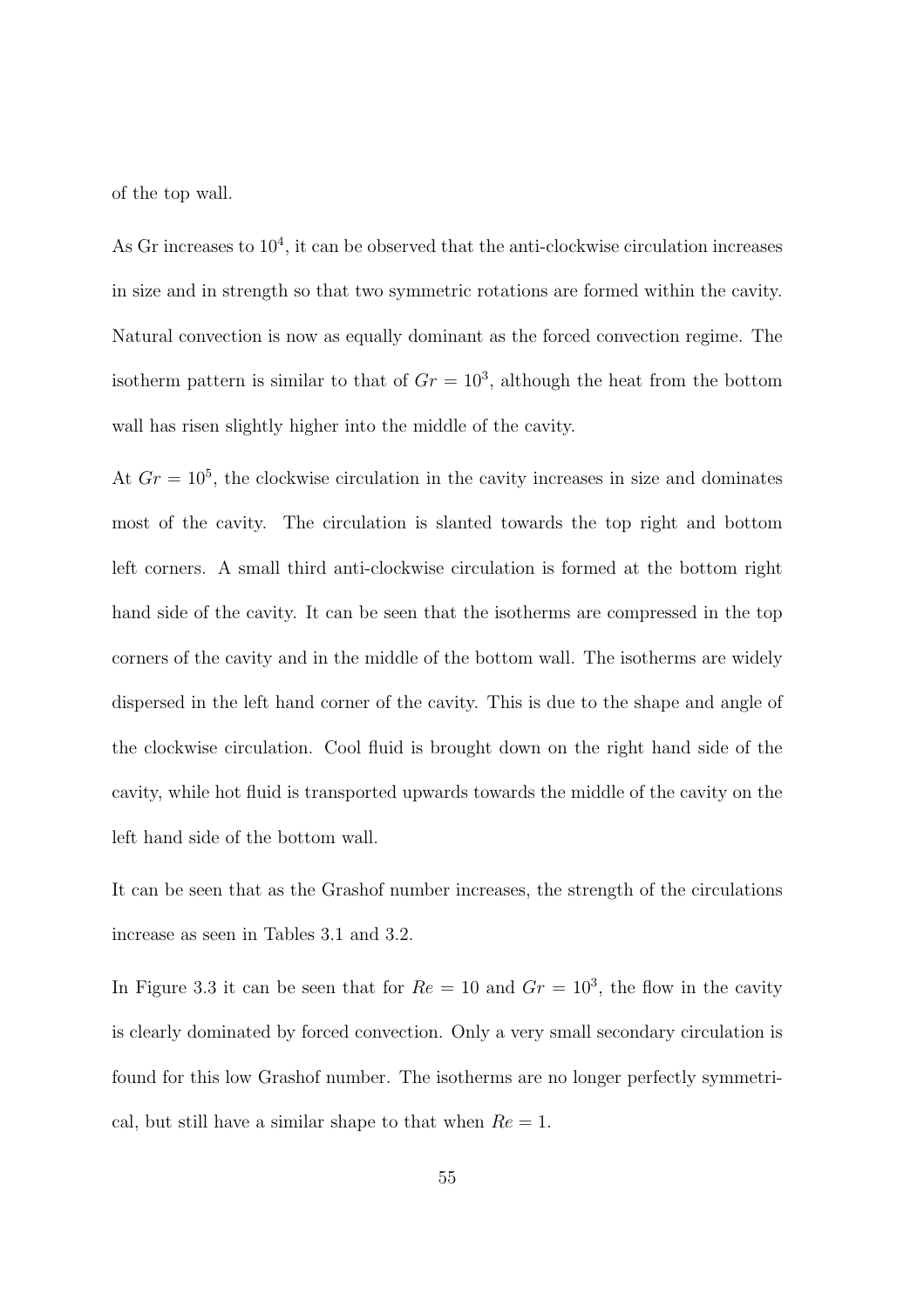

Figure 3.3: Stream function and temperature contours for linearly heated side walls with Pr = 0.7,  $Re = 10$ , (a)  $Gr = 10^3$ , (b)  $Gr = 10^4$ , (c)  $Gr = 10^5$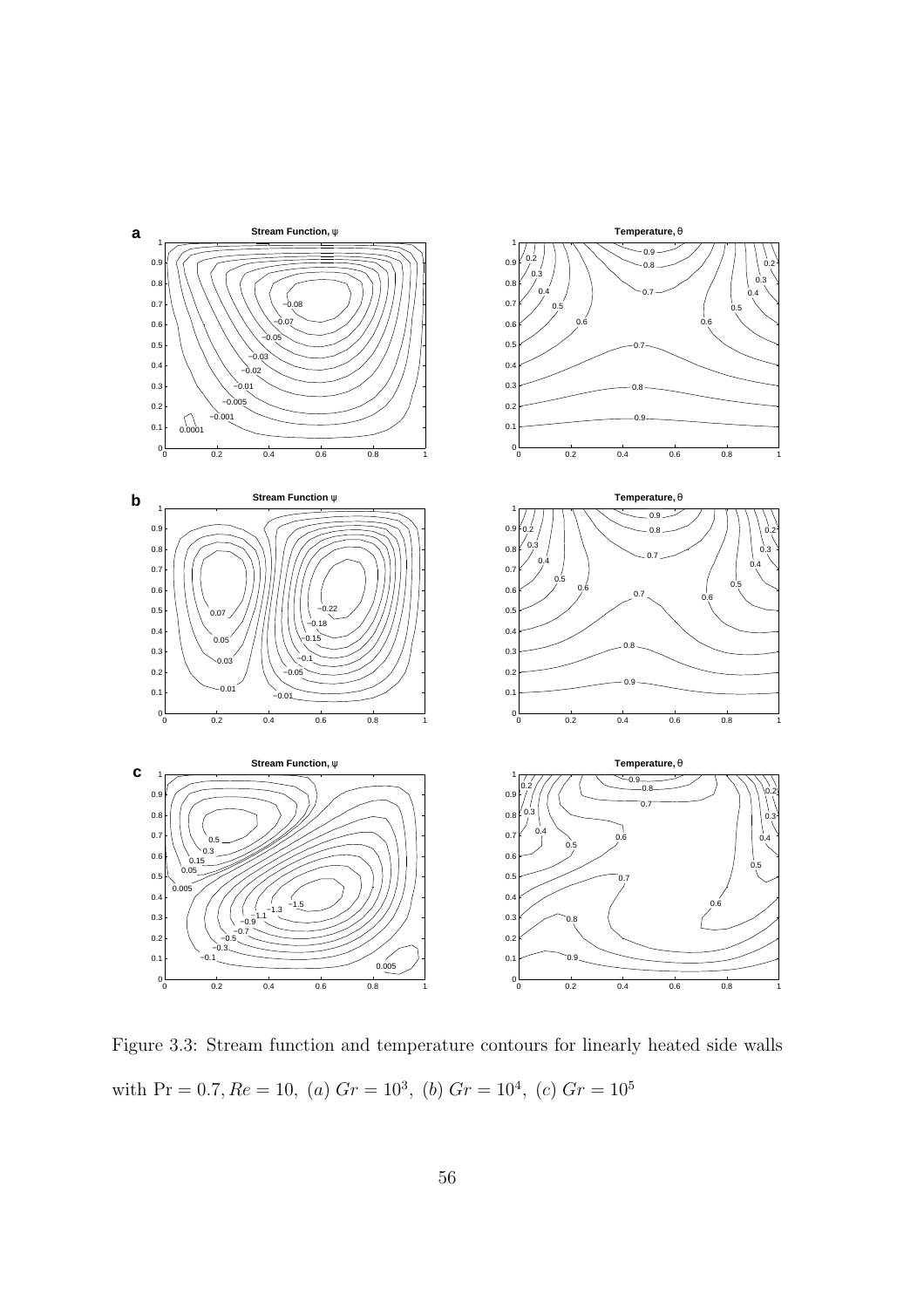As Gr increases to  $10^4$ , the secondary circulation on the left hand side of the cavity grows in size and strength. The strength of the clockwise circulation is stronger than that of the anti-clockwise circulation. The flow is still dominated by lid driven flow, but natural convection now has more of an effect on the flow. Again, an increase in the Grashof number causes the heat to rise further towards the centre of the cavity. Just as when  $Re = 1$ , at  $Gr = 10<sup>5</sup>$ , the secondary circulation increases in size, becomes slanted and dominates most of the cavity and a small third clockwise circulation is formed at the bottom right hand side of the cavity. The isotherms at  $Gr = 10^5$  are also similar in shape to that when  $Re = 1$ .

In Figure 3.4 at  $Re = 100$ ,  $Gr = 10<sup>3</sup>$  and  $Gr = 10<sup>4</sup>$ , the flow is again dominated by forced convection. A single clockwise circulation is formed due to strong inertial effects at the top wall. There is little change in the flow as the Grashof number increases from  $10^3$  to  $10^4$ . From Table 3.2 it can be seen that the centre of the circulation moves down slightly from  $Gr = 10^3$  to  $Gr = 10^4$  and the circulation is very slightly stronger for  $Gr = 10^4$ .

The isotherms for both  $Gr = 10^3$  and  $Gr = 10^4$  are dispersed on the left hand side of the cavity and are compressed on the right hand side of the cavity. This is due to the domination of the forced convection flow regime.

At  $Re = 100$ ,  $Gr = 10^5$ , a large slanted clockwise circulation is formed which dominates more of the cavity than the circulations when  $Re = 1$  and when  $Re = 10$ . Again a small third anti-clockwise circulation is formed at the bottom right hand corner of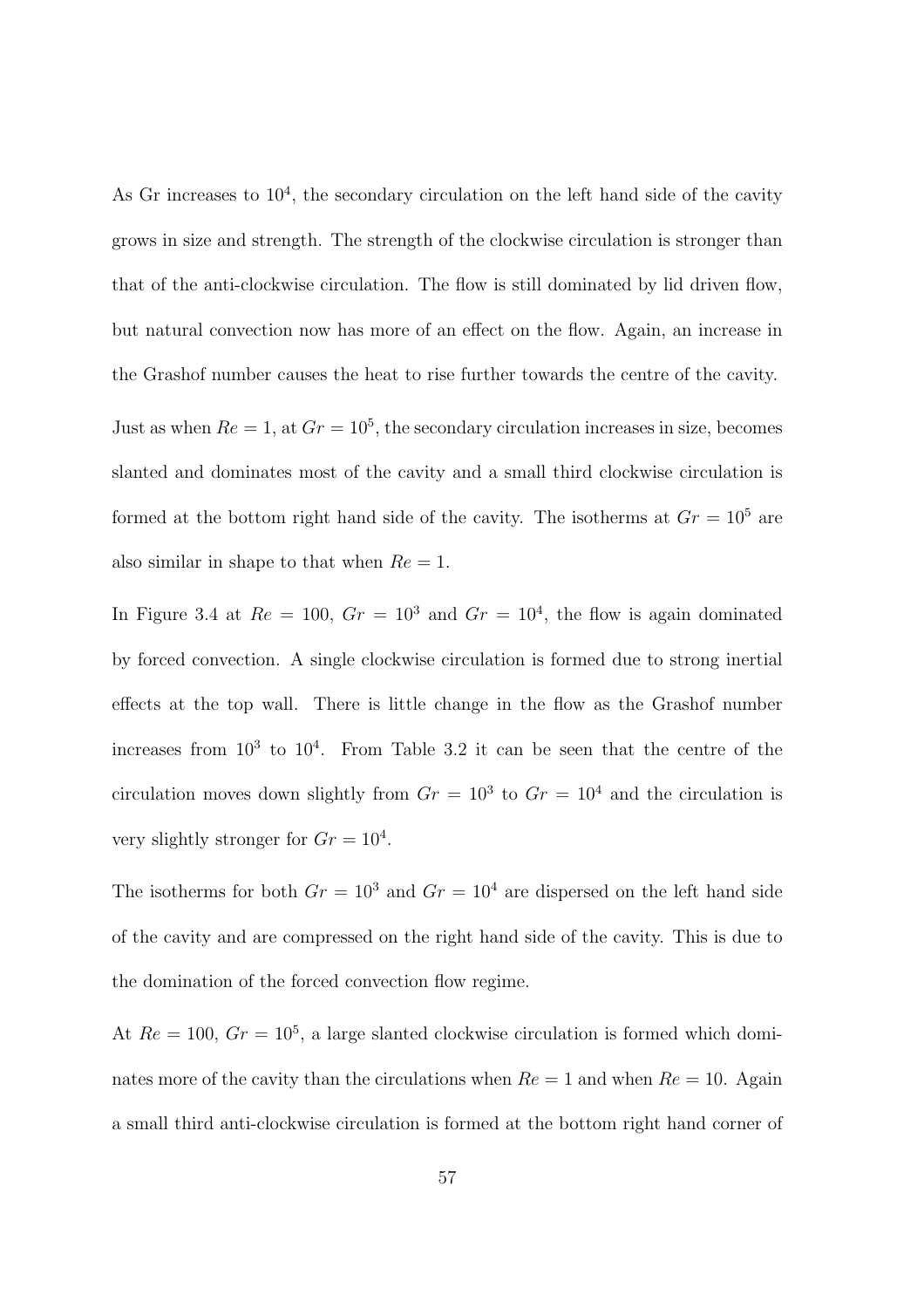

Figure 3.4: Stream function and temperature contours for linearly heated side walls with  $Pr = 0.7, Re = 100, (a) Gr = 10<sup>3</sup>, (b) Gr = 10<sup>4</sup>, (c) Gr = 10<sup>5</sup>$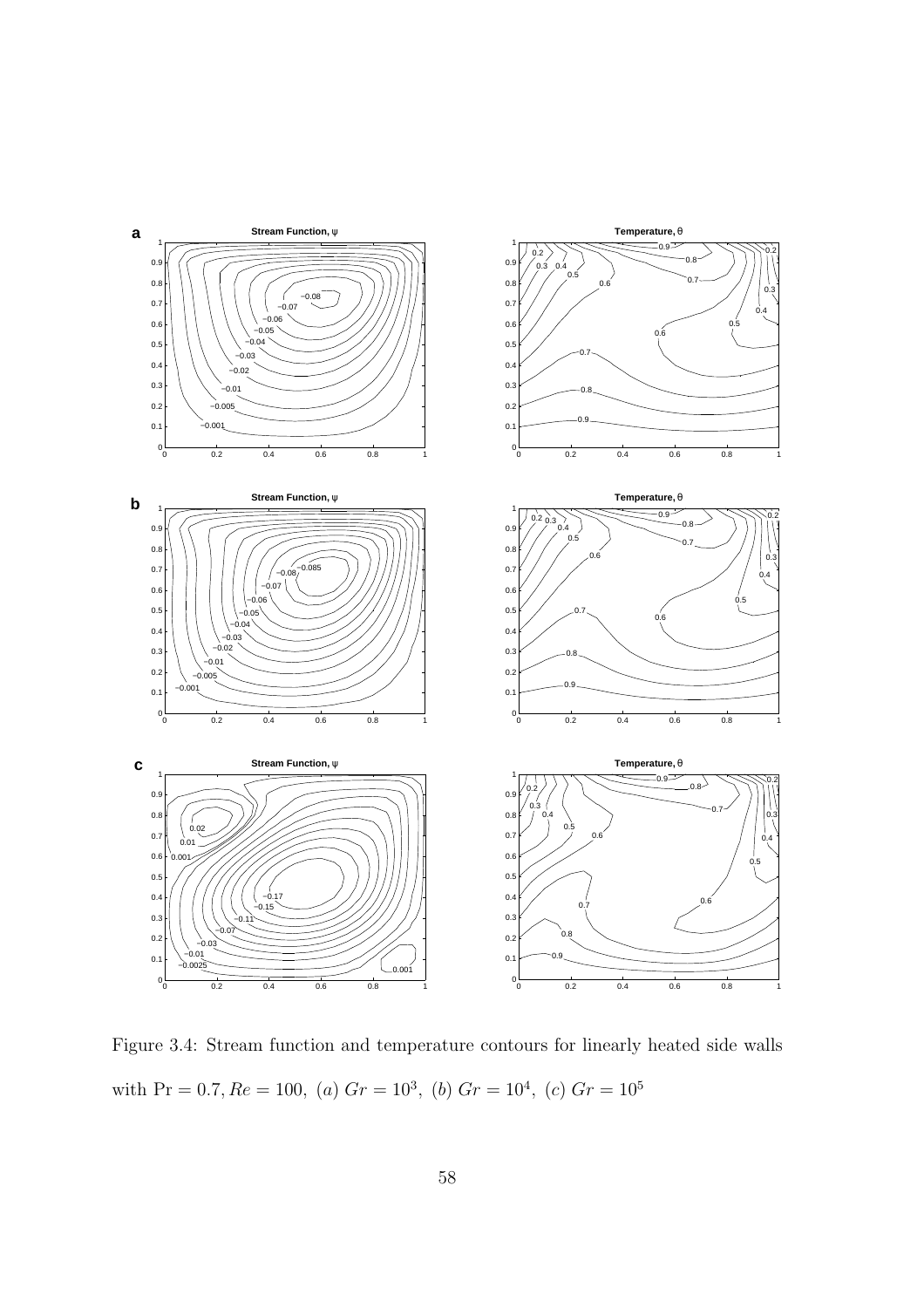the cavity. The isotherms are similar in shape for  $Re = 1$  and  $Re = 10$ .

It can be seen that as the Reynolds number increases, the strength of the circulation decreases.

When comparing the results obtained with those from Basak et. al.  $|6|$  with an adiabatic top wall, there is a slight difference in the stream function pattern. In general, stream function results found by Basak et. al. [6] are dominated more by forced convection than the present study. For example, their results show that for  $Re = 10$ ,  $Gr = 10<sup>3</sup>$ , a single clockwise circulation is formed within the cavity, while the present results show a small counter-clockwise circulation in the bottom left hand corner of the cavity. As was expected, the temperature contours are very similar in shape to their results at the bottom of the cavity. As the value of  $y$  increases, the temperature contours change in shape compared to those of Basak et. al. [6] due to the heating of the top wall.

Figures 3.5-3.7 show the results for the stream function and temperature contours for a moving sinusoidally heated lid with cooled side walls and uniformly heated bottom wall for  $Pr = 0.7$ ,  $Re = 1$ , 10 and 100 and a range of Grashof numbers between  $10<sup>3</sup>$ and  $10^5$ .

In Figure 3.5 it can be seen that for  $Re = 1$  and  $Gr = 10^3$ , the flow is slightly dominated by forced convection. Two counter rotating circulations are formed in the cavity, with the clockwise circulation being only slightly stronger than anti-clockwise circulation. From Table 3.3 and Table 3.4 it can be seen that for  $Gr = 10^3$ , the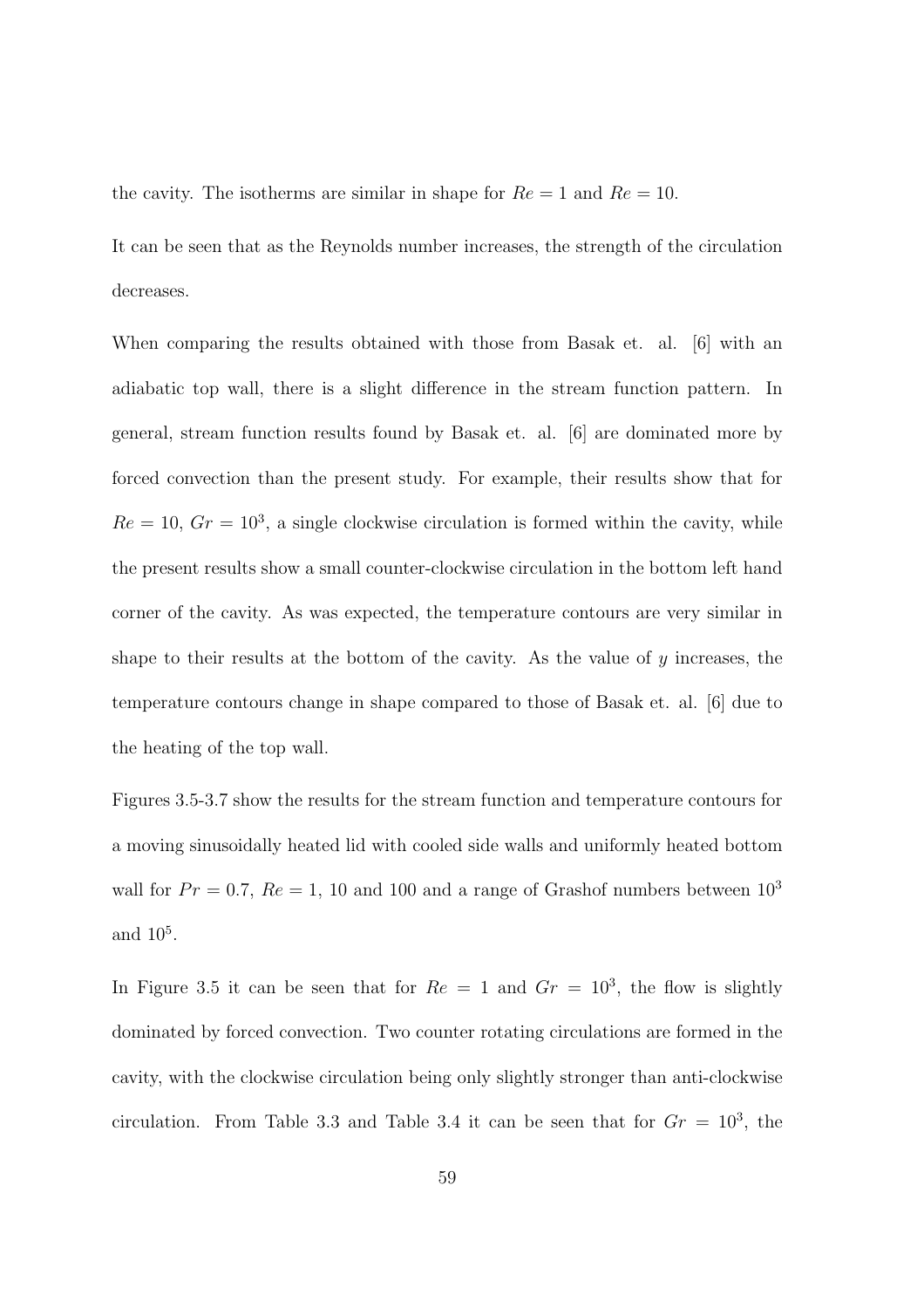Table 3.1: Location and value of centre of anti-clockwise circulation for linearly heated side walls

| Re           | Gr              | $\psi$         | x-value $y$ -value |      |
|--------------|-----------------|----------------|--------------------|------|
| $\mathbf{1}$ | 10 <sup>3</sup> | 0.10514        | 0.25               | 0.65 |
| 1            | $10^{4}$        | 1.63131        | 0.25               | 0.65 |
| $\mathbf{1}$ | $10^{5}$        | 7.03928        | 0.25               | 0.75 |
| 10           | 10 <sup>3</sup> | 0.00013        | 0.1                | 0.15 |
| 10           | $10^{4}$        | 0.09818        | 0.25               | 0.65 |
| 10           | $10^{5}$        | 0.63842        | 0.25               | 0.75 |
| 100          | $10^{3}$        | $\overline{0}$ | n/a                | n/a  |
| 100          | $10^{4}$        | $\overline{0}$ | n/a                | n/a  |
| 100          | $10^{5}$        | 0.02753        | 0.15               | 0.75 |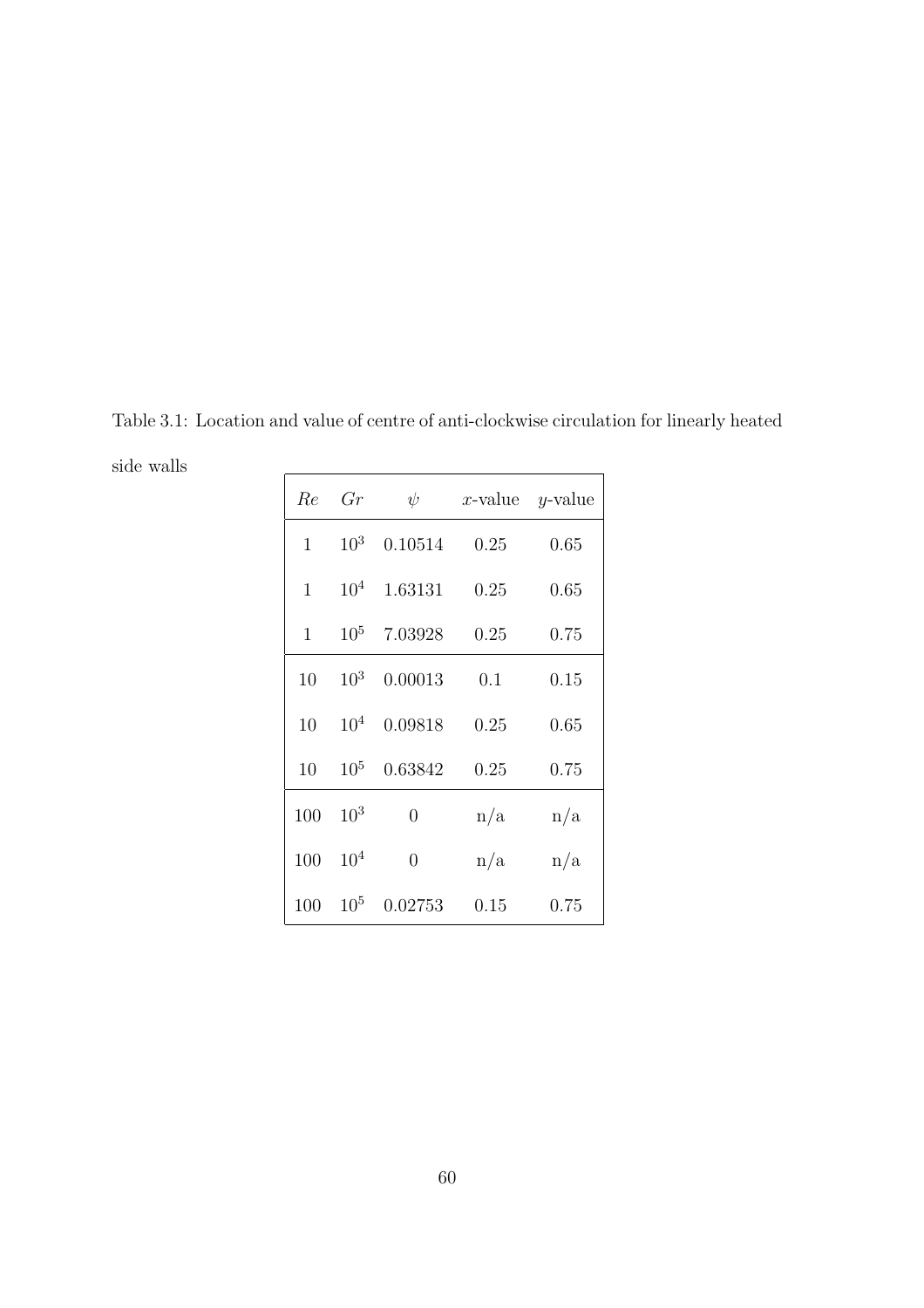Table 3.2: Location and value of centre of clockwise circulation for linearly heated side walls

| Re           | Gr              | $\psi$      | $x$ -value | y-value |
|--------------|-----------------|-------------|------------|---------|
| $\mathbf{1}$ | $10^{3}$        | $-0.21528$  | 0.7        | 0.7     |
| 1            | 10 <sup>4</sup> | $-1.77113$  | 0.75       | 0.7     |
| 1            | $10^{5}$        | $-15.50563$ | 0.6        | 0.4     |
| 10           | $10^{3}$        | $-0.08987$  | 0.6        | 0.75    |
| 10           | $10^{4}$        | $-0.25071$  | 0.7        | 0.6     |
| 10           | $10^{5}$        | $-1.61388$  | 0.6        | 0.4     |
| 100          | $10^{3}$        | $-0.08150$  | 0.6        | 0.7     |
| 100          | $10^{4}$        | $-0.09053$  | 0.6        | 0.65    |
| 100          | $10^{5}$        | $-0.19167$  | 0.55       | 0.45    |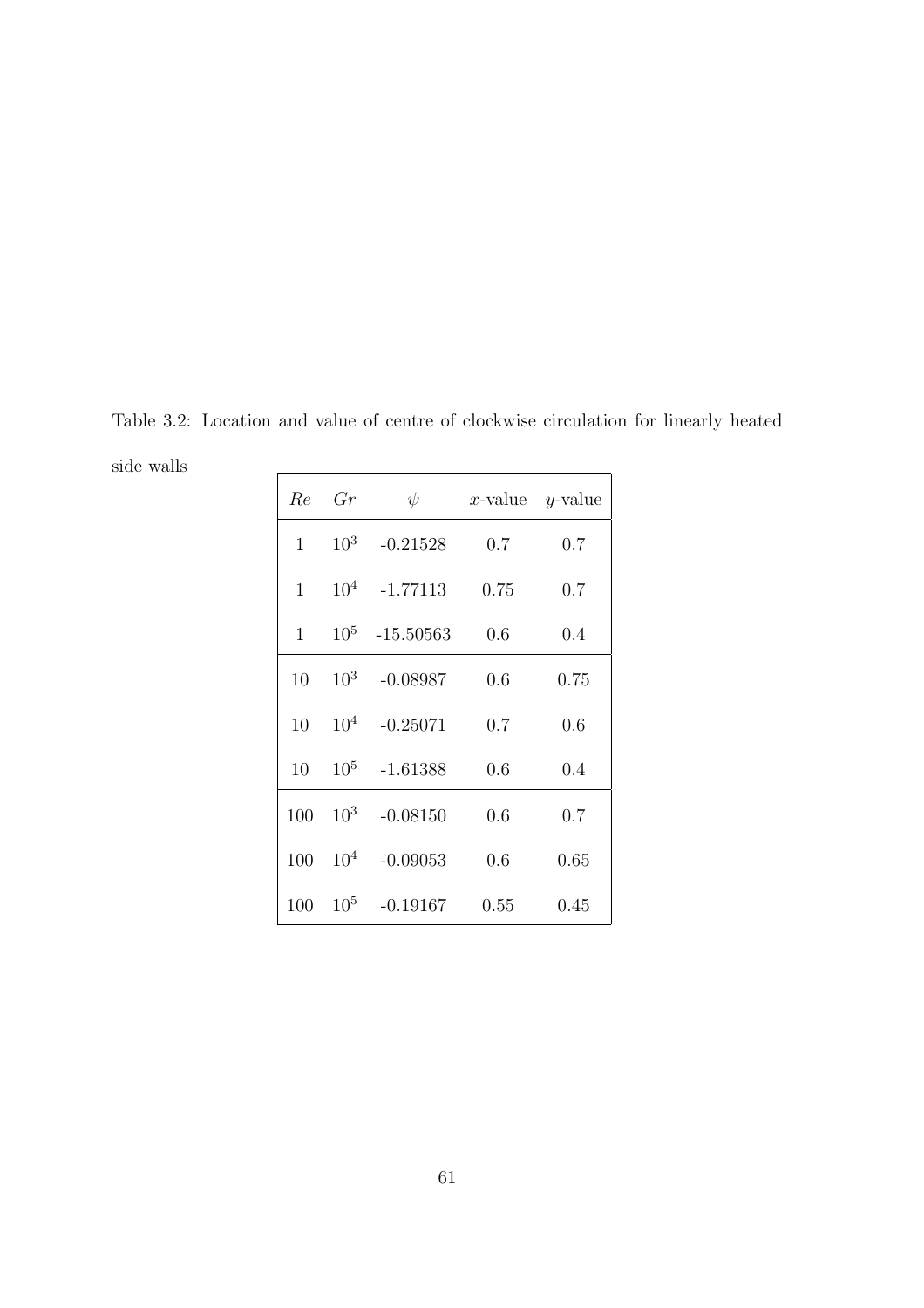centre of the anti-clockwise circulation is slightly lower than that of the clockwise circulation. The temperature distribution across the cavity shows that the cavity is at a high temperature across the bottom of the cavity and towards the centre of the top of the cavity. The cavity is cooler towards the side walls and top corners as was expected. The hot isotherms still span the width of the cavity, but are pushed downwards in the corners. For  $\theta \geq 0.5$ , the isotherms are horizontal across the cavity, but for  $\theta \leq 0.4$ , the isotherms stretch vertically across the cavity. The temperature distribution obviously differs from that of the linearly heated walls at the side walls. It can also be seen that the contour lines are more widely dispersed towards the bottom of the cavity for the linearly heated case.

As  $Gr$  increases to  $10<sup>4</sup>$ , the clockwise circulation increases in size to form two counter rotating circulations of a similar size and the natural convection is almost equally dominant to that of forced convection. The centre of the circulations are now at the same height. The temperature contours become slightly more compressed towards the side walls as the Grashof number increases. The hotter contour lines from the top wall are seen to be wider than that of  $Gr = 10<sup>3</sup>$  and are found to be narrower in the centre towards the bottom wall.

As  $Gr$  increases to  $10<sup>5</sup>$ , the strength of the stream function increases and the size and position of the two circulations are identical. It can be seen that the hot contour lines have widened even further along the top wall causing the cooler contour lines to become compressed towards the top of the cavity. Towards the bottom of the cavity,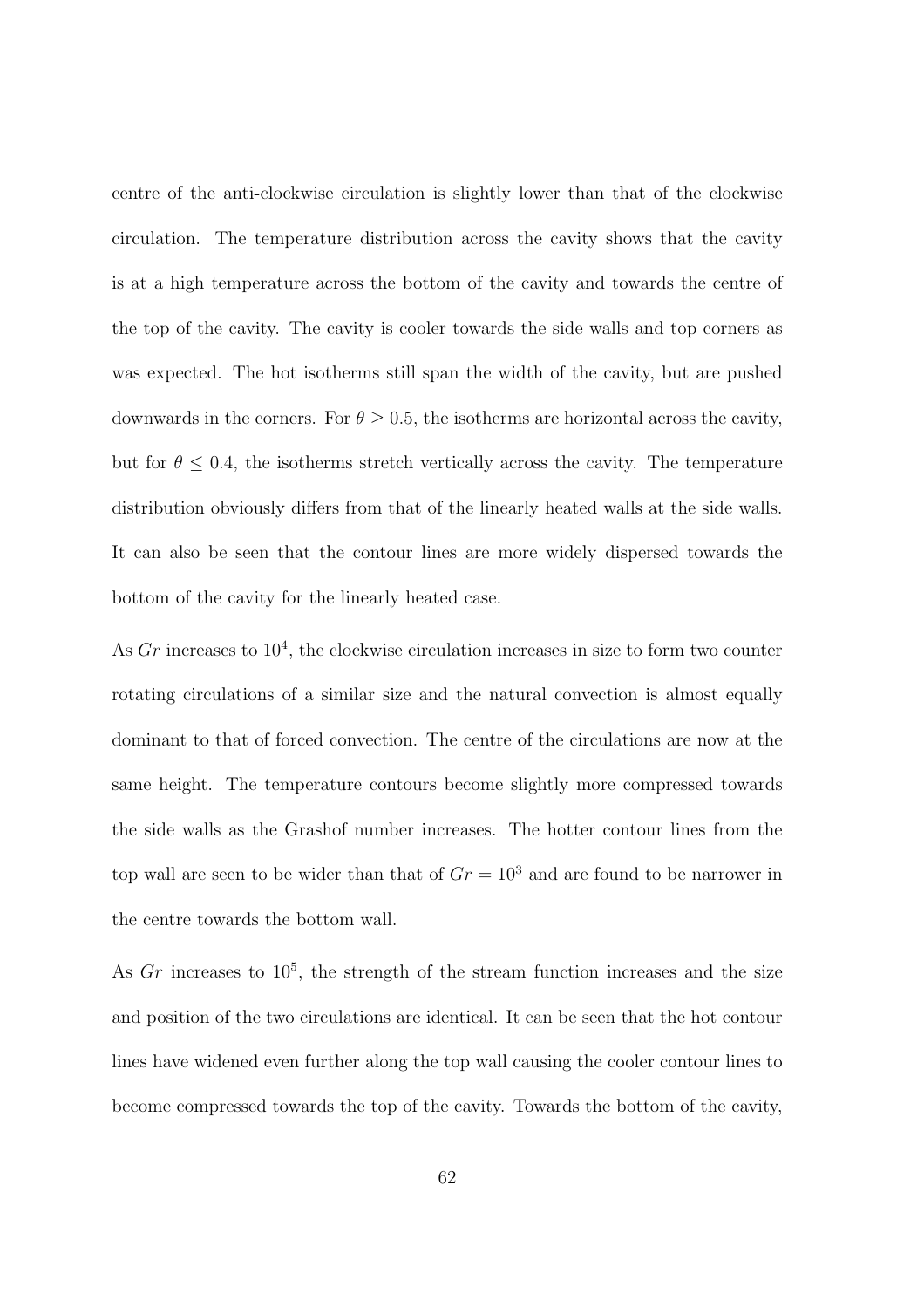the cool isotherms (those where  $\theta \leq 0.4$ ) are widely dispersed towards the centre of the cavity while the warmer isotherms are compressed towards the bottom wall. This is particularly the case towards the bottom corners of the cavity.

In Figure 3.6 it is clear that for  $Re = 10$ ,  $Gr = 10<sup>3</sup>$ , the flow is dominated by forced convection. The majority of the cavity is dominated by a clockwise rotating circulation. A small anti-clockwise circulation is formed at the bottom left hand side of the cavity. The temperature contours are very similar to the case where  $Re = 1$ . On close inspection it can be seen that the contours are very slightly more compressed towards the top right corner than when  $Re = 1$ .

As  $Gr$  increases to  $10<sup>4</sup>$ , the anti-clockwise circulation grows in size although the clockwise rotating circulation is still larger in size and in strength indicating that the flow is still slightly dominated by forced convection. Again the contour lines are very similar in shape to that of  $Re = 1$  and again a slight compression towards the top right hand corner can be seen.

As  $Gr$  increases further to  $10<sup>5</sup>$ , natural convection becomes equal to forced convection. There is no observable difference in the shape of the temperature contours from that of  $Re = 1$ .

In Figure 3.7 it can be seen that for  $Re = 100$  and  $Gr = 10^3$  and  $Gr = 10^4$ , the fluid flow is dominated by forced convection. For  $Gr = 10^3$ , only one clockwise rotating circulation appears in the cavity. As  $Gr$  increases to  $10<sup>4</sup>$ , a small anti-clockwise circulation is formed in the bottom left hand corner of the cavity. As Gr increases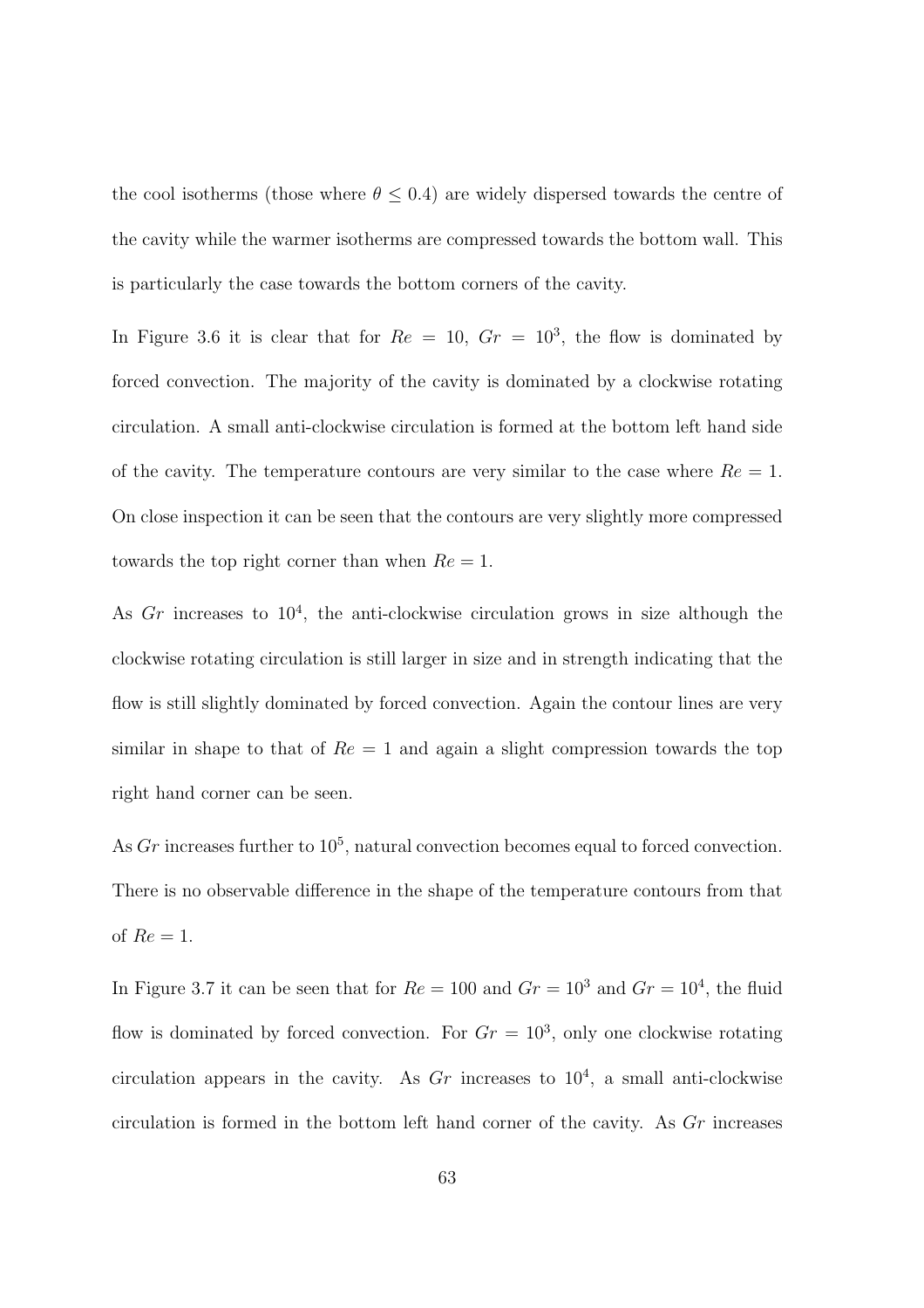

Figure 3.5: Stream function and temperature contours for cooled side walls with  $Pr = 0.7, Re = 1, (a)$   $Gr = 10^3, (b)$   $Gr = 10^4, (c)$   $Gr = 10^5$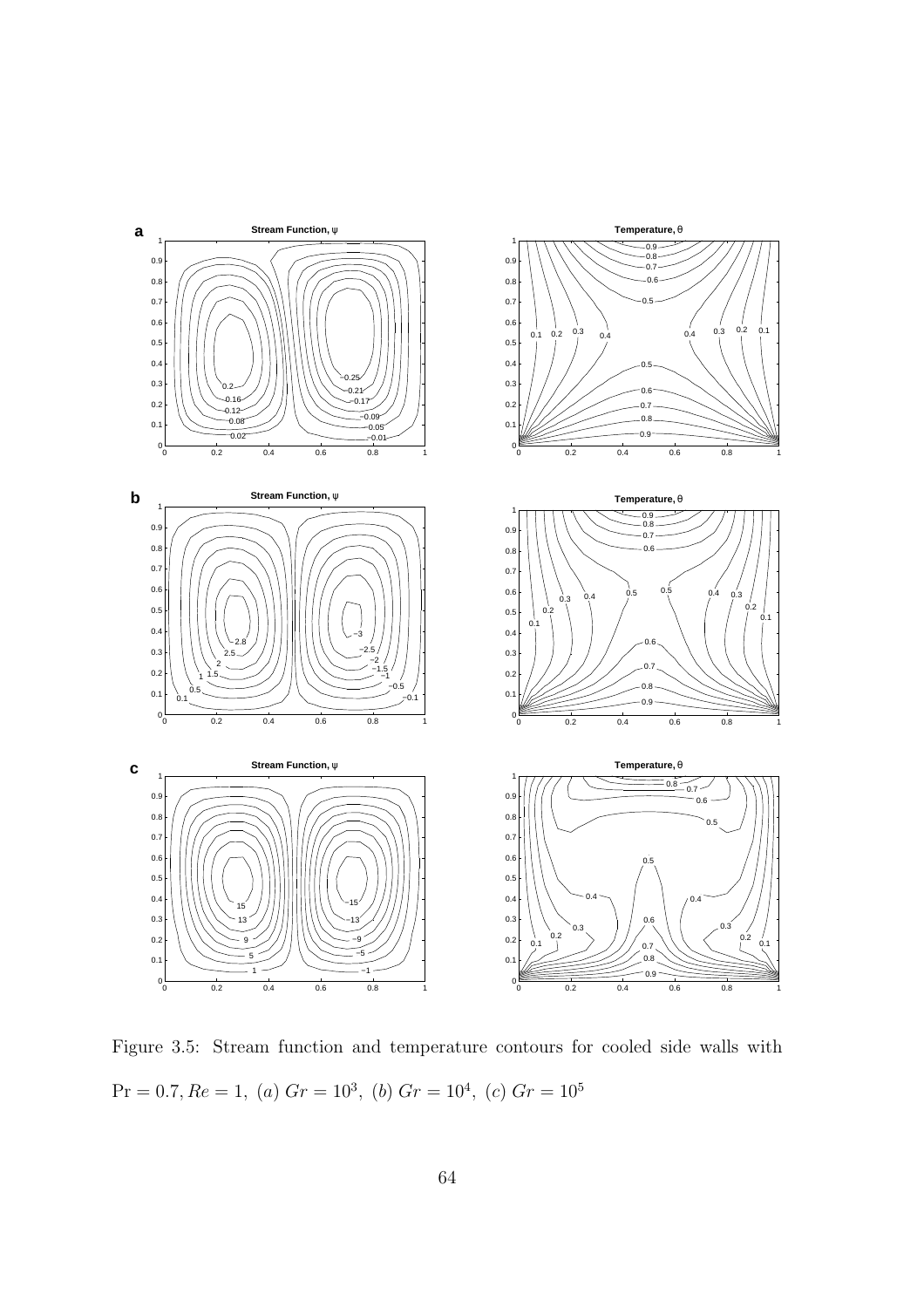

Figure 3.6: Stream function and temperature contours for cooled side walls with  $Pr = 0.7, Re = 10, (a) Gr = 10<sup>3</sup>, (b) Gr = 10<sup>4</sup>, (c) Gr = 10<sup>5</sup>$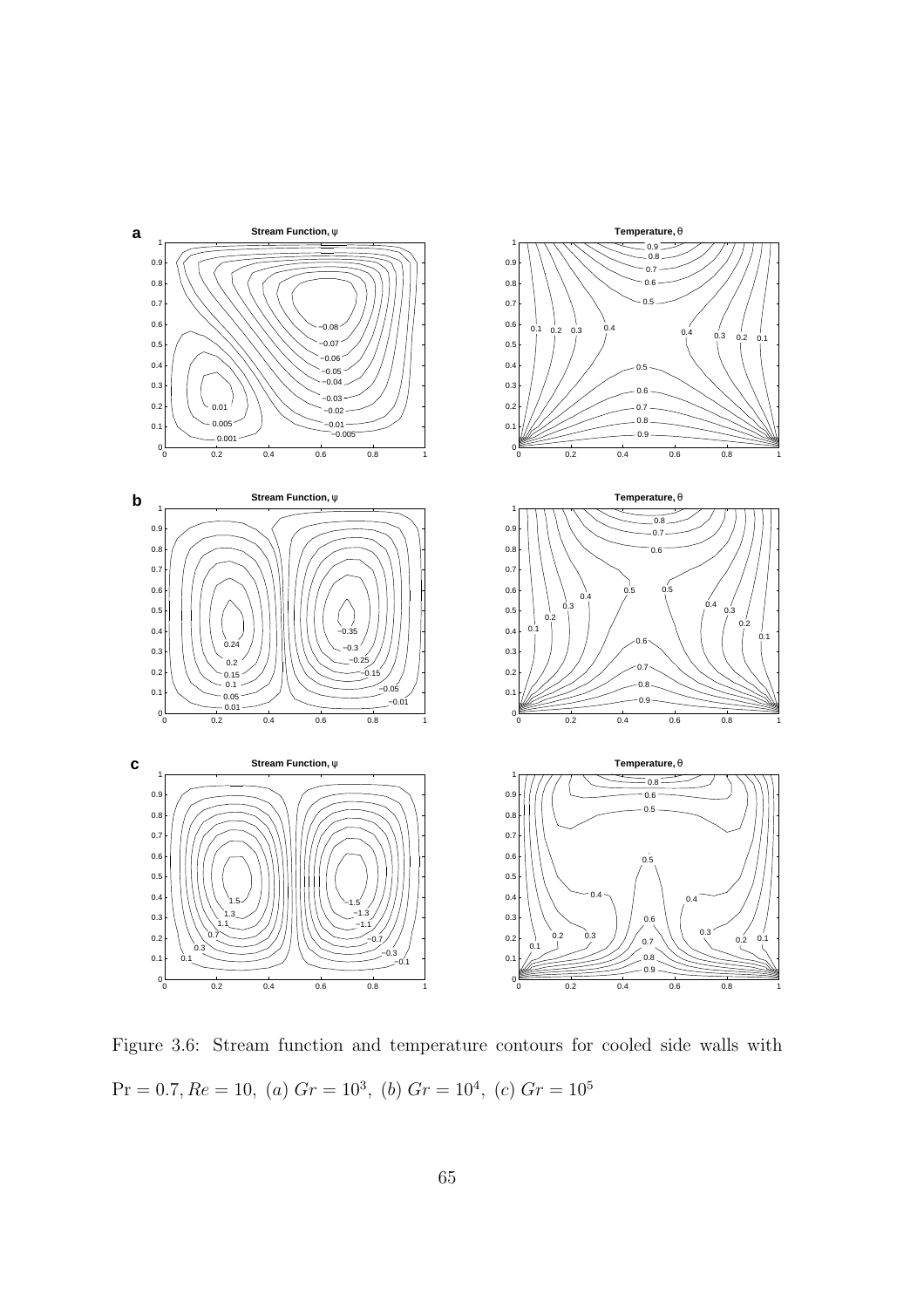

Figure 3.7: Stream function and temperature contours for cooled side walls with  $Pr = 0.7, Re = 100, (a) Gr = 10<sup>3</sup>, (b) Gr = 10<sup>4</sup>, (c) Gr = 10<sup>5</sup>$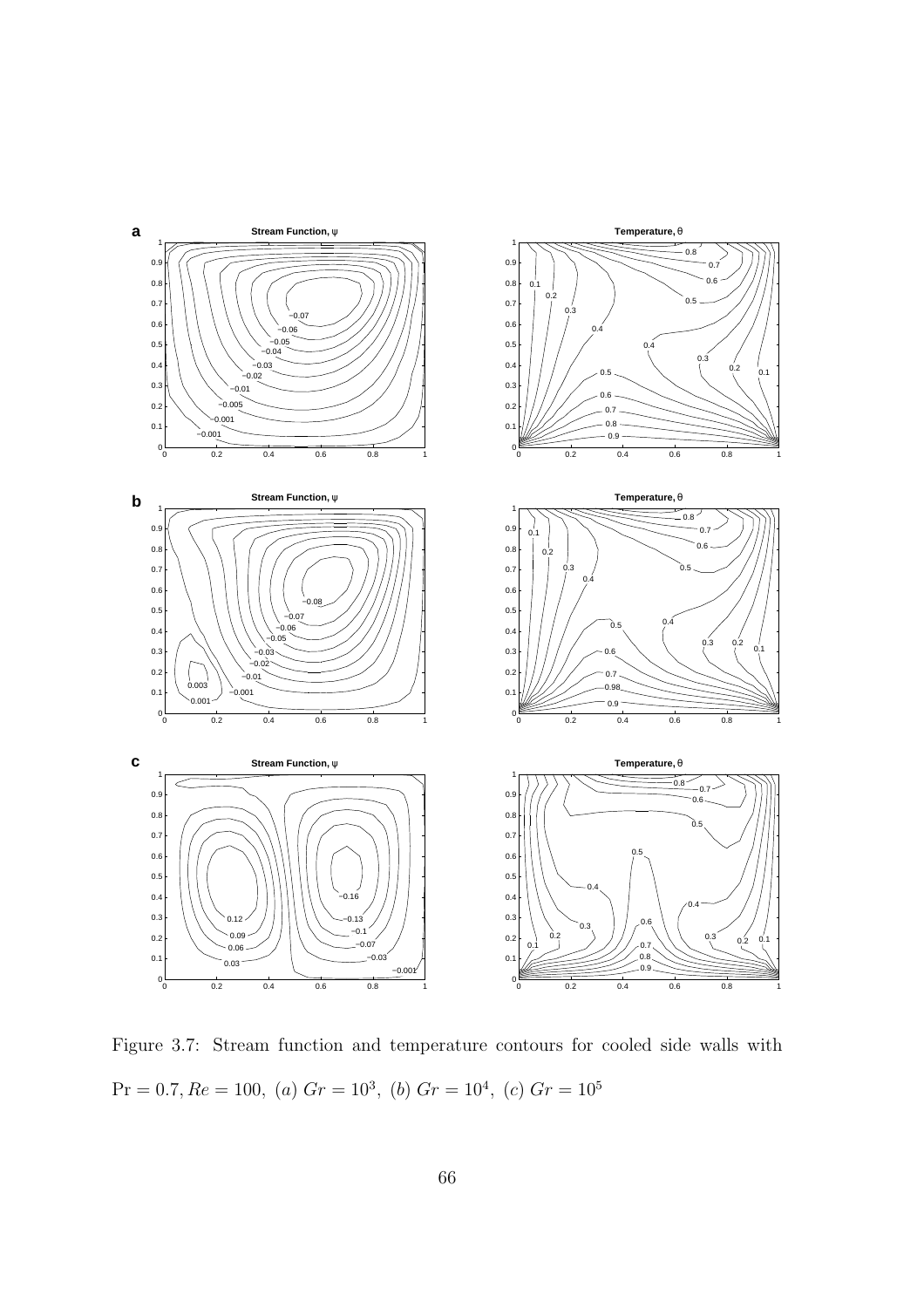to  $10^5$ , the anti-clockwise circulation increases in size and strength. Flow is still slightly dominated by forced convection. The temperature contours for  $Re = 100$ show a marked difference to those of  $Re = 1$  and  $Re = 10$ . For  $Gr = 10<sup>3</sup>$ , the hot isotherms (where  $\theta \geq 0.5$ ) are dispersed towards the bottom left and top right corners and compressed in the top left and bottom right corners. The cool isotherms are compressed in the top right and bottom left corners and dispersed towards the centre of the cavity along the middle and bottom of the right wall and at the top of the left wall. The compression and dispersion are more significant along the right side wall than along the left side wall. As  $Gr$  increases to  $10<sup>4</sup>$ , the hot temperature contours from the bottom wall, move slightly higher towards the centre of the cavity, while the basic shape of the contours remains the same as that of  $Gr = 10<sup>3</sup>$ . A further increase in  $Gr$  to  $10^5$ , causes the temperature contours to become compressed in the top two corners of the cavity and more dispersed in the bottom two corners. There is a significant compression of isotherms towards the top right hand corner. The hot temperature contours from the bottom wall become more elongated and extend further towards the centre of the cavity.

It can be observed that in general the circulation is stronger for the case of the cooled side walls than that of the linearly heated walls. Generally, the anti-clockwise circulation is significantly stronger for the cooled walls than the linearly heated walls while the clockwise circulation is only slightly stronger for the cooled walls. For  $Gr = 10<sup>3</sup>$  and  $10<sup>4</sup>$ , the shape of the stream function is very similar between the cooled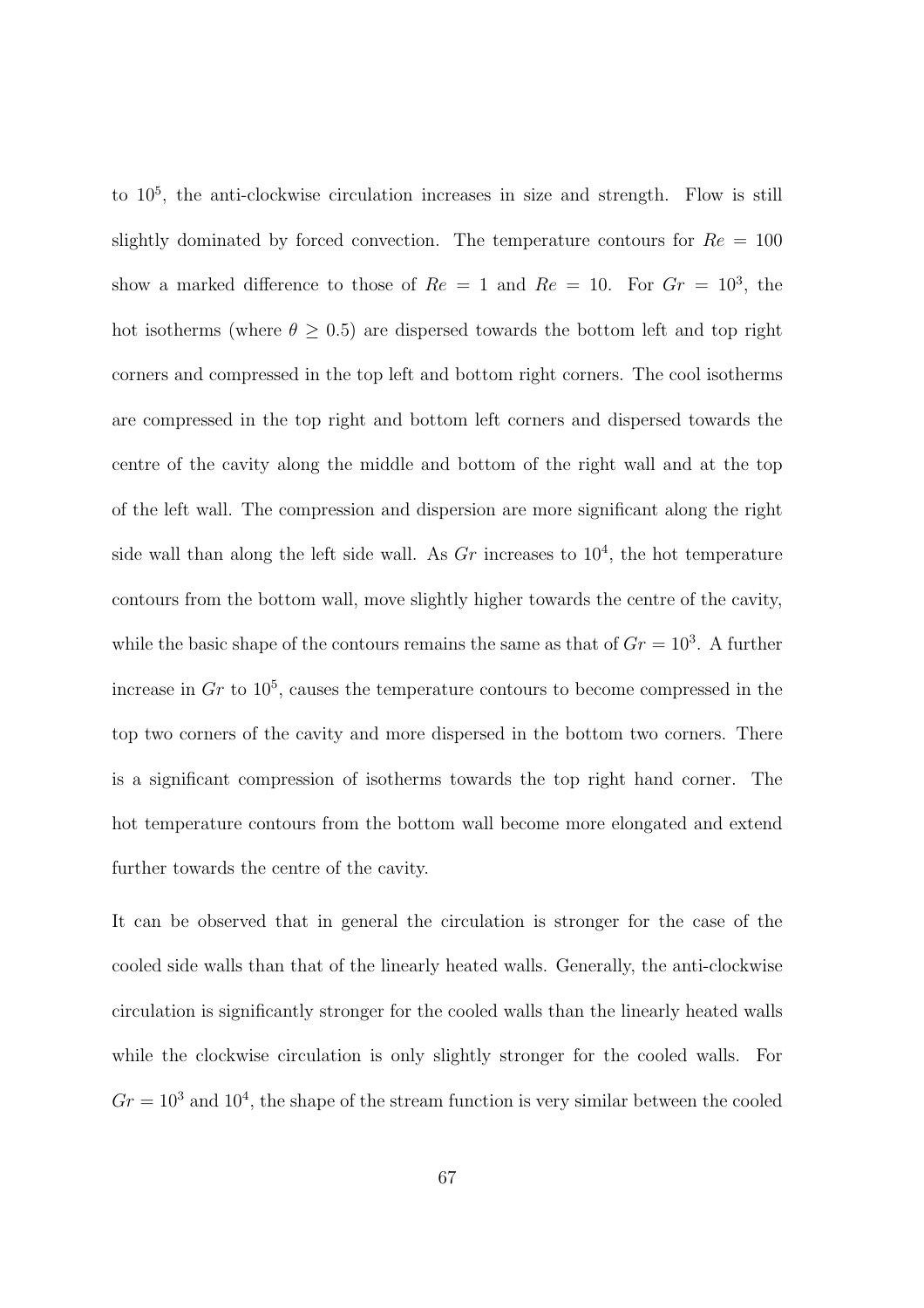Table 3.3: Location and value of centre of anti-clockwise circulation for cooled side walls  $\overline{a}$  $\overline{a}$ 

| Re           | Gr              | $\psi$         | x-value $y$ -value |      |
|--------------|-----------------|----------------|--------------------|------|
| $\mathbf{1}$ | $10^{3}$        | 0.23793        | 0.25               | 0.45 |
| $\mathbf{1}$ | $10^{4}$        | 3.00639        | 0.3                | 0.45 |
| $\mathbf{1}$ | $10^{5}$        | 16.14951       | 0.3                | 0.5  |
| 10           | $10^{3}$        | 0.01111        | 0.2                | 0.25 |
| 10           | 10 <sup>4</sup> | 0.25577        | 0.25               | 0.45 |
| 10           | $10^{5}$        | 1.60625        | 0.3                | 0.5  |
| 100          | $10^{3}$        | $\overline{0}$ | n/a                | n/a  |
| 100          | $10^{4}$        | 0.00359        | 0.15               | 0.2  |
| 100          | 10 <sup>5</sup> | 0.15368        | 0.25               | 0.45 |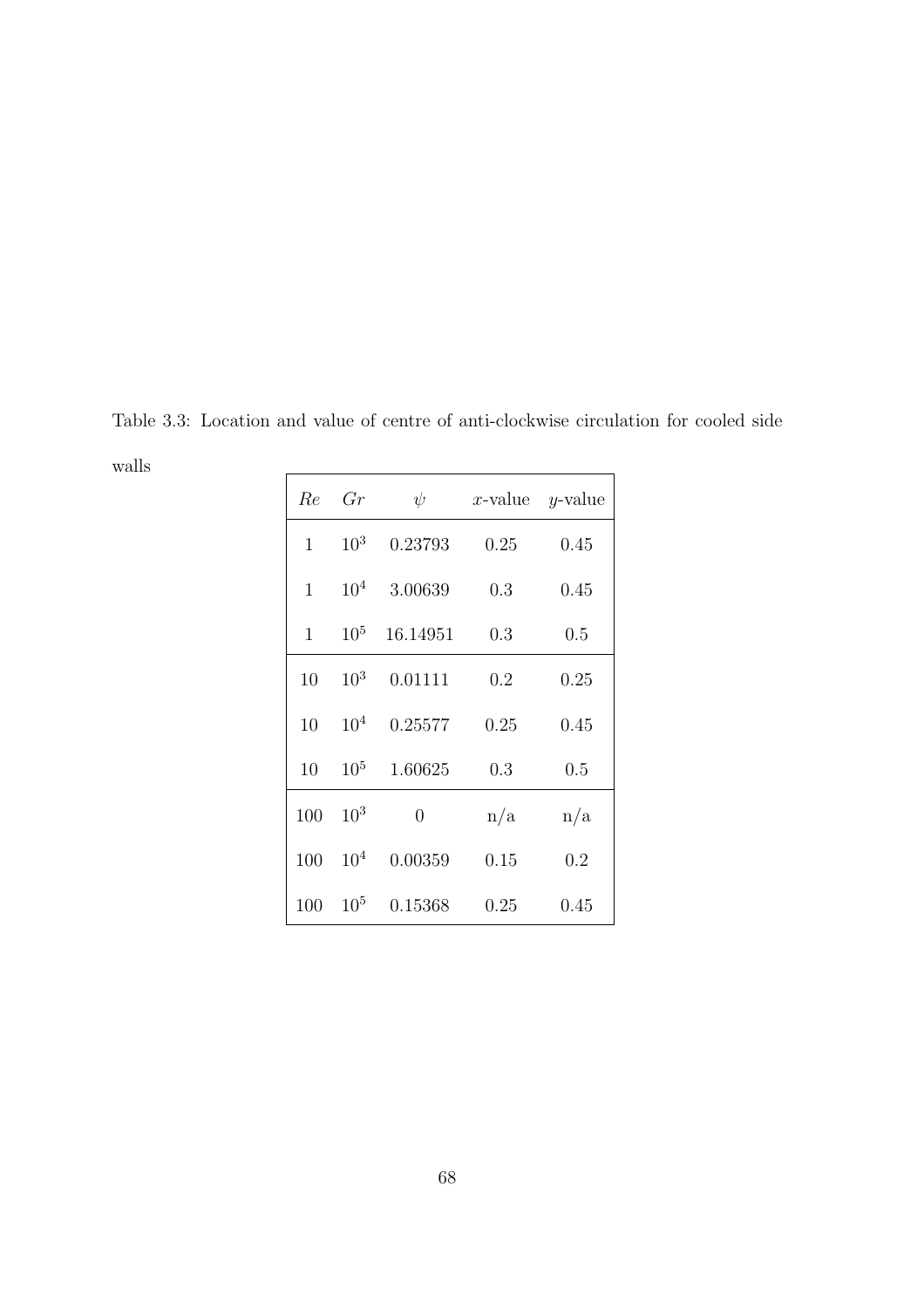| Re           | Gr              | $\psi$      |      | x-value $y$ -value |
|--------------|-----------------|-------------|------|--------------------|
| $\mathbf{1}$ | $10^{3}$        | $-0.30927$  | 0.7  | 0.55               |
| 1            | 10 <sup>4</sup> | $-3.12548$  | 0.7  | 0.45               |
| 1            | 10 <sup>5</sup> | $-16.16816$ | 0.7  | 0.5                |
| 10           | $10^{3}$        | $-0.09203$  | 0.7  | 0.45               |
| 10           | $10^{4}$        | $-0.36146$  | 0.7  | 0.5                |
| 10           | $10^{5}$        | $-1.62494$  | 0.6  | 0.4                |
| 100          | $10^{3}$        | $-0.08062$  | 0.6  | 0.7                |
| 100          | $10^{4}$        | $-0.08576$  | 0.65 | 0.65               |
| 100          | $10^{5}$        | $-0.17065$  | 0.7  | 0.5                |

Table 3.4: Location and value of centre of clockwise circulation for cooled side walls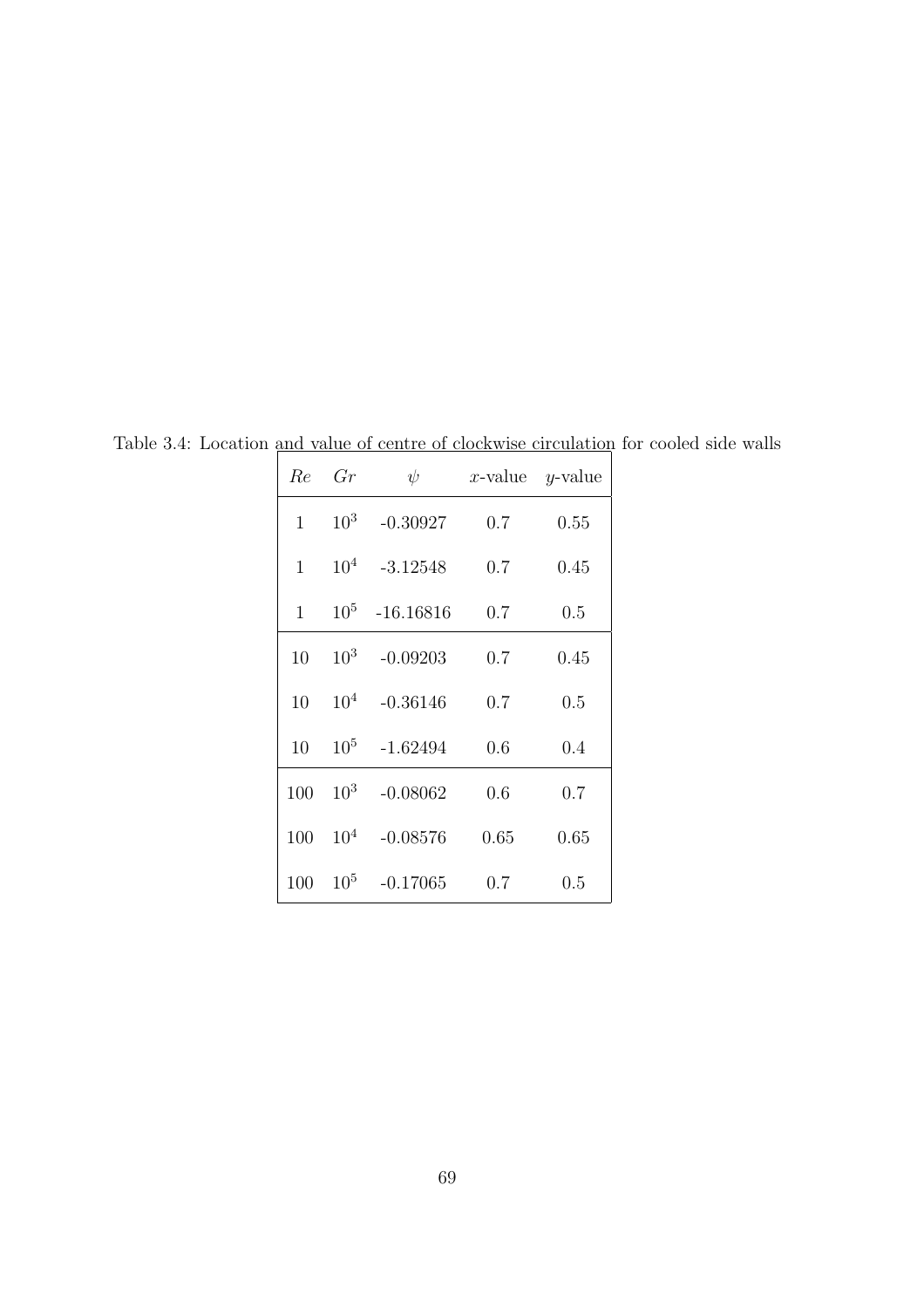and heated walls. However, when  $Gr$  increases to  $10^5$ , the flow patterns differ greatly. For  $Re = 1$  and 10, the cool walls produce two identical counter rotating circulations in contrast to the three tilted circulations resulting from the linearly heated walls. For  $Gr = 10<sup>5</sup>$ , the stream function pattern for the cooled walls shows a slightly stronger clockwise circulation indicating a slight domination by forced convection, but again the flow pattern is very different to that of the linearly heated side walls.

In general, the streamline patters for cooled walls are very similar to that of Basak et al. [6]. Again the temperature contours are similar at the bottom of the cavity, but towards the top of the cavity, the sinusoidally heated top wall changes the temperature contours.

#### 3.2 Heat transfer at the walls

Figure 3.8 shows the effect of the Grashof number on the heat transfer at each of the walls in the cavity for the case of linearly heated side walls.

For all values of the Grashof number, the local Nusselt number is equal to one at the edge of the bottom wall on both sides due to the linear heating of the side walls. For  $Gr = 10<sup>3</sup>$ , the local Nusselt number falls below 1 and reaches a local minimum between  $x = 0.4$  and  $x = 0.5$ . There is not much variation in the Nusselt number across the cavity due to the relatively flat isotherms at the bottom of the cavity.

For  $Gr = 10^4$ , the Nusselt number is of a similar value to that of  $Gr = 10^3$  between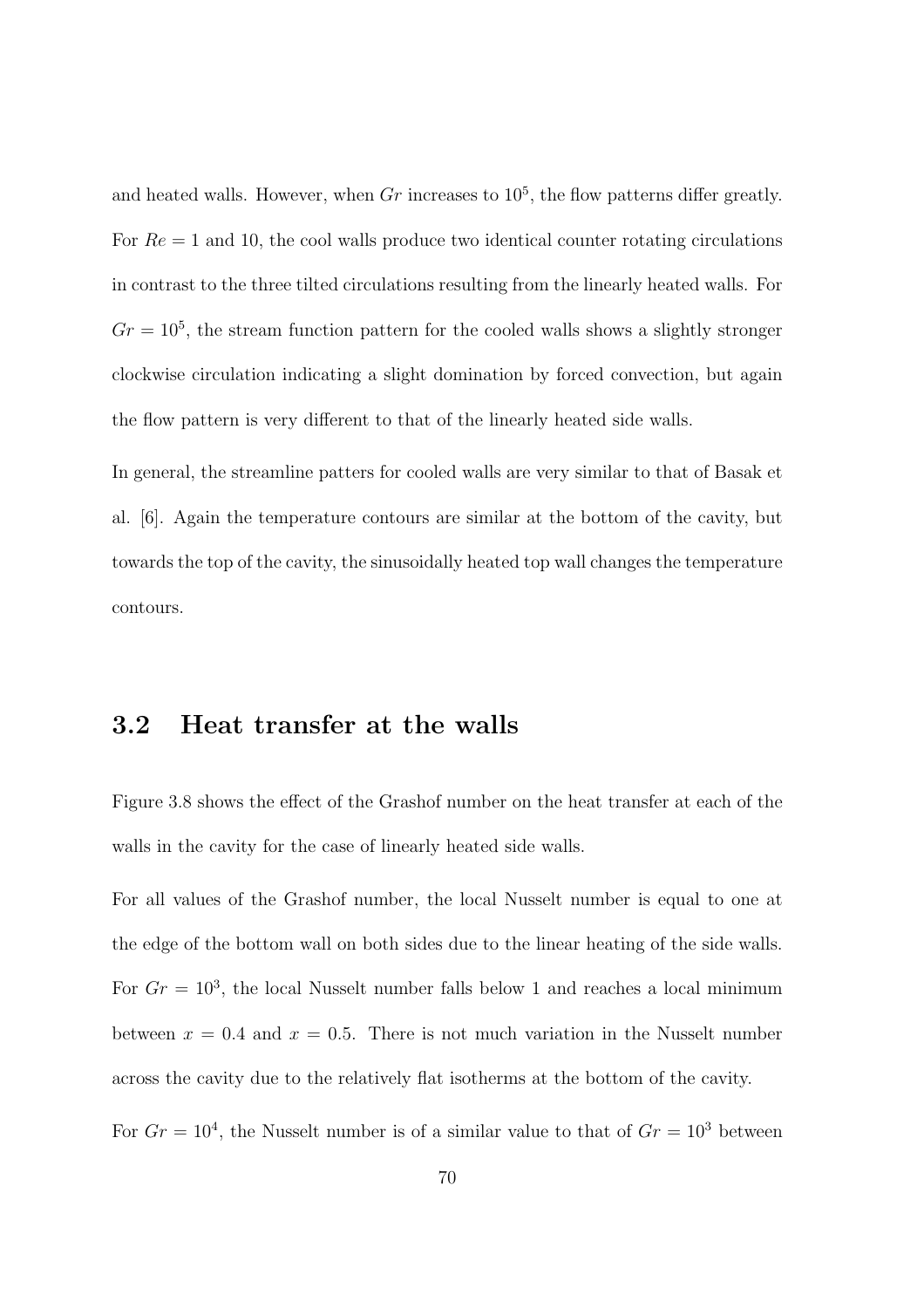

Figure 3.8: Local Nusselt number for linearly heated side walls with  $Re = 10$  and  $Gr = 10^3$  (+),  $Gr = 10^4$  ( $\triangle$ )andGr=10<sup>5</sup> (o)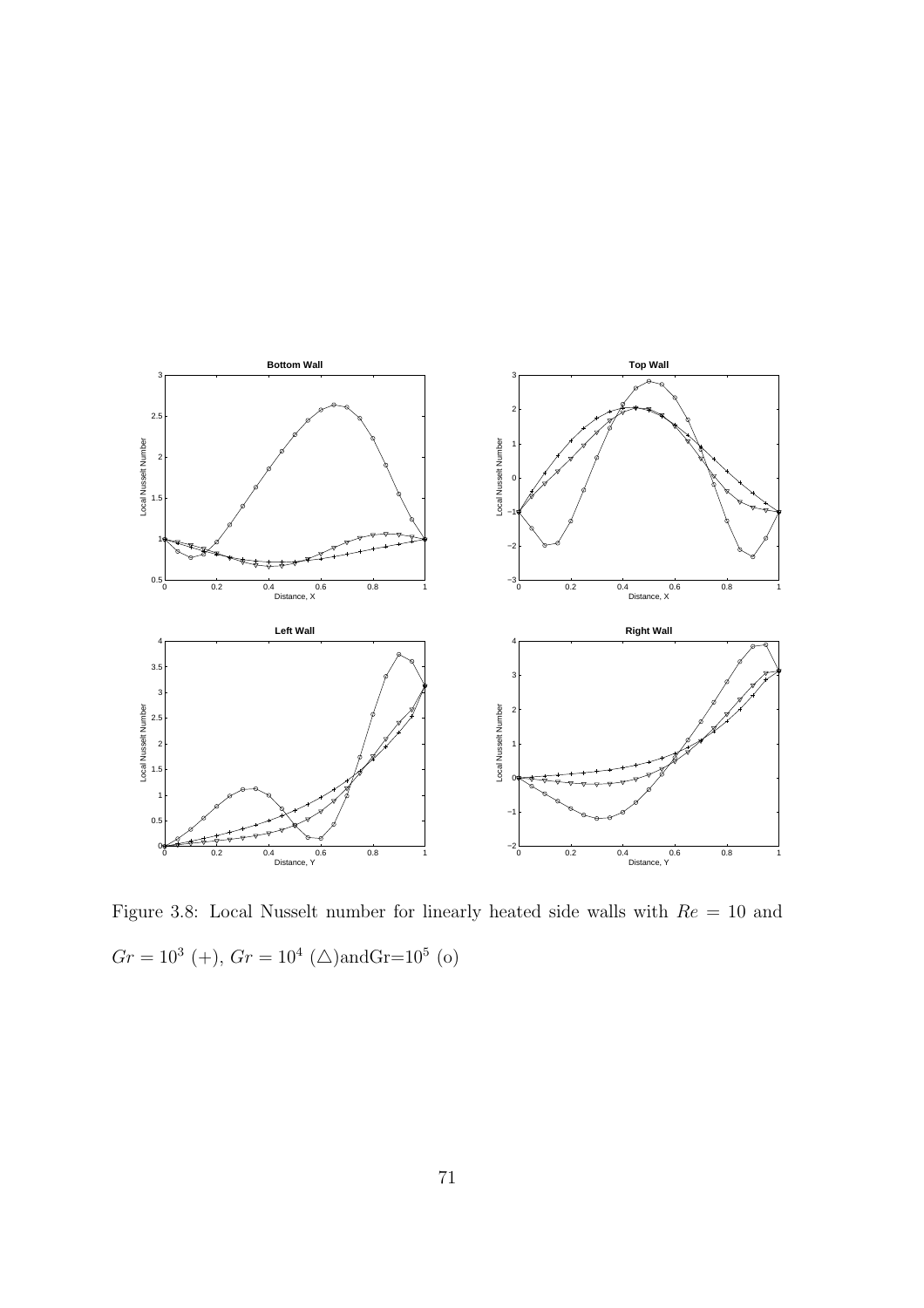$x = 0$  and  $x = 0.5$ , although the graph falls slightly below that the graph when  $Gr = 10<sup>3</sup>$  near  $x = 0.4$  reaching a local minimum here. After  $x = 0.6$  the graph rises above that of  $Gr = 10^3$ , reaching a maximum at  $x = 0.8$ .

For  $Gr = 10^5$ , the Nusselt number is greater than 1 for the majority of the cavity due to the compressed isotherms. The Nusselt number drops below 1 between  $x = 0$ and  $x = 0.2$  due to the widely dispersed isotherms on the left hand side of the cavity. The Nusselt number is at a maximum at  $x = 0.7$ .

The local Nusselt number at the bottom wall is very similar in shape to that of Basak et al. [6] since the the temperature contours are very similar between the two studies at the bottom of the cavity.

The local Nusselt number at the edges of the top wall is equal to -1 for all values of the Grashof Number due to the linearly heated walls. For  $Gr = 10<sup>3</sup>$  the Nusselt number rises and reaches a local maximum at  $x = 0.4$  and then gradually decreases. For  $Gr = 10^4$ , the Nusselt number follows a similar pattern to that of  $Gr = 10^3$ , although is lower than the graph of  $Gr = 10^3$ . At  $Gr = 10^5$ , the graph of the Nusselt number is close to being symmetric in shape. The Nusselt number drops to a local minimum at  $x = 0.1$  and then rises to a local maximum at the centre of the cavity. The Nusselt number then drops again to a local minimum at  $x = 0.9$ .

Since the top wall is adiabatic in the study by Basak et al. [6] and therefore the heat transfer is zero at the wall, it is not possible to make a comparison between the two studies at the top wall.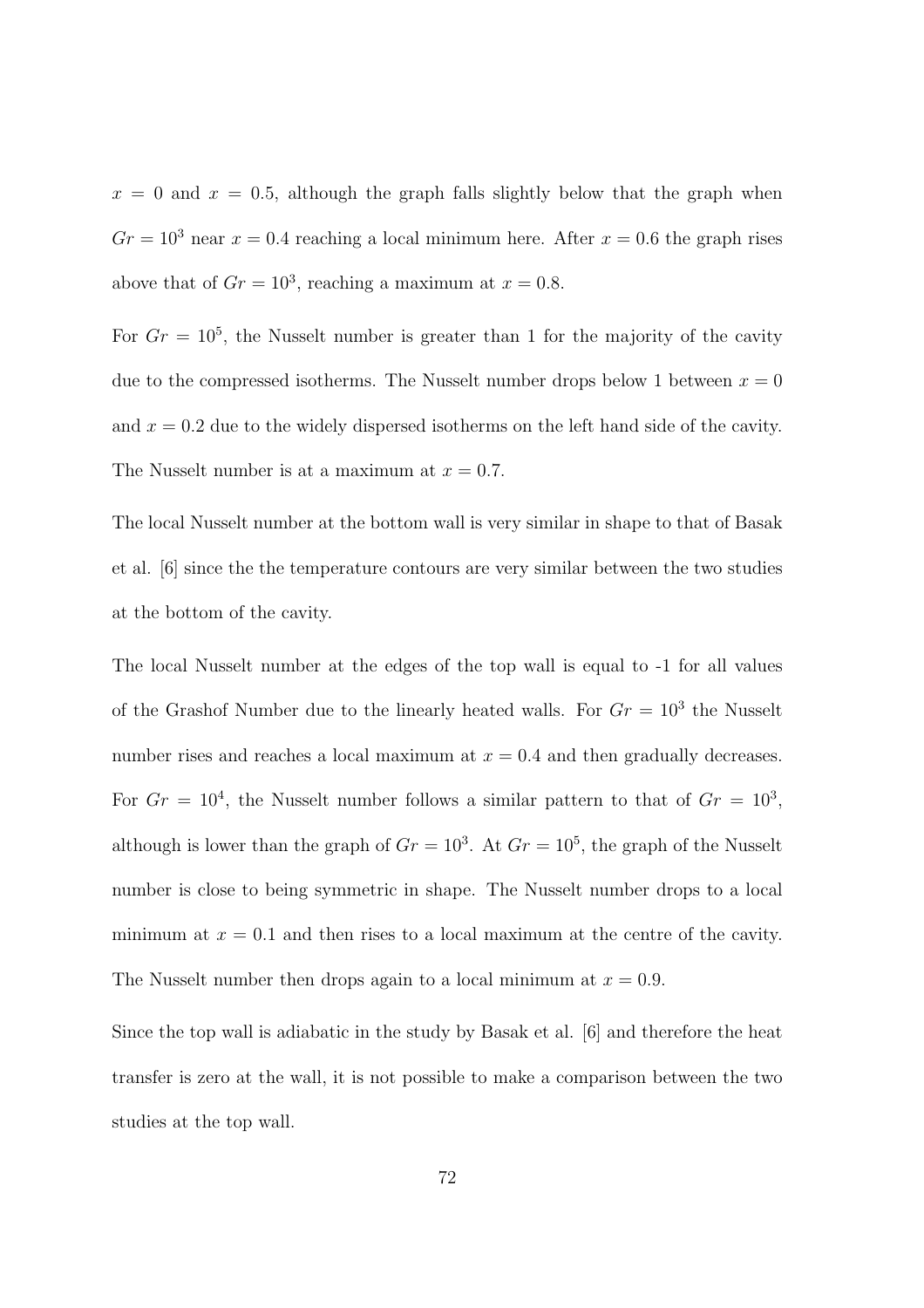For  $Gr = 10^3$ , the local Nusselt number at the right hand wall gradually increases as y increases up the cavity. For  $Gr = 10<sup>4</sup>$ , a similar occurrence happens, although the Nusselt number is below that of  $Gr = 10^3$  until  $y = 0.8$  where the Nusselt number becomes greater than that of  $Gr = 10^3$ . For  $Gr = 10^5$ , the Nusselt number decreases below 0 attaining a local minimum at  $y = 0.3$  due to the compressed isotherms at the bottom corner of the right wall. The Nusselt number then increases reaching a local maximum at  $y = 0.9$ .

The shape of the graph is similar to that of Basak et al. [6] especially towards the bottom of the cavity. Towards the top of the cavity, the slope of the graph for Basak et al. [6] becomes quite steep whereas the graph for this studies becomes level towards the end and in the case of  $Gr = 10^5$ , decreases at the top of the cavity. This is due to the difference in the adiabatic and sinusoidally heated top wall.

The local Nusselt number at the left hand wall for  $Gr = 10^3$  and  $Gr = 10^4$  is very similar in shape to that of the right hand wall due to a near symmetrical isotherm pattern at the two walls. However at  $Gr = 10^5$ , the local Nusselt number at the left hand wall is above 0 for the entire height of the cavity and has an oscillatory pattern. The Nusselt number initially rises attaining a local maximum at  $y = 0.3$ due to the dispersed isotherms along the bottom half of the left hand wall. The Nusselt number then drops as the isotherms compress and reaches a local minimum at  $y = 0.6$ . Towards the top of the cavity the isotherms become more dispersed once again and the Nusselt number again rises to a local maximum at  $y = 0.9$ .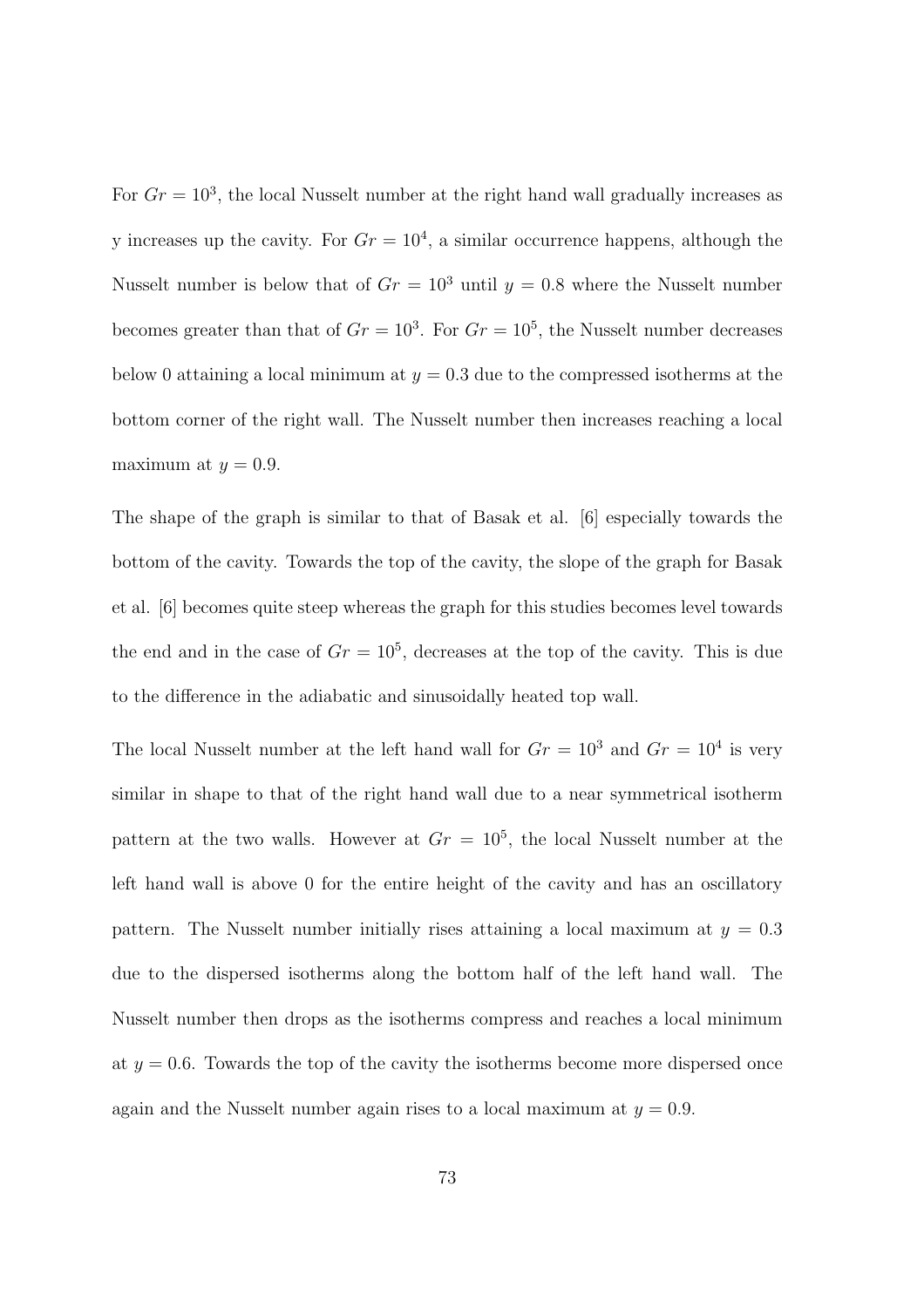The graph at the left hand wall is similar in shape for  $Gr = 10<sup>3</sup>$  to that of Basak et al. [6]. For  $Gr = 10^5$ , the graph of Basak et al. [6] also exhibits a slightly oscillatory shape. However, as with the right wall, the graph in the present study has a local maximum near the top corner and then decreases again as opposed to the graph from Basak et al. which increases to the wall. Again this is due to the difference between the adiabatic and heated lid.



Figure 3.9: Average Nusselt number for linearly heated side walls with Re=10

Figure 3.9 shows the average Nusselt number at the four walls of the cavity. The graphs are not smooth since the average Nusselt number has only been calculated at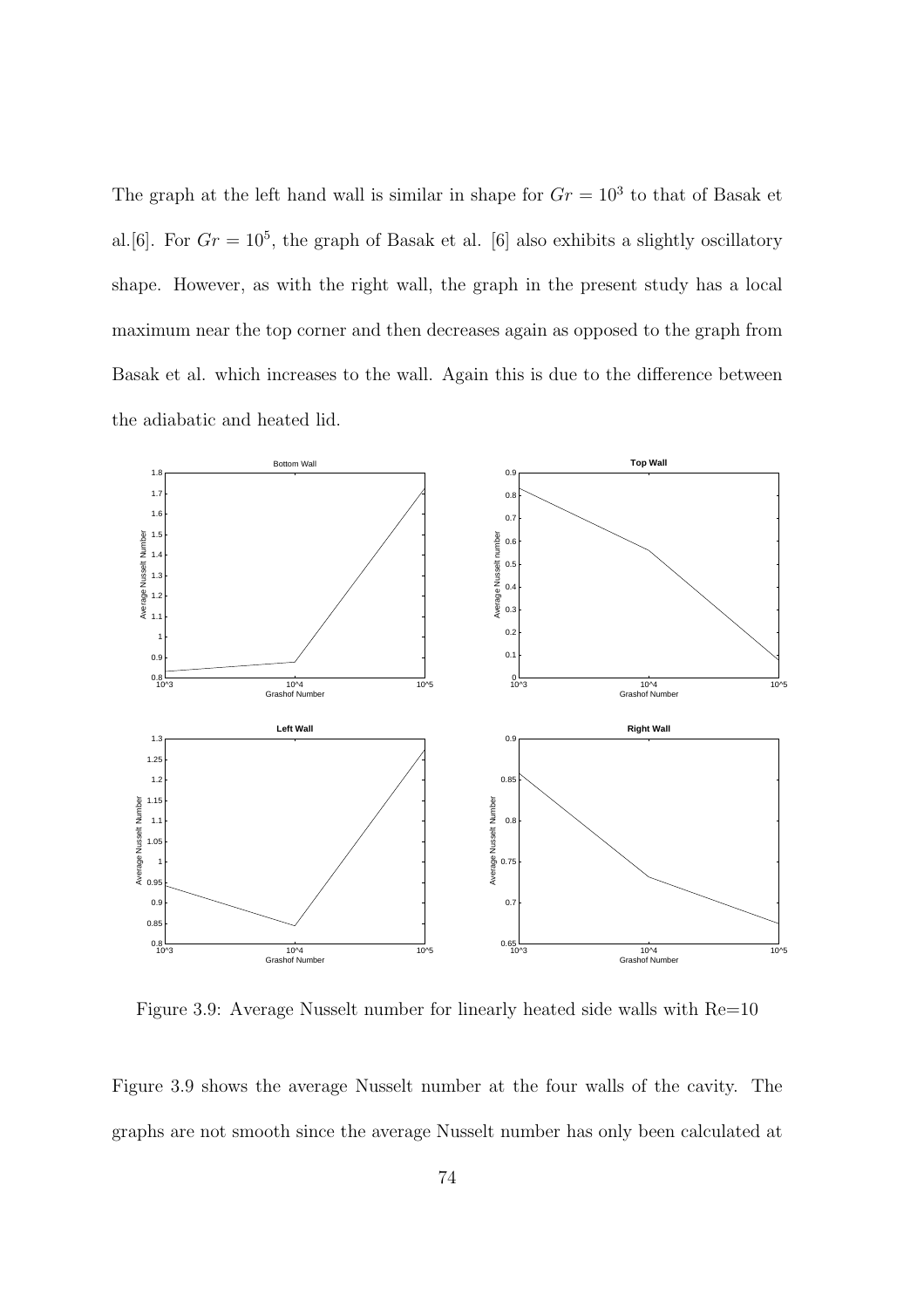$Gr = 10^3$ ,  $Gr = 10^4$  and  $Gr = 10^5$ . At the bottom wall, the Nusselt Number is seen to increase as the Grashof number increases. The graph of average Nusselt number at the bottom wall is almost identical to the results of Basak et al. [6]. At the top wall, the opposite is seen to happen. As the Grashof number increases, the isotherms become more compressed in the top corners. At the left hand side wall, the average Nusselt number is lower for  $Gr = 10^4$  than it is for  $Gr = 10^3$ . This is due to the slight dip in the isotherms at the left wall. The average Nusselt number at the left wall then increases for  $Gr = 10<sup>5</sup>$ . The average Nusselt number at the right side wall decreases as the Grashof number increases. Again this is due to a slight dip in the isotherms at the right wall for  $Gr = 10^4$  and a significant compression of isotherms towards the bottom corner for  $Gr = 10^5$ . Although the local Nusselt number is higher than  $Gr = 10<sup>3</sup>$  and  $Gr = 10<sup>4</sup>$  at the top of the right wall, this significant compression at the bottom causes the average Nusselt number of  $Gr = 10^5$  to fall below that of the lower Grashof numbers.

The local Nusselt number at the bottom wall for cooled side walls is shown in Figure 3.10. For all values of the Grashof number, the Nusselt number decreases to  $x = 0.5$ where it obtains a local minimum and then increases again towards the right hand side of the cavity. Along most of the cavity, the local Nusselt number for  $Gr = 10<sup>3</sup>$ is lower than that of  $Gr = 10^4$  which in turn is lower than that of  $Gr = 10^5$ . Basak et al. [7] only show local Nusselt number results for  $Gr = 10<sup>4</sup>$ . The Nusselt number graph at the bottom wall is almost identical between the two studies.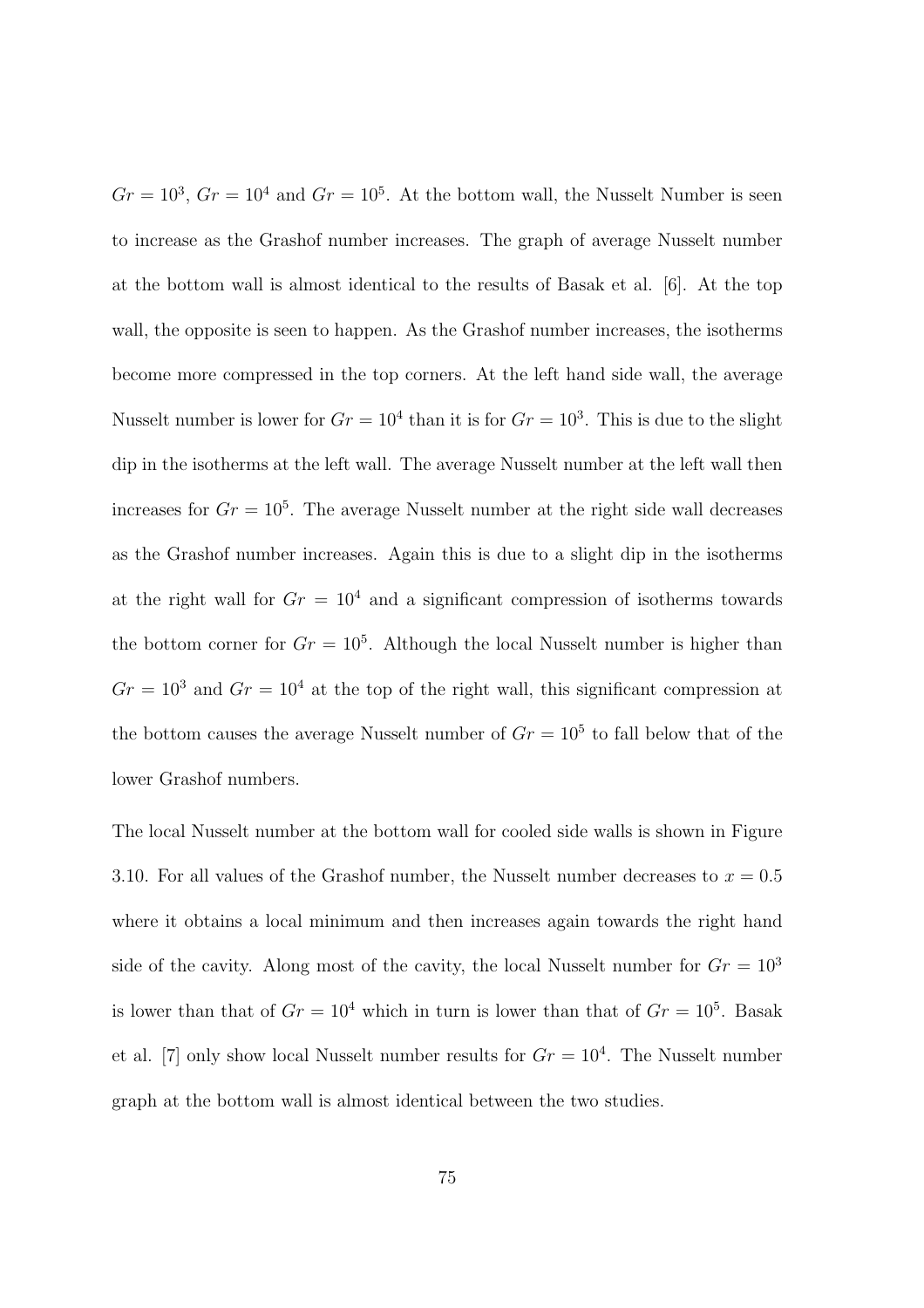

Figure 3.10: Local Nusselt number for cooled side walls with  $Re = 10, Gr = 10^3(+),$  $Gr = 10^4(\triangle)$  and  $Gr = 10^5(o)$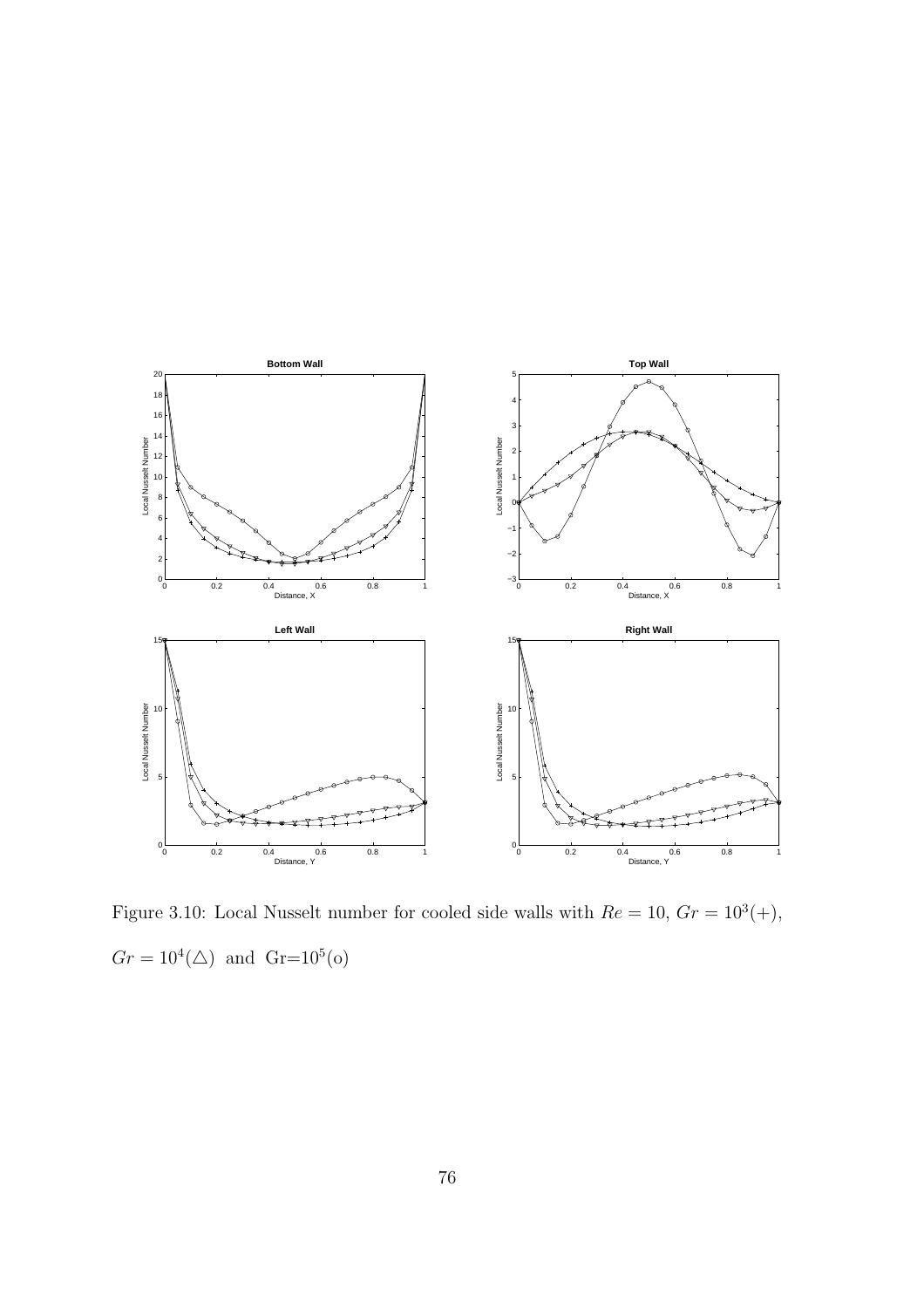

Figure 3.11: Average Nusselt number for cooled side walls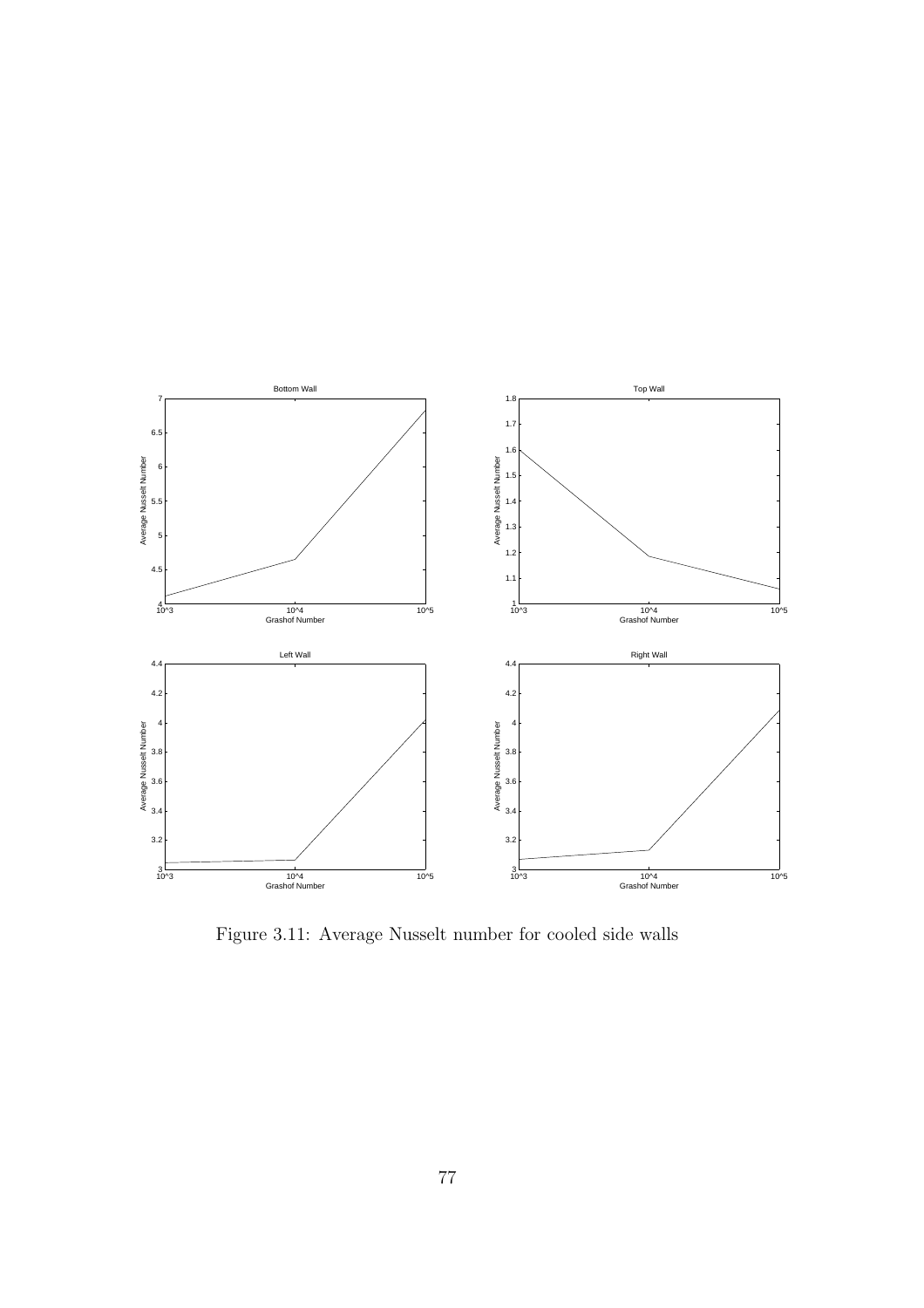In contrast to the case for linearly heated side walls, the local Nusselt number at the bottom wall for cooled walls is concave up since the isotherms are equal to 0 at the corners of the bottom wall for the cooled walls.

The graphs of the local Nusselt number at the left and right walls are almost symmetrical due to the symmetry of the isotherms across the cavity. At both walls, the local Nusselt number decreases to a local minimum at  $y = 0.6$  for  $Gr = 10<sup>3</sup>$  and then increases slightly towards the top of the cavity. For  $Gr = 10<sup>4</sup>$ , the Nusselt number decreases to a local minimum near  $y = 0.3$  and then slowly increases towards the top of the cavity. The local Nusselt number for  $Gr = 10^4$  is below that of  $Gr = 10^3$ until  $y = 0.45$  where it increases above that of  $Gr = 10<sup>3</sup>$  due to a slightly larger compression of the isotherms above  $y = 0.45$ . For  $Gr = 10^5$ , the local Nusselt number decreases to a local minimum near  $y = 0.2$  due to the dispersion of isotherms near the bottom corner(s). The Nusselt number then increases above that of  $Gr = 10^4$ and  $Gr = 10^3$  at  $y = 0.25$  and  $y = 0.3$  respectively due to the more compressed isotherms in the top corners. The Nusselt number then increases to a local maximum near  $y = 0.8$  and decreases slightly to the top of the cavity. There is no oscillatory pattern for  $Gr = 10^5$  which was observed in the case of the heated side walls. This is due to the to the difference in the temperature distributions.

The graphs at the left and right walls for cooled side walls are in contrast to the case for heated walls, where the left and right side walls exhibit a largely different local Nusselt number graph especially for the case of  $Gr = 10^5$  since for cooled walls the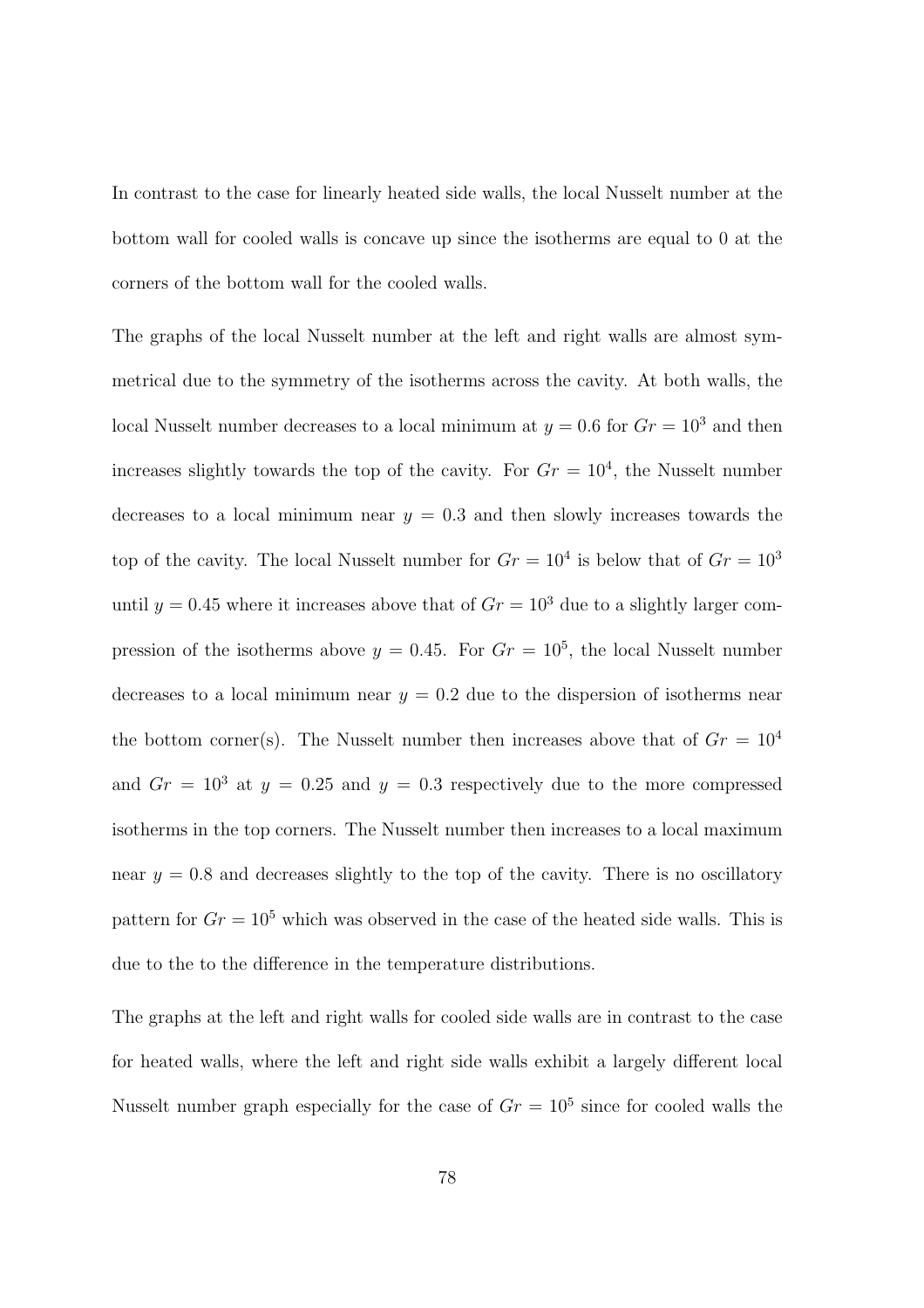isotherms are almost symmetrical while for the case of linearly heated side walls, the isotherms are obviously unsymmetrical for  $Gr = 10^5$ .

The shape of the Nusselt number at the right wall is similar to that of Basak et al. [7]. However, the graph of the Nusselt number at the left wall for the study by Basak et al. is slightly different. In this study the Nusselt number decreases and then increases slightly, while for Basak et al. [7] the Nusselt number decreases across the length of the cavity. This is due to the fact that Basak's isotherms at the top left hand side of the cavity are widely dispersed, while in this case the sinusoidal heating of the top wall prevents the cooler isotherms from becoming dispersed.

The local Nusselt number at the top wall is equal to 0 on either side of the cavity due to the cool side walls. The shape is similar to the case of linearly heated side walls although the value of the local Nusselt number is higher across the cavity for the case of cooled side walls.

For  $Gr = 10^3$ , the local Nusselt number increases to a local maximum at  $x = 0.4$ and then decreases again to 0 at the right side wall. For  $Gr = 10<sup>4</sup>$ , the local Nusselt number is below that of  $Gr = 10<sup>3</sup>$  across the majority of the cavity. The Nusselt number increases to a local maximum at  $x = 0.5$  and decreases to at the right side of the cavity.

For  $Gr = 10^5$ , the Nusselt number decreases below 0 to reach a local minimum at  $x = 0.1$ . The Nusselt number then increases along the cavity to a local maximum at  $x = 0.5$ . It then decreases again to a local minimum  $x = 0.9$ , which is slightly lower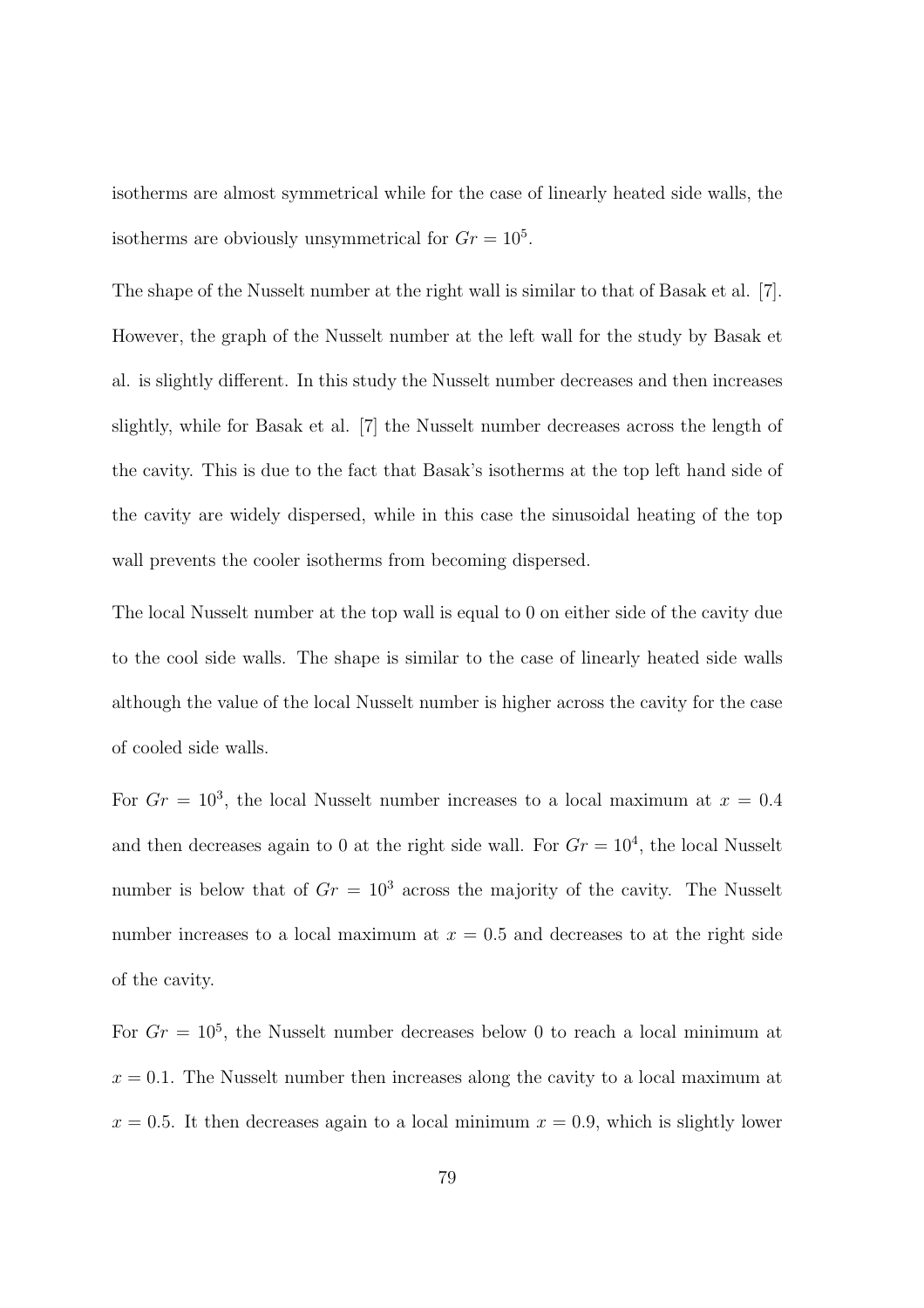than the minimum at  $x = 0.1$ , and then increases to 0 at the right side wall.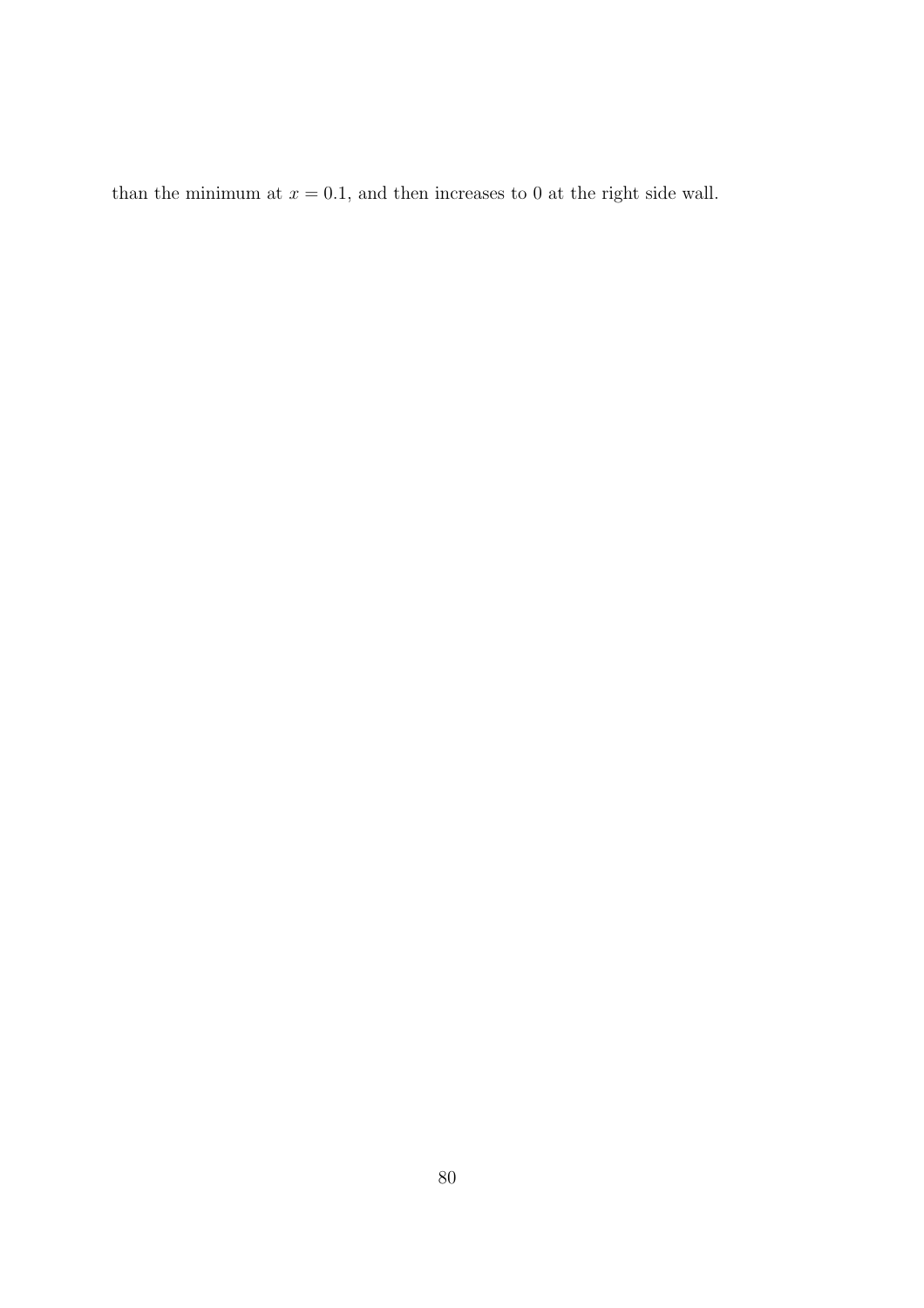## Chapter 4

## Conclusion

A numerical study has been performed using the Penalty Galerkin Finite Element method to analyse mixed convective heat transfer and fluid flow in an air filled square cavity. The aim of this study was two-fold. Firstly we aimed to extend the research done by Basak et al. [6, 7] to include a sinusoidally heated lid instead of an adiabatic lid and compare the results. Secondly we aimed to compare the differences in results found for linearly heated side walls and uniformly cooled side walls. For the case of linearly heated side walls it was found that;

- The fluid flow exhibited a similar behaviour to that of Basak et al. [6]. However, in general, the flow in this investigation was dominated more by natural convection than in the previous study.
- Temperature contours were similar at the bottom wall, but differed towards the top of the cavity due to the effect of the sinusoidally heated top wall.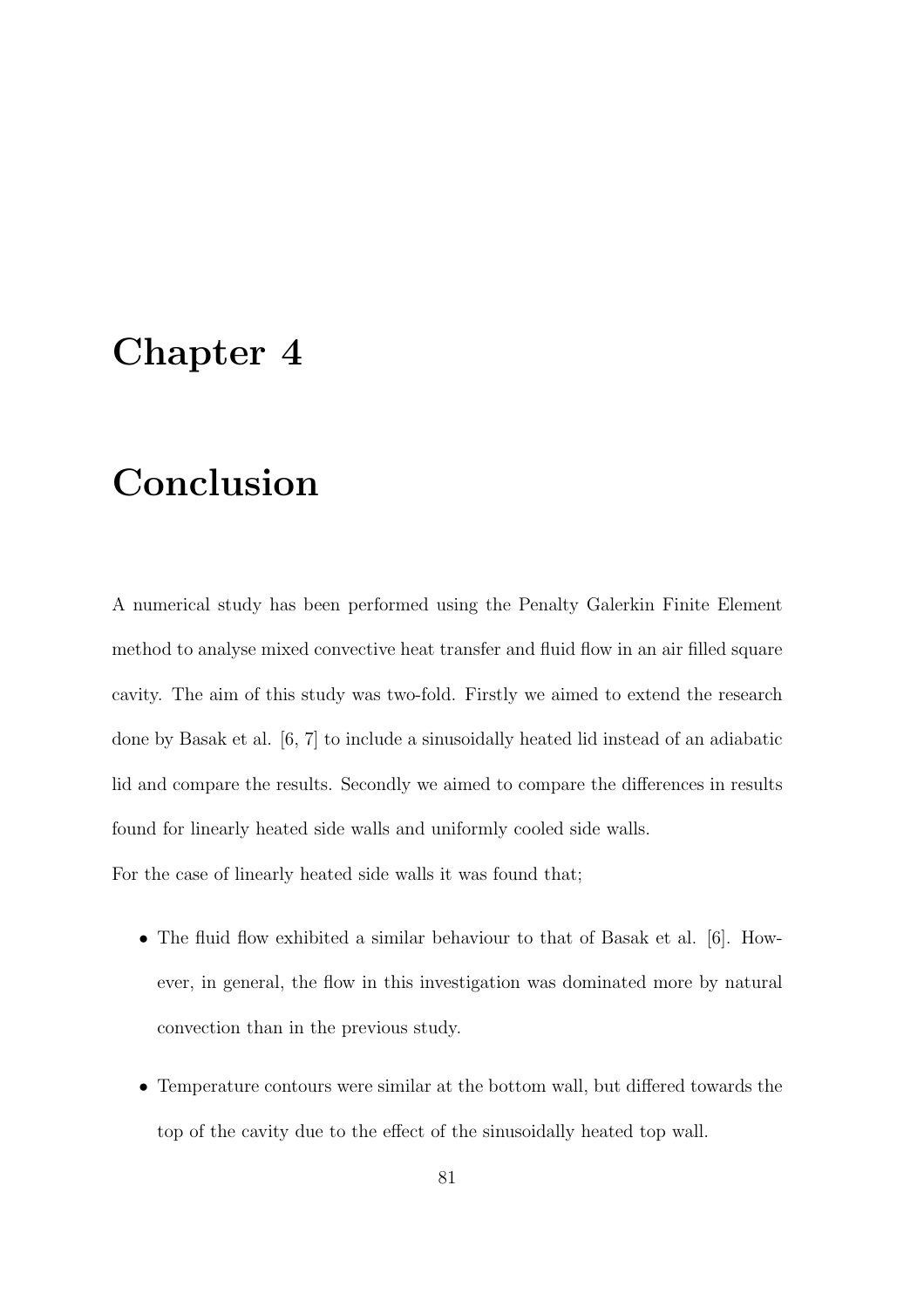• The local Nusselt Number is very similar to that of Basak et al. [6] at the bottom wall and at the bottom sections of the left and right walls. However, at the top of the side walls, the Nusselt numbers for Basak et al. [6] continue increasing while the sinusoidally heated top wall causes the Nusselt number to decrease at the top of the cavity for  $Gr = 10^5$  and to level out for lower Grashof numbers.

For the case of cooled side walls it was found that;

- The fluid flow pattern was almost identical to that of Basak et al. [7].
- As was the case with heated side walls, the temperature profiles were similar at the bottom of the cavity, but differed towards the top of the cavity due to the effect of the sinusoidally heated top wall.
- The local Nusselt number is again very similar to that of Basak et al. [7] at the bottom wall and lower portions of the side walls. However towards the top of the cavity, the sinusoidal wall causes the local Nusselt number to rise slightly for both walls in contrast to the adiabatic case where the Nusselt number where it is level towards the top of the cavity at the left wall and continues to decrease at the right wall.

The second part of the current investigation aimed to compare the effects of linearly heated and uniformly cooled walls on fluid flow and temperature profiles. It was observed that;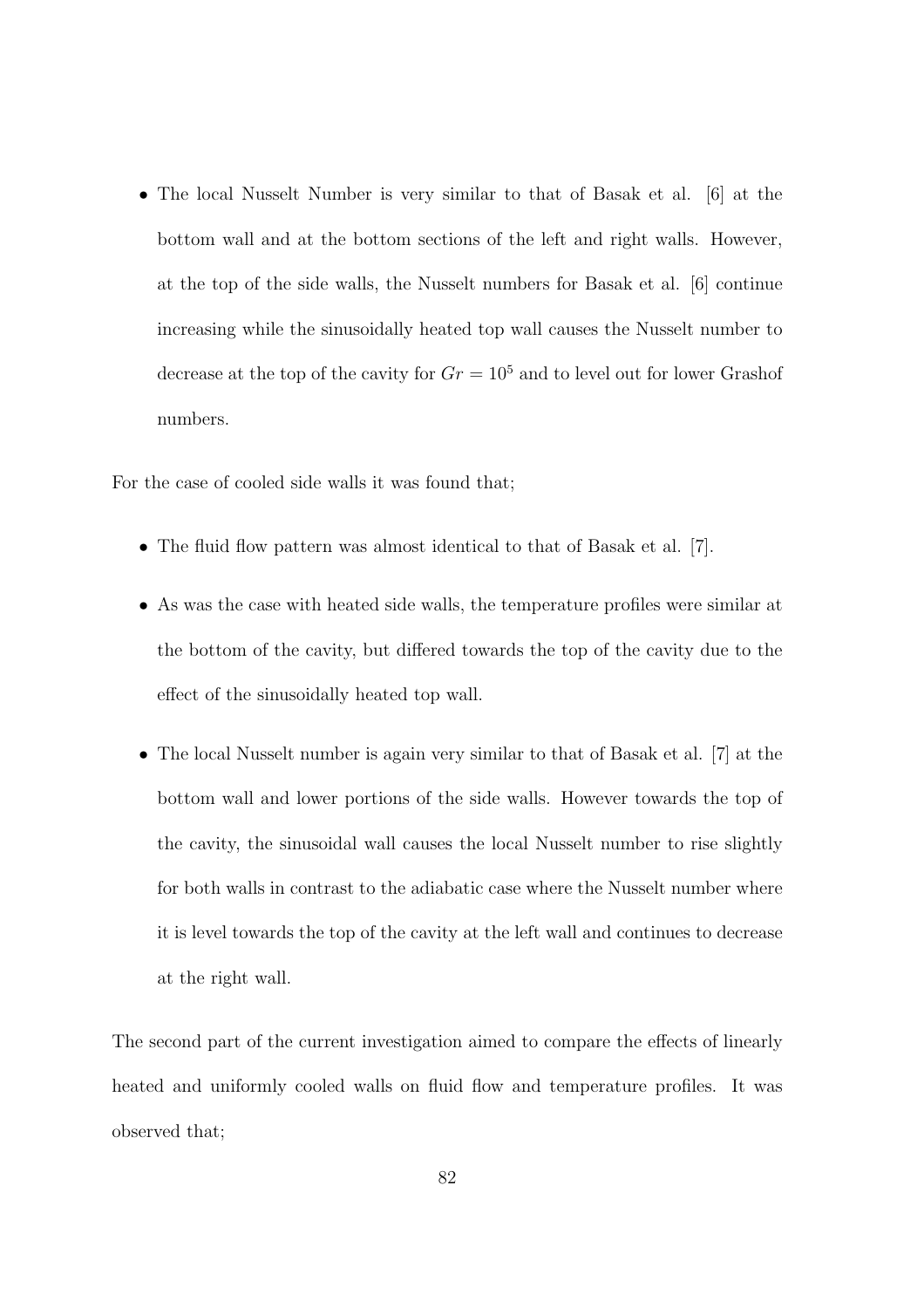- In general the strength of circulation was stronger for the case of the cooled walls.
- The anti-clockwise circulation was significantly stronger for cooled walls, while the clockwise circulation was only slightly stronger for the cooled walls and the difference in strength decreased both with increasing Reynolds and Grashof numbers.
- The temperature contours obviously differ along the side walls due to the difference in heating at these walls and differ greatly for  $Gr = 10^5$ .
- Both the local and average Nusselt numbers are generally higher for the case of cooled side walls than that of heated side walls.
- The local Nusselt Number at the left and right walls are very similar for the case of cooled side walls due to symmetric patterns in the temperature isotherms. However, particularly for  $Gr = 10^5$ , the heated side walls have very different local Nusselt numbers at the two different walls.
- The local Nusselt number at the top wall is very similar in shape between the two cases although the linearly heated case is lower in value than the cooled side walls.

In future it may be useful to extend this research to include the effects of heat sources of various lengths in one or more of the walls, i.e. heating only half a wall and cooling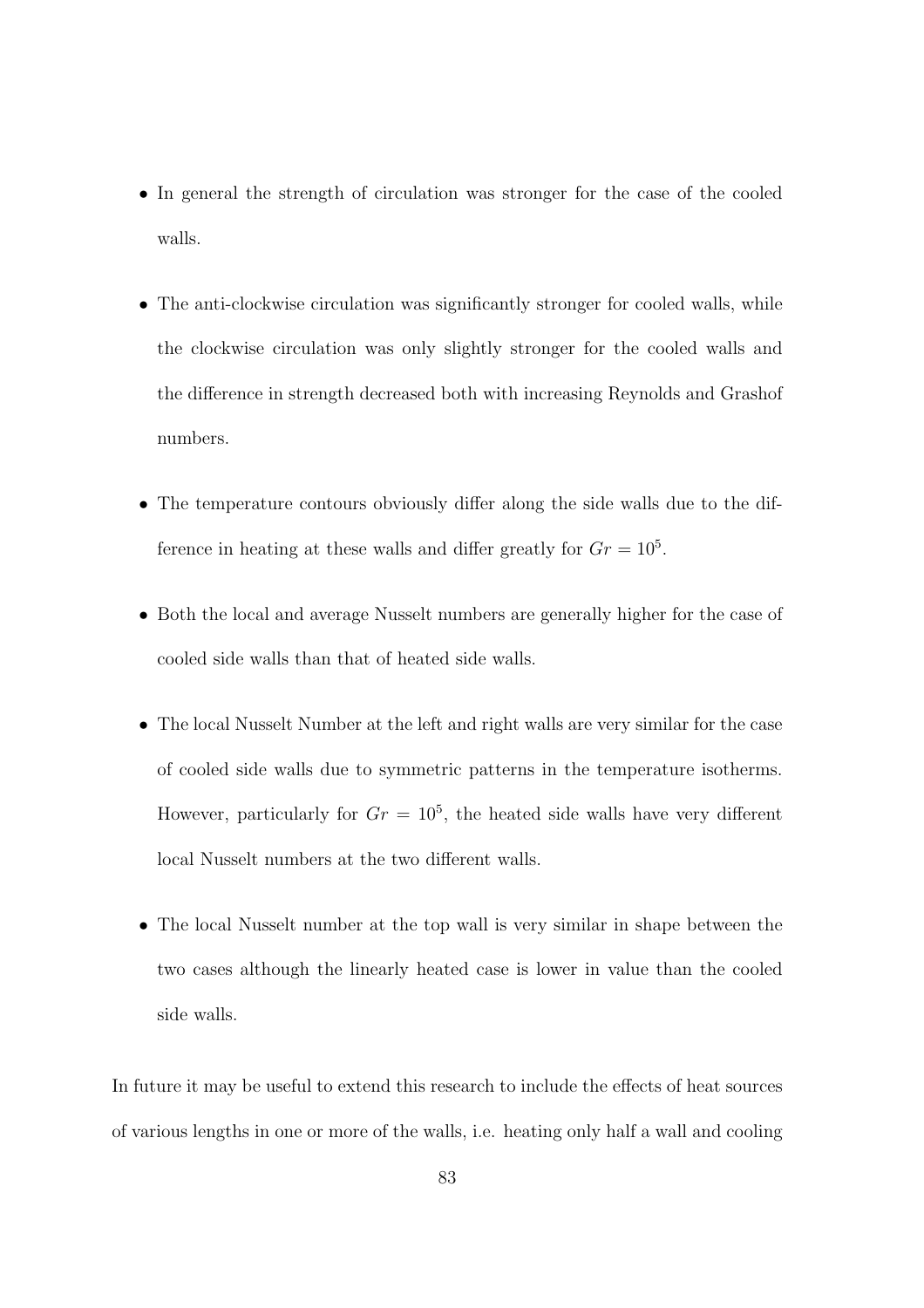the other half or a heat source in the centre of the cavity. Further research could also include the effects of a tilted cavity on fluid flow and heat transfer.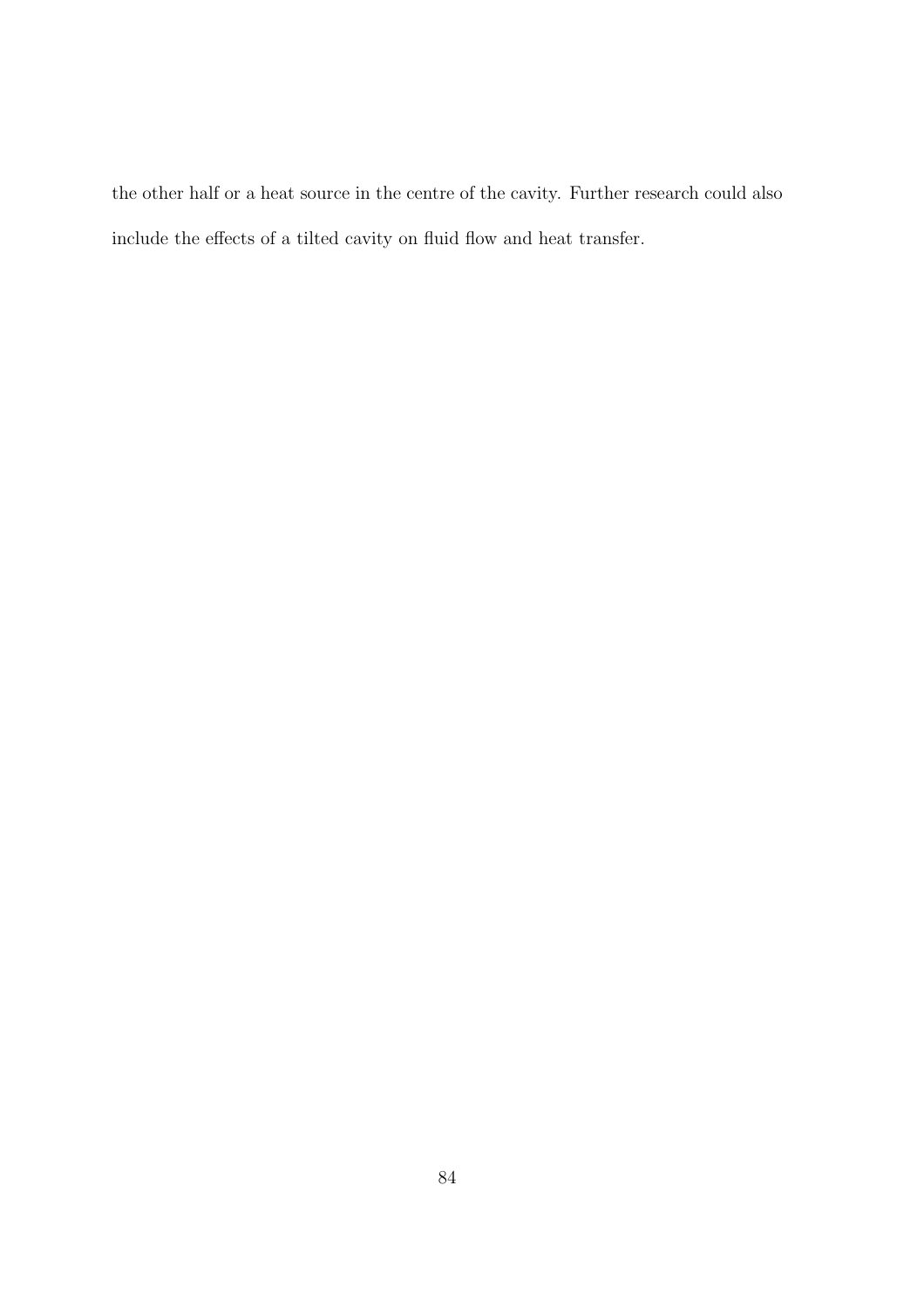## References

- [1] J. D. Anderson, The Handbook of Fluid Dynamics, CRC Press, Florida, 1998.
- [2] J. E. Akin, Finite Elements for Analysis and Design, Academic Press Limited, London, 1994.
- [3] U. M. Ascher, Numerical Methods for Evolutionary Differential Equations, Society for Induistrial and Applied Mathematics, Philadelphia, 2008.
- [4] O. Aydin, W. Yang, Natural convection in enclosures with localized heating from below and symmetric cooling from sides, International Journal of Numerical Methods for Heat and Fluid Flow 10 (2000) 518-529.
- [5] T. Basak, S. Roy, A. R. Balakrishnan, Effects of thermal boundary conditions on natural convection flows within a square cavity, International Journal of Heat and Mass Transfer 49(2006) 4525-4535.
- [6] T. Basak, S. Roy, P. K. Sharma, I. Pop, Analysis of mixed convection flows within a square cavity with linearly heated side wall(s), International Journal of Heat and Mass Transfer 52 (2009) 2224-2242.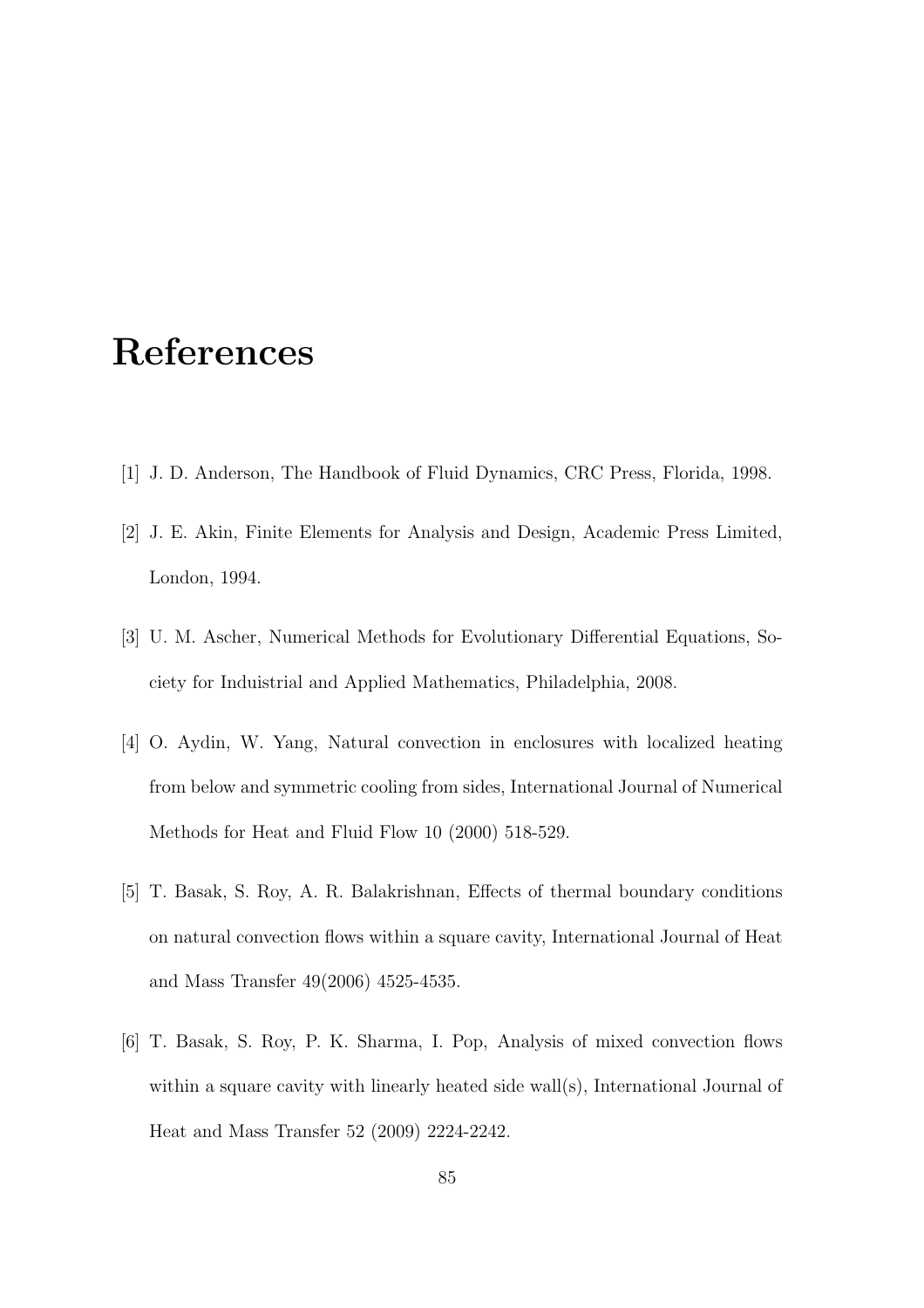- [7] T. Basak, S. Roy, P. K. Sharma, I. Pop, Analysis of mixed convection flows within a square cavity with uniform and non-uniform heating of bottom wall, International Journal of Thermal Sciences 48 (2009) 891-912.
- [8] G. K. Batchelor, Heat transfer by free convection across a closed cavity between vertical boundaries at different temperatures, Quarterly Journal of Applied Mathematics 12 (1954) 209-226.
- [9] E. Bilgen, R. B. Yedder, Natural convection in enclosure with heating and cooling by sinusoidal temperature profiles on one side, International Journal of Heat and Mass Transfer 50 (2007) 139-150.
- [10] D. Bresch, B. Desjardins, On the existence of global weak solutions to the Navier-Stokes equations for viscous compressible and heat conducting fluids, Journal de Mathematiques Pures et Appliquees 87 (2007) 57-90.
- [11] O. R. Burggraf, Analytical and numerical studies of the structure of steady separated flows, Journal of Fluid Mechanics 24 (1966) 113-151.
- [12] B. Calcagni, F. Marsili, M, Paroncini, Natural convective heat transfer in square enclosures heated from below, Applied Thermal Engineering 25 (2005) 2522-2531.
- [13] N. Cheikh, B. Beya, T. Lili, Influence of thermal boundary conditions on natural convection in a square enclosure partially heated from below, International Communications in Heat and Mass Transfer 34 (2007) 369-379.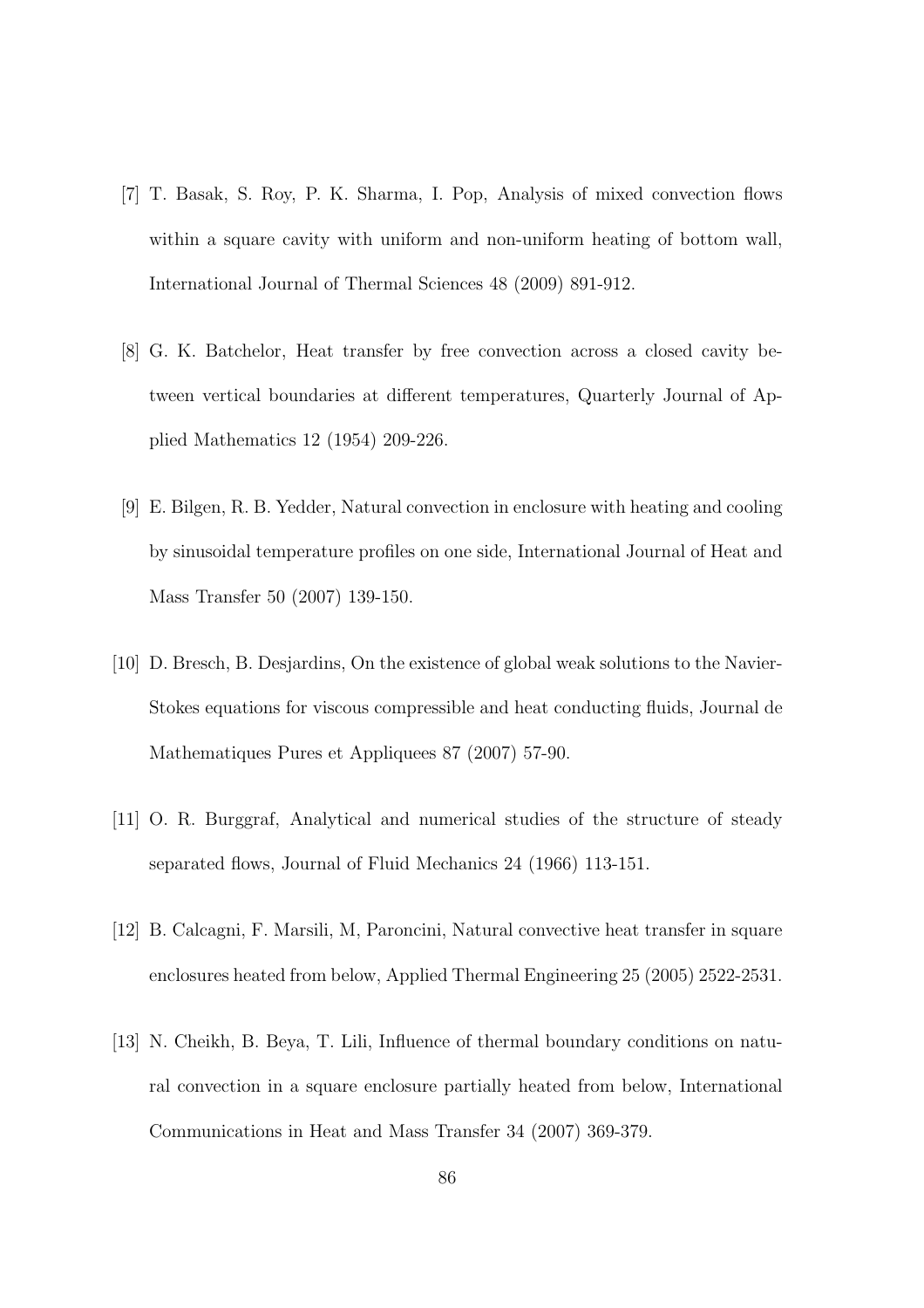- [14] Q. Chen, C. Miao, Z. Zhang, On the uniqueness of weak solutions for the 3D Navier Stokes equations, Ann. I. H. Poincare 26 (2009) 2165-2180.
- [15] T. S. Cheng, W. H. Liu, Effect of temperature gradient orientation on the characteristics of mixed convection flow in a lid-driven square cavity, Computers and Fluids 39 (2010) 965-978.
- [16] M. Corcione, Effects of the thermal boundary conditions at the sidewalls upon natural convection in rectangular enclosures heated from below and cooled from above, International Journal of Thermal Sciences 42 (2003) 199-208.
- [17] M. Das, P. Kanna, Application of an ADI scheme for steady and periodic solutions in a lid-driven cavity problem, International Journal of Numerical Methods for Heat and Fluid Flow 17 (2007) 799-822.
- [18] G. De Vahl Davis, Laminar natural convection in an enclosed rectangular cavity, International Journal of Mass Transfer 11 (1968) 1675-1693.
- [19] E. G. Eckert, W. O. Carlson, Natural convection in an air layer enclosed between two vertical plates with different temperatures, International Journal of Heat and Mass Transfer 2 (1961) 106-110.
- [20] P. M. Gresho, R. L. Sani, Incompressible Flow and the Finite Element Method, Volume 2, Isothermal Laminar Flow, John Wiley and Sons Ltd, Chichester, 1998.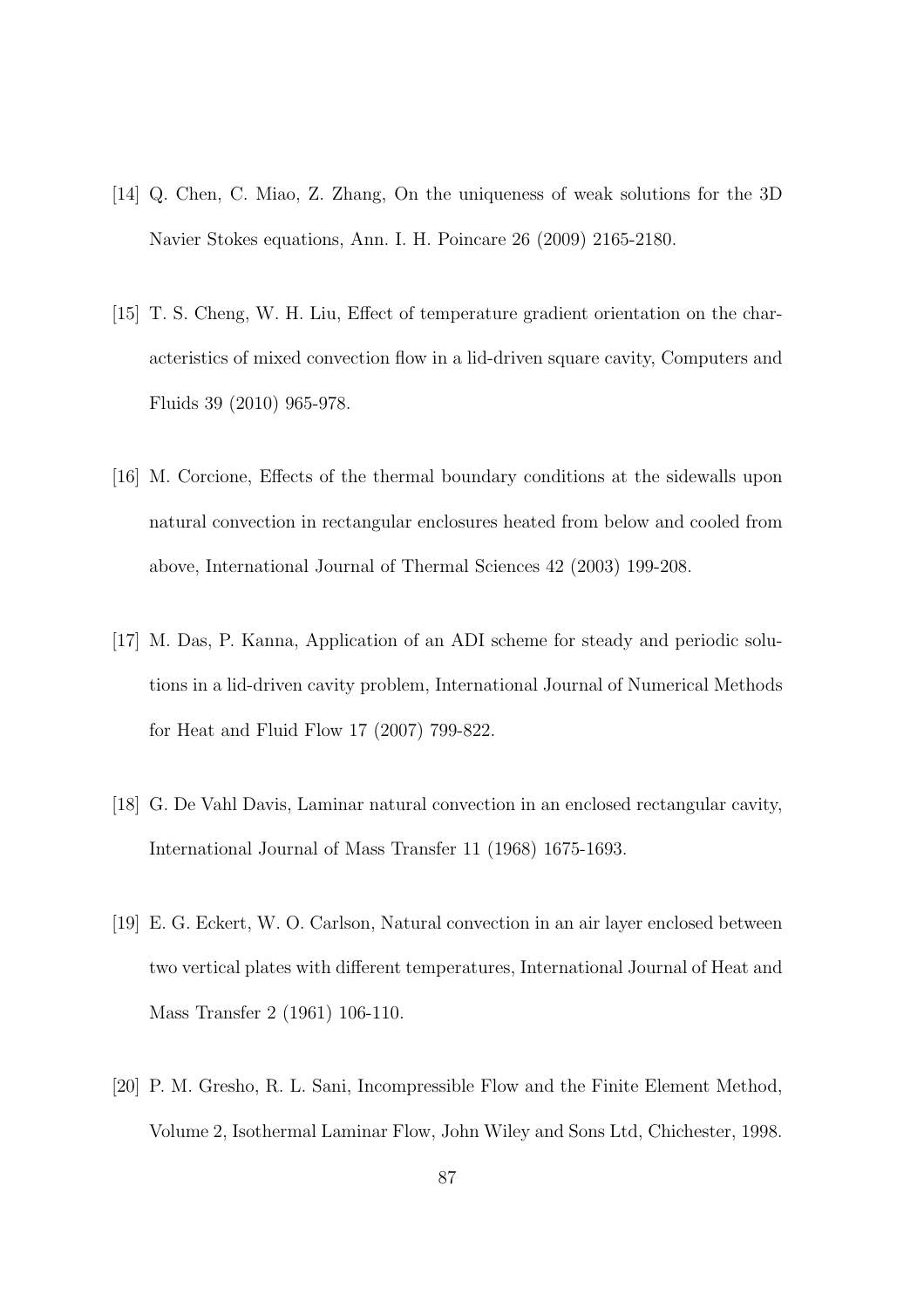- [21] J. C. Heinrich, R. S. Marshall, Viscous Incompressible Flow by a Penalty Function Finite Element Method, Computers and Fluids 9 (1981) 73-83.
- [22] K. H. Huebner, D. L. Dewhirst, D. E. Smith, T. G. Byron, The Finite Element Method for Engineers, Fourth Edition, John Wiley and Sons, New York, 2001.
- [23] D. R. Heldman, Encyclopedia of agriculture, food and biological engineering, Taylor and Francis, 2003.
- [24] A. Iserles, A First Course in the Numerical Analysis of Differential Equations, Cambridge University Press, Cambridge, 2009.
- [25] M. Kawaguti, Numerical Solution of the Navier-Stokes equations for the flow in a two-dimensional cavity, Journal of the Physical Society of Japan 16 (1961) 2307-2318.
- [26] R. J. Leveque, Finite Volume Methods for Hyperbolic Problems, Cambridge University Press, Cambridge, 2002.
- [27] R. S. Marhall, J. C. Heinrich, O. C. Zienkiewicz, Natural Convection in a Square Enclosure by a Finite Element Penalty Function Method using Primitive Fluid Variables, Numerical Heat Transfer 1 (1978) 315-330.
- [28] M. Moallemi, K. S. Jang, Prandtl number effects on laminar mixed convection heat transfer in a lid driven cavity, International Journal of Heat and Mass transfer 35(1992) 1881-1892.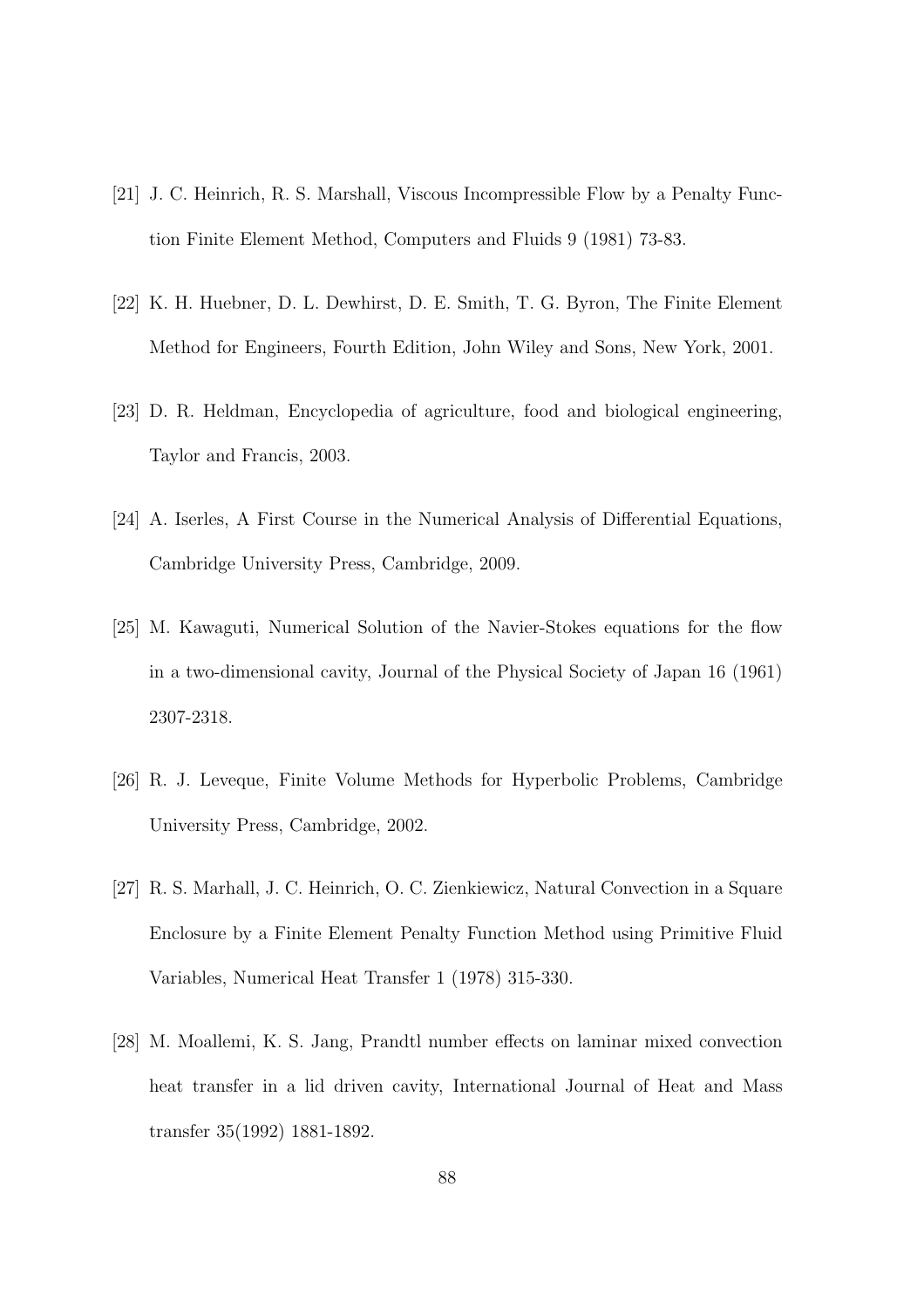- [29] N. Nithyadevi, P. Kandaswamy, J. Lee, Natural convection in a rectangular cavity with partially active side walls, International Journal of Heat and Mass Transfer 50 (2007) 4688-4697.
- [30] S. Ostrach, Natural Convection in Enclosures, Advances in Heat Transfer 7 (1972) 161-227.
- [31] H. Oztop, I. Dagtekin, Mixed convection in two-sided lid-driven differentially heated square cavity, International Journal of Heat and Mass Transfer 47 (2004) 1761-1769.
- [32] D. W. Pepper, J. C. Heinrich, The Finite Element Method, Basic Concepts and Applications, Taylor and Francis Group, Florida, 2006.
- [33] T. Pesso, S. Piva, Laminar natural convection in a square cavity: Low Prandtl numbers and large density differences, International Journal of Heat and Mass Transfer 52 (2009) 1036-1043.
- [34] G. Poots, Heat transfer by laminar free convection in enclosed plan gas layers, Quarterly Journal of Mechanics and Applied Mathematics 11 (1958) 257-273.
- [35] Y. S. Prasad, M. K. Das, Hopf bifurcation in mixed convection flow inside a rectangular cavity, International Journal of Heat and Mass Transfer, 50 (2007) 3583-3598.
- [36] A. K. Prasad, J. R. Koseff, Combined forced and natural convection heat transfer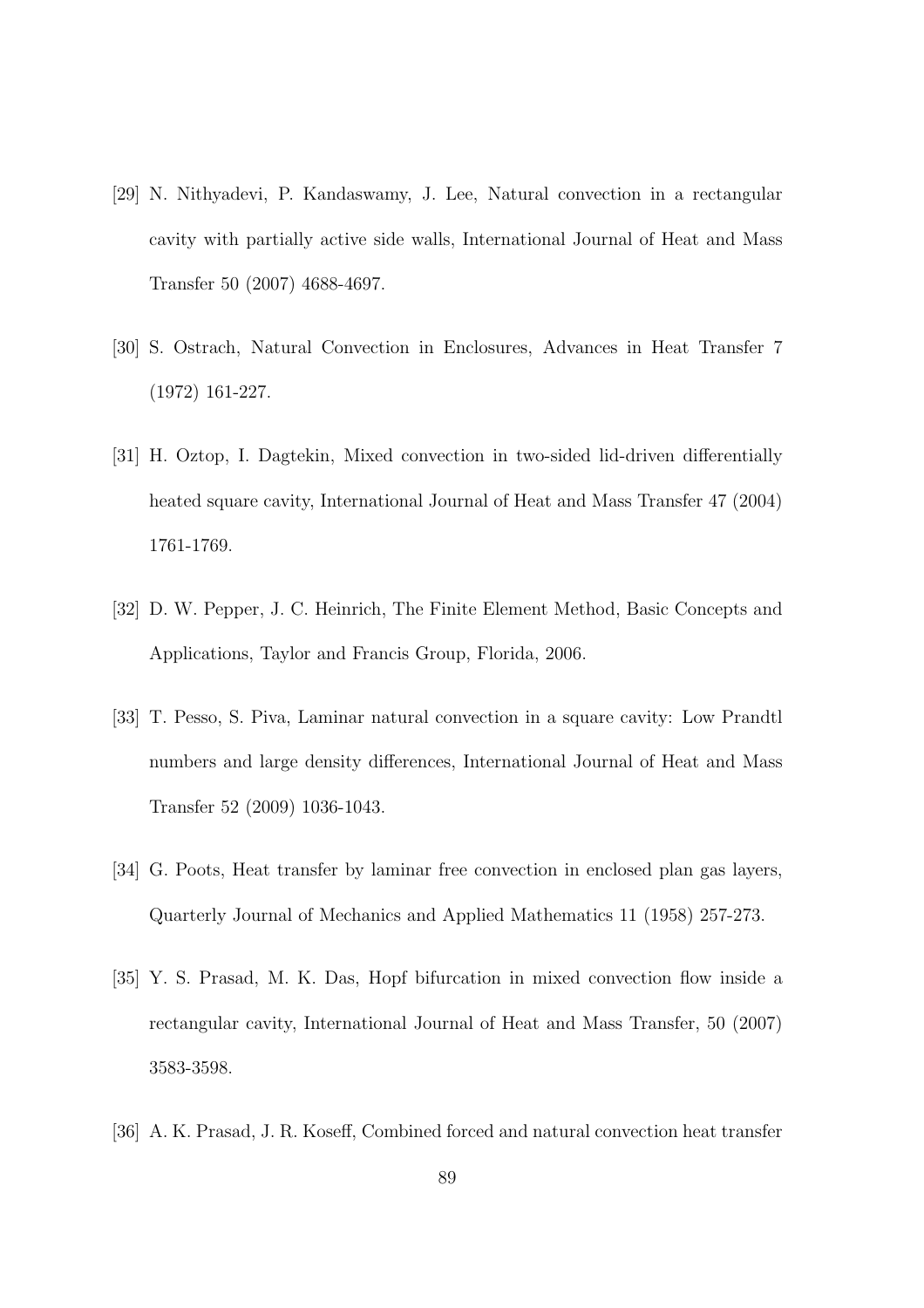in a deep lid-driven cavity flow, International Journal of Heat and Fluid Flow 17 (1996) 460-467.

- [37] Y. V. Rao, Heat Transfer, University Press Limited, Hyderbad, India, 2001.
- [38] J. N. Reddy, An introduction to Finite Element Analysis, McGraw-Hill, New York, 1993.
- [39] I. E. Sarris, I. Lekakis, N. S. Vlachos, Natural convection in a 2d enclosure with sinusoidal upper wall temperature, Numerical Heat Transfer, 42 (2002) 513-530.
- [40] M. Sathiyamoorthy, T. Basak, S. Roy, N. C. Mahanti, Effect of the Temperature Difference Aspect Ratio on Natural Convection in a Square Cavity for Nonuniform Thermal Boundary Conditions, Journal of Heat Transfer 129 (2007) 1723-1728.
- [41] J. Saleh, Fluid Flow Handbook, McGraw Hill Companies, New York, 2002.
- [42] V. Sivakumar, S. Sivasankaran, P. Prakash, J. Lee, Effect of heating location and size on mixed convection in lid-driven cavities, Computers and Mathematics with Applications 59 (2010) 3053-3065
- [43] C. Taylor, A. Z. Ijam, A finite element numerical solution of natural convection in enclosed cavities, Computer Methods in Applied Mechanics and Engineering 19 (1979) 429-446.